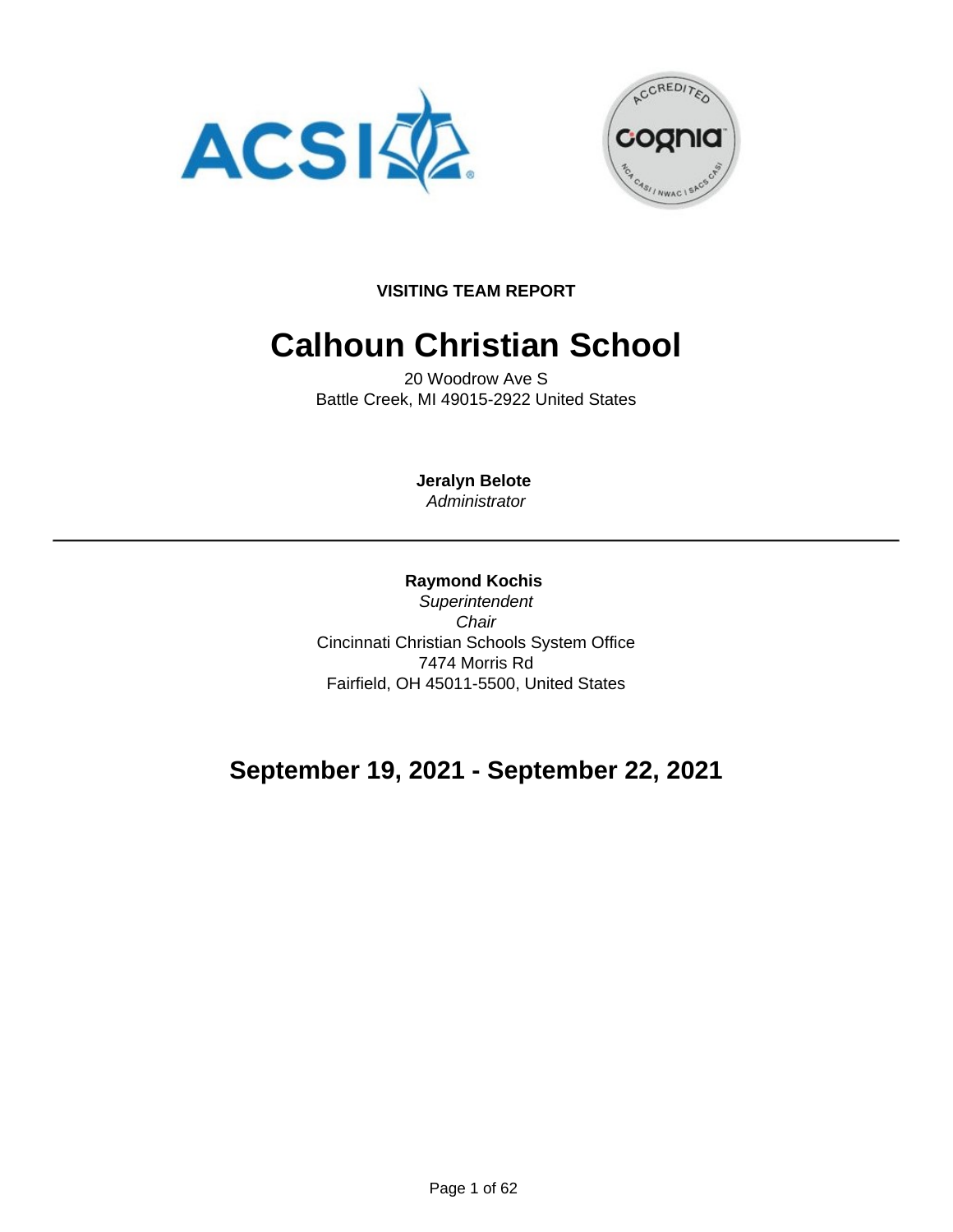# **Table of Contents - Visiting Team Report**

School Demographics Table

Intro to the Visiting Team Report

Regional Association Information Page (if included)

Self-Study Committees Table

ACSI REACH Standards

Introduction to the Visit:

- Intro to the Visit
- Significant Changes
- Response to Major Recommendations (if included)
- Summary Assessment of Compliance to Critical Indicators

School Profile Review:

- Historical Overview
- Mission, Vision, and Future Goals
- Demographic Portrait
- Achievement of Academic Expected Student Outcomes
- Achievement of Non-academic Expected Student Outcomes

Standards and Indicators (Standards 1 - 8):

- Indicator Compliance Ratings
- Standard Overview
- Commendations
- Recommendations
- Adherence to the Standards
- Early Education Indicators (St. 2-7) are printed at the end of each standard (if included)

Major Commendations

Major Recommendations

Final Narratives:

- Summary of Self-Study Process
- Conclusion Summary
- Statement of Appreciation to the School

Next Steps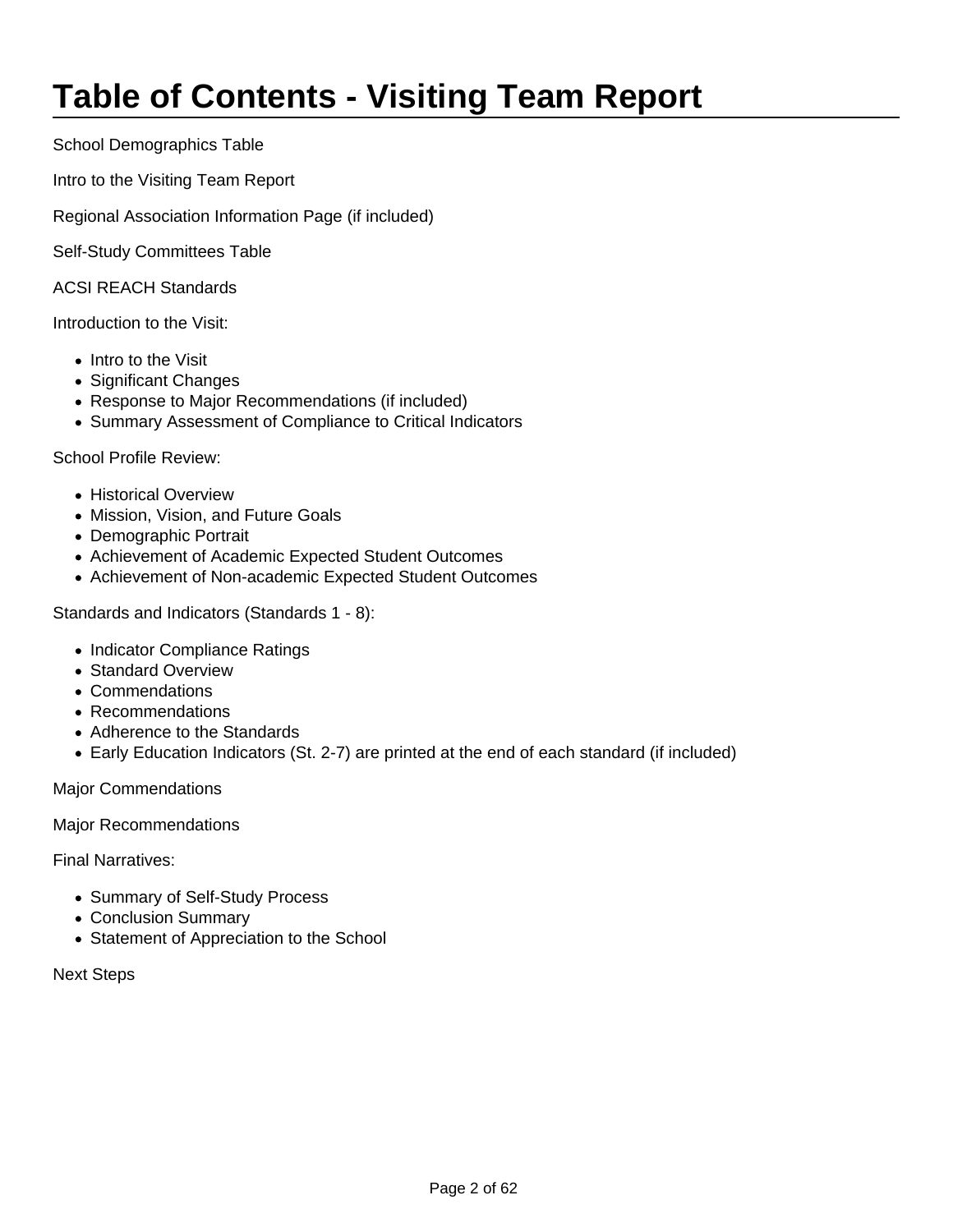# **School's Demographics**

### **School's Demographics**

|                                        | Information                         |
|----------------------------------------|-------------------------------------|
| <b>School Name</b>                     | Calhoun Christian School            |
| <b>Address 1</b>                       | 20 S Woodrow Ave.                   |
| <b>Address 2</b>                       |                                     |
| City, ST Zip                           | Battle Creek, MI 49015              |
| Phone                                  | 269-965-5560                        |
| <b>Head of School</b>                  | Jeralyn Belote                      |
| <b>Contact Information</b>             | jeralyn.belote@calhounchristian.org |
| <b>Dual accreditation</b>              | yes                                 |
| <b>School Website</b>                  | www.calhounchristian.org            |
| <b>Grades Accredited</b>               | $K-12$                              |
| <b>Enrollment in accredited grades</b> | 248                                 |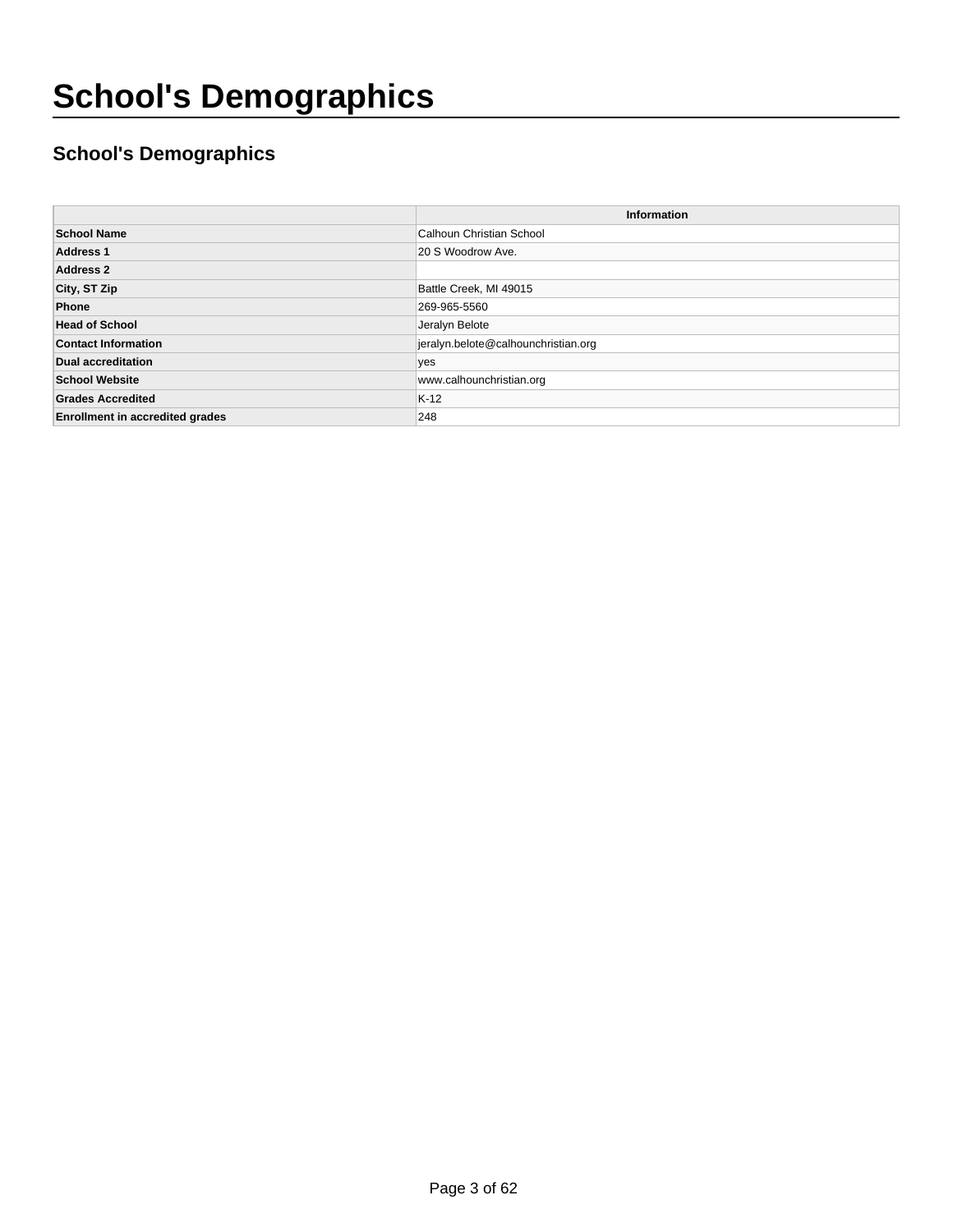# **Intro to the Visiting Team Report**

Accreditation is what all good educational organizations seek in order to validate their quality and to verify that they are striving for excellence. It requires a strong, pervasive, and continuous commitment as well as a demonstrated capacity to maintain quality expectations as defined by the established standards. Typically, accreditation stretches the organization and infuses change into it.

The process of accreditation involves three significant elements:

- 1. Intensive, program-wide, self-assessment, analysis, and improvement planning
- 2. External consultation, review, validation, and insights shared from a group of visiting colleagues
- 3. Ongoing accountability for improvement through annual reporting and reaccreditation

In order to become or continue to be accredited by ACSI, a school must meet foundational requirements. Compliance with all the standards of ACSI accreditation is required for the duration of the term of accreditation. A school is determined to be in compliance with a standard when all the critical indicators are shown to be met and the majority of other indicators are determined to be demonstrated at an acceptable level as well. Within each standard area, the school must commit to coming into compliance with all indicators and the standard as a whole, but there may be indicator areas (other than critical indicators) that are determined to be in partial compliance and therefore are areas for the school to commit to continuous improvement.

ACSI accreditation is a highly effective way for a Christian school to evaluate itself in light of its unique educational mission. An authentic Christian school excels in all areas of 1) academic thinking, 2) skills for life and living, 3) biblical worldview development, 4) personal character and spiritual formation. The self-study process guides a school to evaluate and reflect on all that it does in light of this distinctive four-pronged mission.

The Visiting Team Review provides the school with a thorough review of their own self-assessment work, concentrating on validating their identification of strengths, areas to improve, and development of appropriate goals for the continuous school improvement plan. Both the school's self-assessment and the visiting team's analysis are measured against the school's own mission, vision, and expected student outcomes as well as defined accreditation standards of the accrediting organizations by which the school has chosen to become accredited. In order to ensure consistency from one school to another, rubrics have been developed to describe what compliance looks like for each indicator of each standard. Commendations and recommendations are developed when aspects of the school are either above or below the expected level of compliance for each of the indicators. Both the school and the visiting team use the ratings on the rubrics in order to identify what commendations and recommendations are most appropriate.

#### Report Components

The visiting team describes the school by completing a school profile. Information is shared about the school's history, demographics, student achievement, mission, vision for the future, and other pertinent data in order to help the reader understand the context of the school during the time of the team's visit.

Also discussed are any significant changes that the school has experienced since the previous accreditation or candidacy visit. These changes may impact the school's ability to meet accreditation standards or implement the continuous school improvement plan.

If the school has been previously accredited, the visiting team assesses whether the major recommendations have been completed or should continue to be addressed in the current cycle of accreditation. If the school is in its initial accreditation, this section may be marked N/A.

In a REACH accreditation report, a number of indicators are identified as critical because they are considered of utmost importance. A visit should not occur unless all the critical indicators are met and the vast majority of other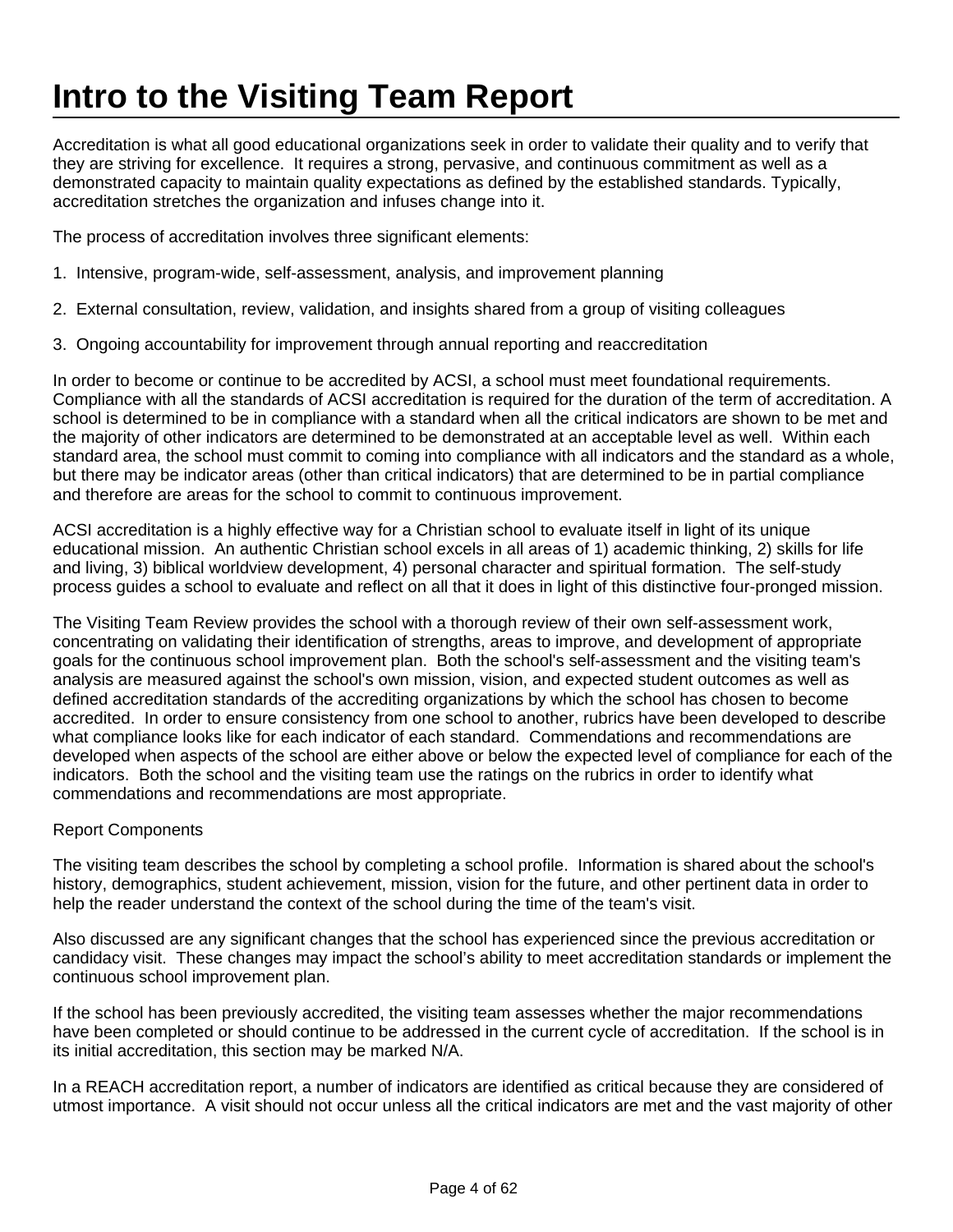indicators are also in compliance. If a school finds that it cannot meet one of the critical indicators, the consultant and school may work together to request an exception. Upon completion of the visit, the visiting team briefly comments on the compliance of the school to the critical indicators, specifically mentioning any that were not fully met.

After the visiting team has completed its analysis, the most significant commendations and recommendations are selected as Major Commendations and Major Recommendations. **Major Commendations** are areas in which the school excels beyond other schools of similar size, resources, or make-up. These are areas which have likely contributed to increased student achievement or other identified expected student outcomes. **Major Recommendations** are areas which need to improve for the school to fully meet compliance in some area, based on the rubrics provided. These become priorities for the school to accomplish in a timely fashion. Progress on these recommendations will need to be addressed in the annual reports sent to the regional offices of ACSI. Major recommendations are expected to be incorporated into the school's improvement plan. These major recommendations may be a combination of several indicators or certain aspects of indicators. They may also come from only one aspect of an indicator when the indicator otherwise appears to be in compliance.

Recommendations and commendations that do not rise to the level of majors are important for the school to address during the period of accreditation. However, they are not considered as pressing as the majors. The school is encouraged to evaluate them and decide within each department which ones should receive attention, and in what order. There is no requirement to report on these in the annual reports or mid-term reports.

The REACH process is thought provoking in its approach, stimulating in its methods, and efficient in its procedures, both for the school and the team. The end result produces a Visiting Team Report that will assist the school in its efforts to improve student learning and organizational effectiveness.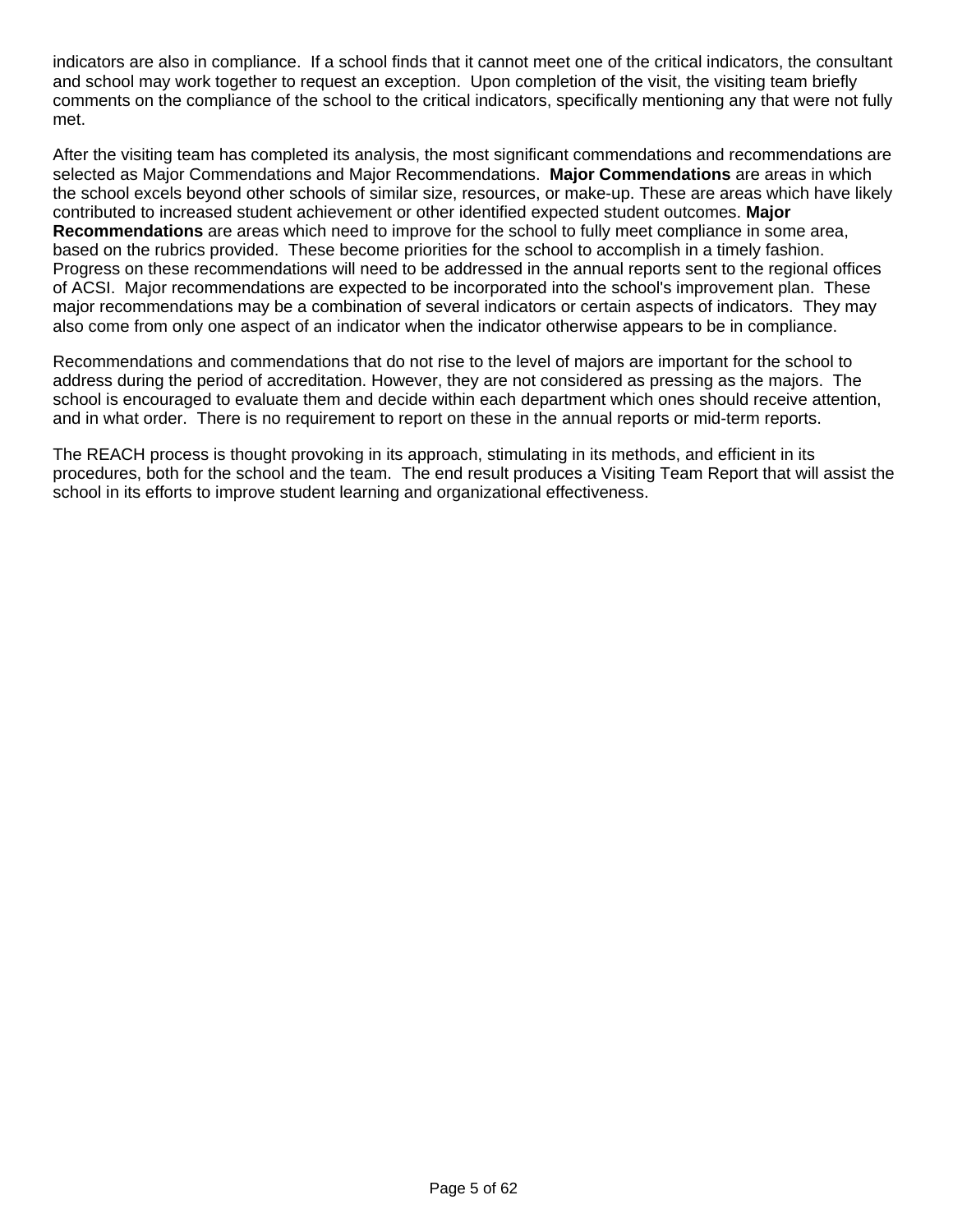# **Cognia**

Cognia is a leader in providing improvement and accreditation services to education providers of all types in their pursuit of excellence in serving students. Cognia serves as a trusted partner to more than 32,000 public and private schools and school systems – enrolling more than 20 million students - across the United States and 70 other countries.

In 2006, the North Central Association Commission on Accreditation and School Improvement (NCA CASI), the Southern Association of Colleges and Schools Council on Accreditation and School Improvement (SACS CASI), both founded in 1895, and the National Study of School Evaluation (NSSE) came together to form AdvancED: one strong, unified organization dedicated to education quality. In 2011, the Northwest Accreditation Commission (NWAC) that was founded in 1917 became part of AdvancED. In 2019, AdvancED changed their name to Cognia

Today, NCA CASI, NWAC and SACS CASI serve as accreditation divisions of Cognia. The Accreditation Divisions of Cognia share research-based quality standards that cross school system, state, regional, national, and international boundaries. Accompanying these standards is a unified and consistent process designed to engage educational institutions in continuous improvement.

Institutions seeking to gain or retain accreditation must meet Cognia Standards specific to their institution type, demonstrate acceptable levels of student performance and the continuous improvement of student performance, and provide evidence of stakeholder engagement and satisfaction. The power of Cognia Performance Accreditation lies in the connections and linkages between and among the conditions, processes, and practices within a system that impact student performance and organizational effectiveness.

ACSI and Cognia work together to accredit schools in approximately 70% of the United States and in a number of countries around the world.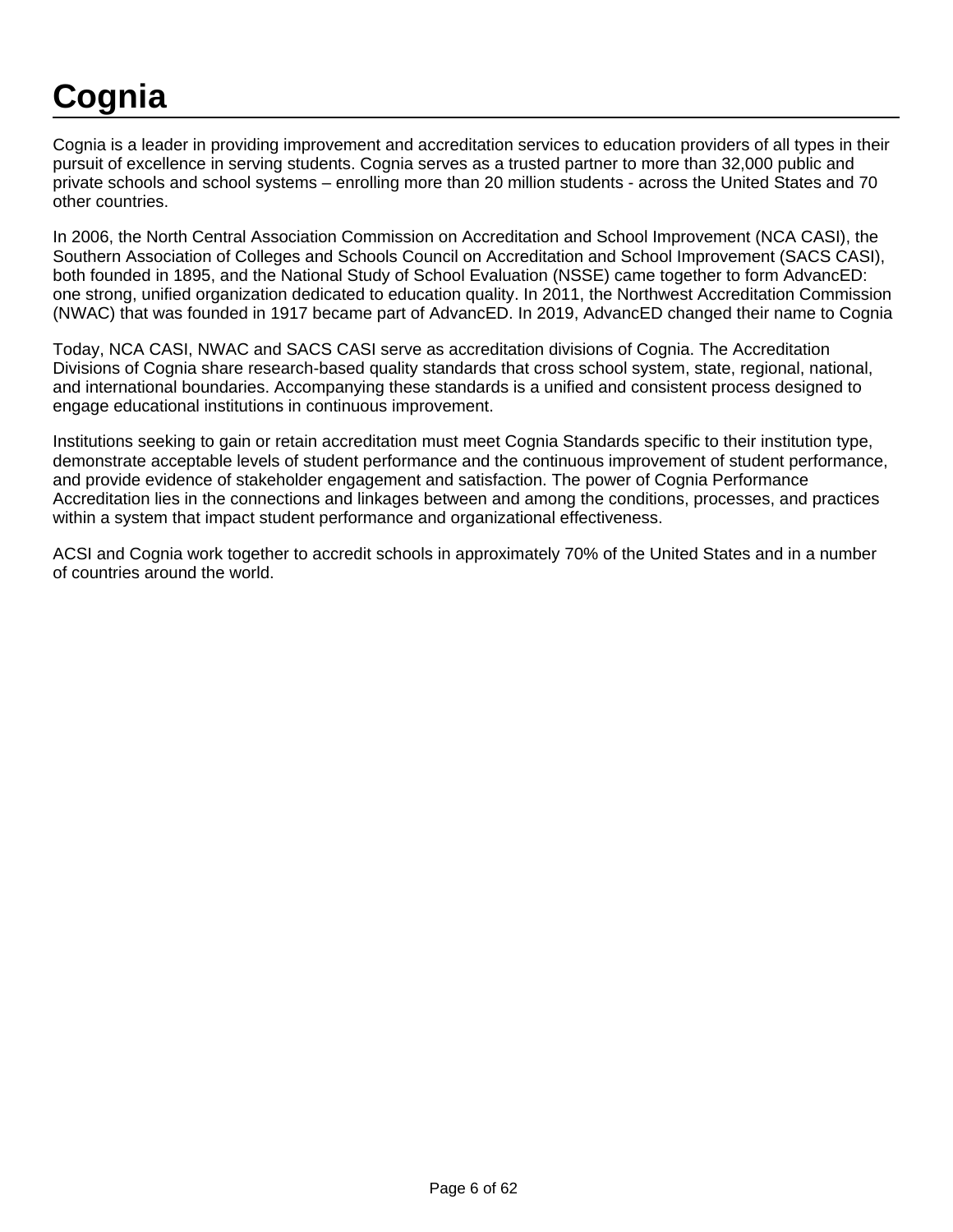### **Self-Study Committees**

|                              | <b>Committee Name</b>                                               | Committee<br>Chair | Person 2                 | Person 3              | Person 4          | Person 5               | Person 6 | Person 7 | Person 8 |
|------------------------------|---------------------------------------------------------------------|--------------------|--------------------------|-----------------------|-------------------|------------------------|----------|----------|----------|
| <b>Steering</b><br>Committee | <b>Steering Committee</b>                                           | Jeralyn Belote     | Jason<br>Woodard         | Vicki Milroy          | Rob Tramel        | Aaron<br>Seiver        |          |          |          |
| Committee #1                 | Philosophy and Foundations                                          | Jason Woodard      | John Bomba               | Jen Reif              |                   |                        |          |          |          |
| Committee #2                 | Governance and Executive<br>Leadership                              | Vicki Milroy       | Jeralyn<br><b>Belote</b> | Necia<br>DiTrapani    |                   |                        |          |          |          |
| Committee #3                 | Home and Community<br><b>Relations and Student</b><br>Services      | Aaron Seifer       | Jeralyn<br><b>Belote</b> | Michelle<br>Ostrander |                   |                        |          |          |          |
| Committee #4                 | Personnel                                                           | Jeralyn Belote     | Aaron Seifer             | <b>Rhea Bennett</b>   |                   |                        |          |          |          |
| Committee #5                 | Instructional Program and<br><b>Resources</b>                       | Jeralyn Belote     | Aaron Seifer             | Diane Rome            | Carrie Krontz     |                        |          |          |          |
| Committee #6                 | <b>Student Care</b>                                                 | Rob Tramel         | Aaron Seifer             | Tori Eckman           | Candi Seifer      | Rhea<br><b>Bennett</b> |          |          |          |
| Committee #7                 | Character, Values, and<br>Spiritual Formation of<br><b>Students</b> | Aaron Seifer       | Jeralyn<br><b>Belote</b> | Tangi Olds            | Erin<br>Gutowski  |                        |          |          |          |
| Committee #8                 | <b>Continuous School</b><br>Improvement Plan                        | Vicki Milroy       | Jason<br>Woodard         | Jeralyn Belote        | <b>Matt Lueck</b> |                        |          |          |          |
| Committee #9                 |                                                                     |                    |                          |                       |                   |                        |          |          |          |
| Committee #10                |                                                                     |                    |                          |                       |                   |                        |          |          |          |
| Committee #11                |                                                                     |                    |                          |                       |                   |                        |          |          |          |
| Committee #12                |                                                                     |                    |                          |                       |                   |                        |          |          |          |
| Committee #13                |                                                                     |                    |                          |                       |                   |                        |          |          |          |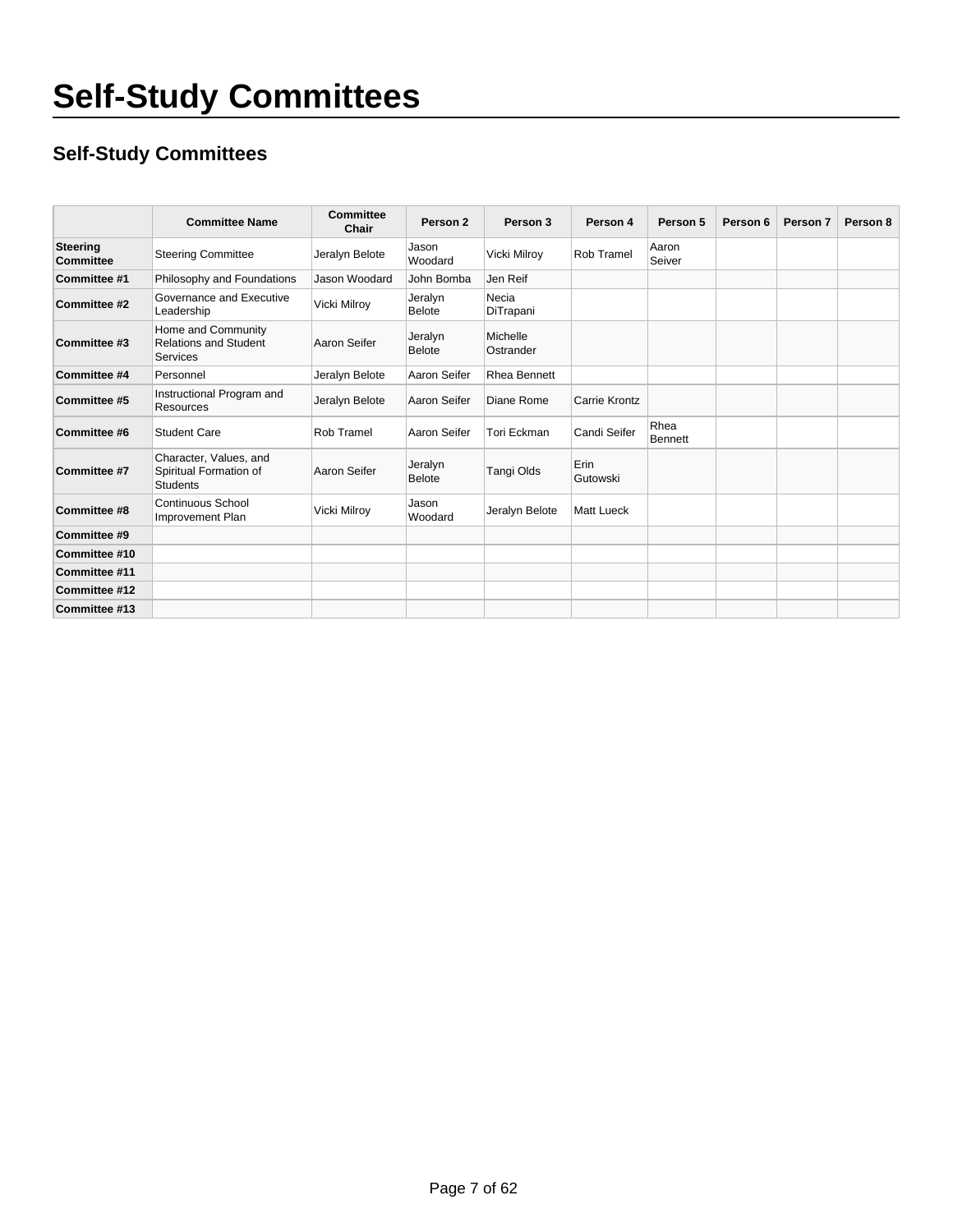# **ACSI REACH Standards**

**Standard 1** - PHILOSOPHY AND FOUNDATIONS The school has developed written statements of philosophy, vision, mission, core values, and schoolwide expected student outcomes, as well as a statement of faith. These statements are well defined, systematically reviewed and broadly implemented throughout the school. They outline the school's Christian distinctives and communicate a clear purpose and direction for school effectiveness and student growth and development.

**Standard 2** - GOVERNANCE AND EXECUTIVE LEADERSHIP The school has Christ-centered governance and executive leadership that promotes effectiveness of the school and growth of the student through an established structure that contributes to an operationally and financially sound Christian educational institution. The executive leadership and governing body work in partnership to ensure the integrity, effectiveness, and reputation of the institution through the establishment of written policies and procedures. The head of school is responsible for the supervision of all operations of the school and implementation of board policies.

**Standard 3** - HOME AND COMMUNITY RELATIONS AND STUDENT SERVICES The school exists and functions as an institution of reliability and authority by exhibiting a pattern of respect, trust, accountability, and dignity to its constituents, both internally and externally. Effective communication and relationships are fostered with constituents, as well as among constituents. A wide range of strategies are used to incorporate involvement by the parents and the community. It is expected that the school meets the educational and developmental needs of the students it enrolls. Services at the appropriate levels include guidance (both academic and personal) and student activities (curricular and cocurricular). Appropriate resources and planning occur to ensure that the mission, vision, and philosophy are being carried out to meet the expected outcomes.

**Standard 4** - PERSONNEL The school hires personnel who have made a personal commitment to follow Jesus Christ and endorse the school's statement of faith. They are committed to the written philosophy, mission, vision, and core values of the school. Faculty and staff engage in ongoing professional development to improve instructional practices leading to continual growth in student learning and development of the instructional program. The executive leadership, instructional, and support staff are sufficient in number to provide for the effective delivery of quality education and are appropriately credentialed, degreed, trained, and qualified for their assigned duties.

**Standard 5** - INSTRUCTIONAL PROGRAM AND RESOURCES The instructional program consists of carefully developed, thoroughly documented, and well-executed curriculum elements that include educational philosophy, schoolwide expected student outcomes, a variety of effective instructional strategies, adequate resources, and appropriate assessments that are based on current research and quality practices. The curriculum of the school is driven by well-written policies and procedures. Core instructional areas include Bible, language arts (reading, English, literature, grammar, and writing), mathematics, science, and social studies/history. It is sufficiently funded, collaboratively reviewed on a regular basis, and compiled using the school's mission, vision, core values, and schoolwide expected student outcomes to ensure a biblical foundation for instruction. A method for assessing the effectiveness of learning schoolwide expected student outcomes is in place, and the results of the assessments are communicated regularly to all stakeholders.

Informational resources exist to carry out the mission of the school by supporting the instructional program with ample and appropriate print, media, and technology resources. Qualified staff provide effective services to student, staff, and parents.

**Standard 6** - STUDENT CARE Written policies and procedures are in place to ensure students' well being—emotional, physical, spiritual, and academic. The school facilities (buildings and grounds) are appropriate in size, furnishings, and space to meet the stated philosophy, mission, and vision for the number and age of students served. The entire campus is a safe, healthy, and nurturing environment for teaching and learning. Safety procedures are documented and clearly understood, and they address the prevention and identification of abuse, bullying, and the presence of unwelcome guests. A relevant and thorough crisis management plan is in place, and the faculty and staff have been trained appropriately to handle various emergency situations. Regular Crisis Planning drills and practices occur to assist in preparation for crisis events. Transportation guidelines for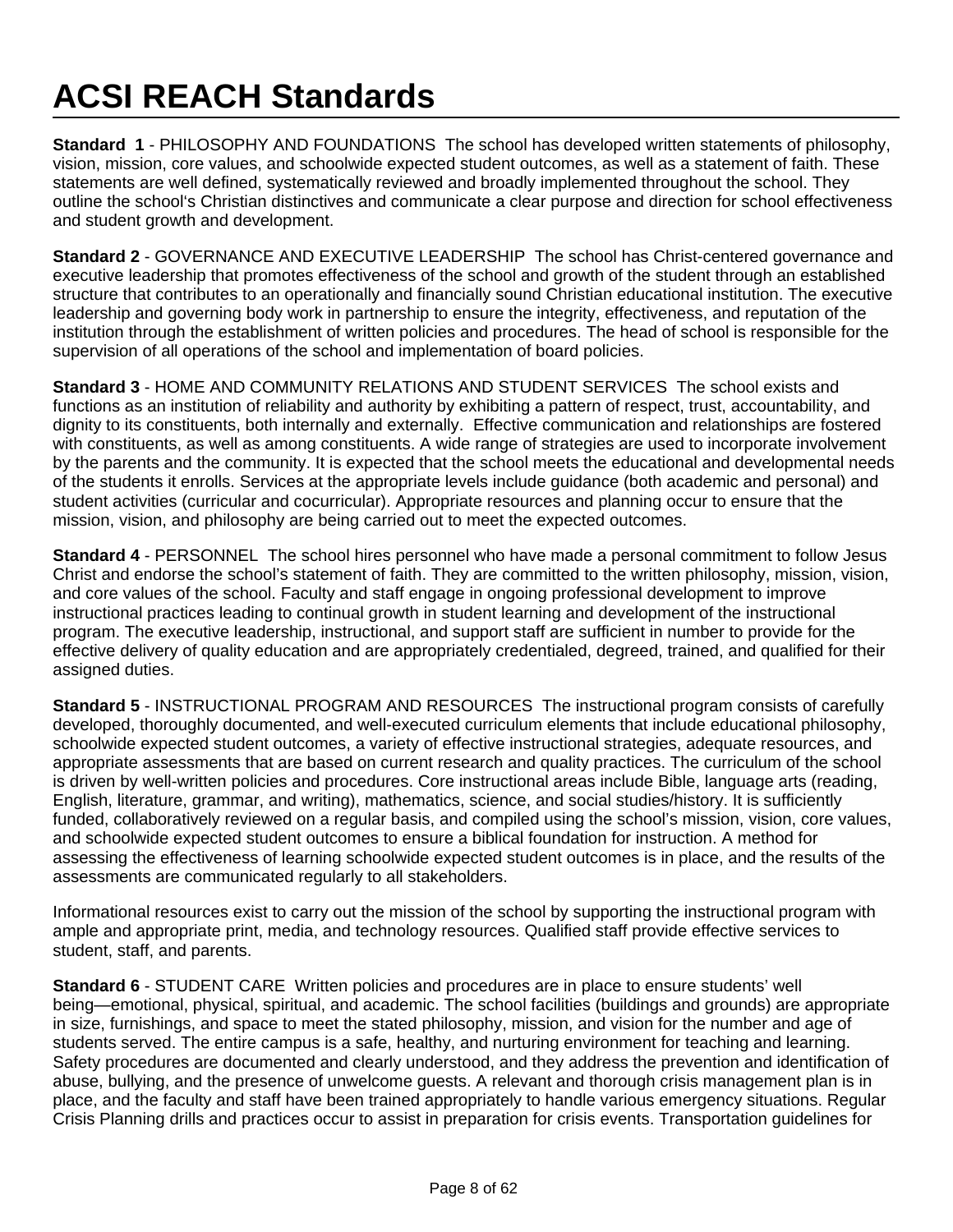staff and students are developed, and written policies and procedures are in place.

**Standard 7** - CHARACTER, VALUES, AND SPIRITUAL FORMATION OF STUDENTS The school shall provide for spiritual nurture and discipleship of its students with the goal of developing a biblical worldview. Spiritual nurturing of Christlike character is planned, intentional, and systematic in implementation. Mentoring and discipleship experiences are necessary components in a spiritual formation strategy. Students are given opportunities to serve others and develop a Christlike attitude toward the poor, needy, and vulnerable. A commitment to a community of faith is modeled by the faculty and emphasized to all students. Spiritual formation assessment is integral to effective and ongoing improvement of the school program.

**Standard 8** - SCHOOL IMPROVEMENT The school must, with appropriate stakeholder input, systematically develop and annually update a continuous school improvement plan (CSIP). The plan, based on the school's philosophy, mission, vision, core values, and schoolwide expected student outcomes, includes specific goals, as well as action items. The process is driven by data collection and analysis. This plan must have significant focus on how it will promote organizational growth and high achievement of schoolwide expected student outcomes. The CSIP reflects a pervasive culture of ongoing improvement and accountability. The CSIP should reflect major goals determined as priorities through the self-study process.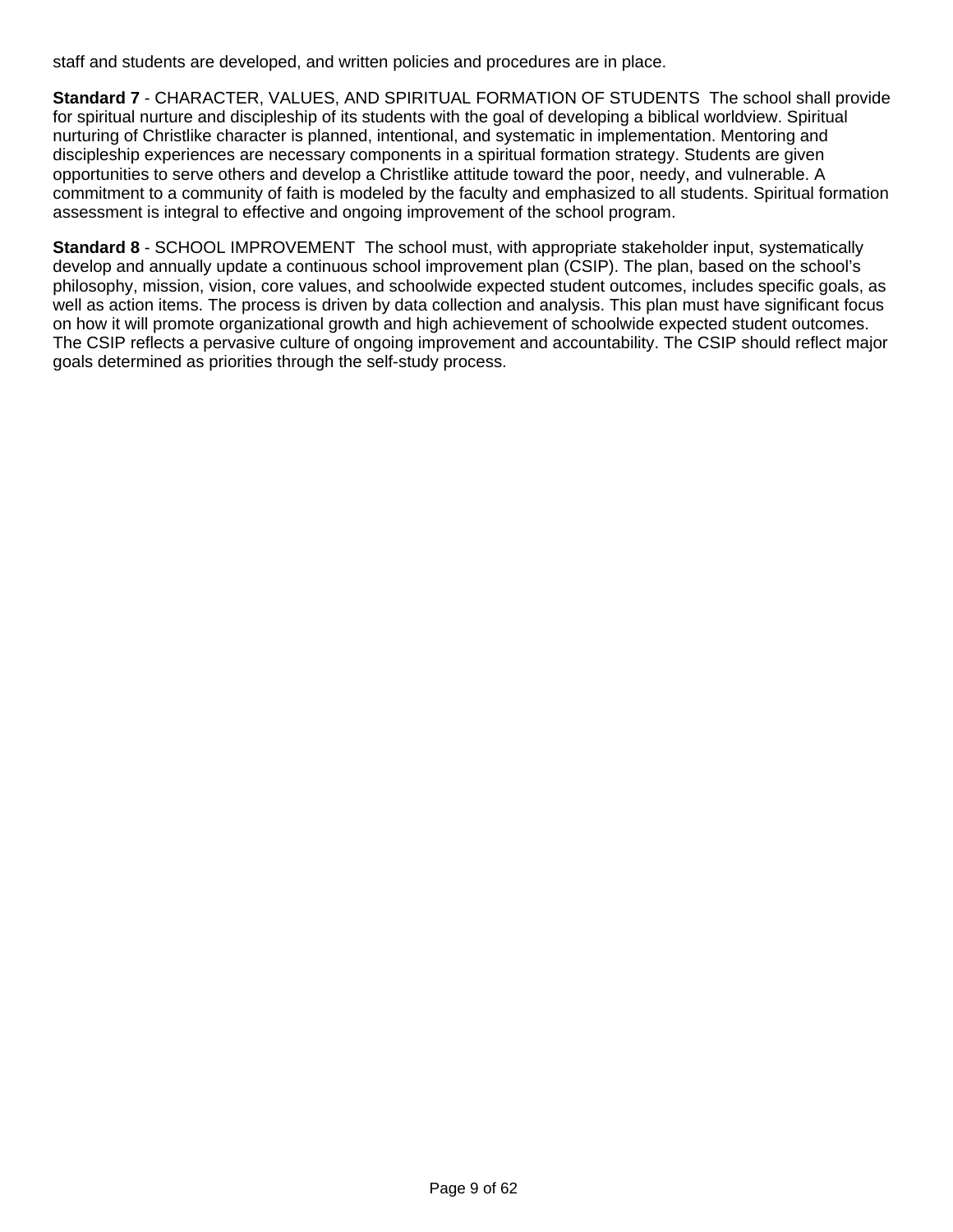# **Introduction to the Visit**

### **Intro to the Visit**

**This section is a narrative introduction to the Visiting Team Report. It contains comments and pertinent information about the visit that helps the reader understand any special considerations or conditions that may have existed.**

Located in Battle Creek, Michigan, Calhoun Christian School is in its second cycle of dual accreditation with ACSI and Cognia, formerly known as AdvancED. Over the school's 18 year history, the faculty, staff, administration, and board have remained committed to partnering with parents to provide a quality Christian education for its students, as evident in the current mission statement, "Calhoun Christian School provides academic excellence while upholding God's truth and challenging children to serve."

The CCS Self-study Team was composed of 15 individuals familiar with the accreditation process. Their work resulted in a concise, comprehensive, and well-written review of the school.

The original re-accreditation team visit to CCS was scheduled in February of 2021, but COVID shutdowns and restrictions required rescheduling the visit for the Fall of 2021. Furthermore, the original team chair had to step down, and ACSI appointed a new team chair. The new team chair met with Mrs. Belote and her team, both in person and virtually, on several occasions from December 2020 until the visit on September 19-22, 2021. During these visits, the team chair and school representatives reviewed the progress of the school's self-study. Throughout the process, CCS represented itself as a Christ-honoring institution that seeks to improve the overall Christian school experience for its students and parents.

# **Significant Changes**

**This section describes any significant changes the school has experienced and how they have dealt with those. Of special note would be the impact of these on the accreditation standards or the school's ability to accomplish their continuous school improvement plan.** 

Major Recommendation #1 for CCS stated that the school "redistribute fiscal and personnel resources to balance the faculty and administrative workload." The school board and administration systematically made the necessary fiscal changes to hire new personnel or reassign current employees to share the school's administrative workload more evenly. Below are the personnel hires or reassignments made since the ACSI visit in 2015:

- Fall of 2017 a part-time Operations Manager
- Spring of 2018 an Enrollment Specialist to assist with the re-enrollment, recruitment, and bookkeeping at **CCS**
- Summer of 2018 An Educational Support Specialist to assist with special needs students
- Summer of 2018 a part-time Chapel Coordinator
- Summer 2019 a high school Vice-Principal, Athletic Director, and Facilities Manager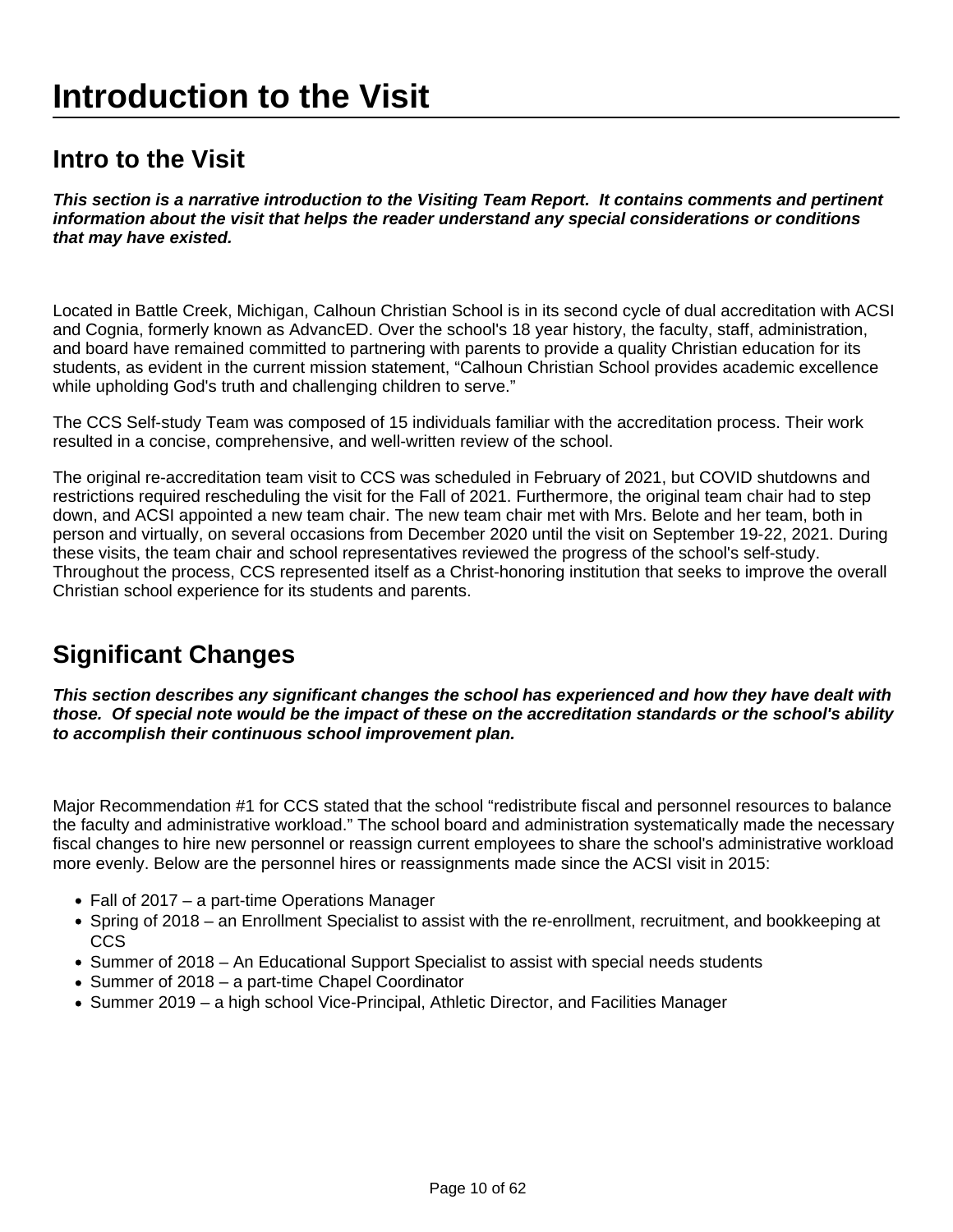The school also implemented a special education program by partnering with All Belong. This non-profit organization assists Christian schools in developing tailored academic programs to meet students with learning disabilities. The All-Belong program provides curricula for Christian Schools and guides schools with their fundraising efforts. The All Belong program at CCS began in 2017 and has gained notoriety and a reputation in the community for serving students with special needs well for the last three years. The program has grown and now employs two educational support specialists and seven para-professionals to assist special needs students in the general education classes.

Lastly, CCS has purchased and adopted the use of Curriculum Trak to guide the school with a comprehensive scope and sequence for all of the school's curriculum. This program facilitates the planning process for the teachers and enables the administration to have a better grasp of the content covered in the classroom. Teachers can write lesson plans that seamlessly integrate the new ESOs, Biblical truths, and state and national standards.

## **Response to Major Recommendations (for reaccreditations)**

**This is a list of the school's major recommendations from the previous accreditation visit and the team's assessment on whether these have been completed or should continue to be addressed in the current cycle of accreditation.** 

The last ACSI Accreditation Team Visit to Calhoun Christian School in 2015 resulted in two major recommendations.

**Major Recommendation #1**: Redistribute fiscal and personnel resources to balance administrative and faculty workload.**COMPLETED**

Over the last five to six years, CCS has hired five additional individuals to assist with the administrative roles at the school. In addition, the school has hired three new teachers, six para-professionals, and an educational support specialist to meet the needs of a growing school and special needs program.

#### **Major Recommendation #2:**Improve overall instructional planning.**COMPLETED**

Teachers have created long-range plans for their classes. In addition, the school developed new ESOs. The school implemented Curriculum Trak to develop the current curriculum and expand new curricular adoptions. CCS created and implemented a five-year curriculum review process to refresh curricular materials, maintain scope and sequence, and provide accurate curriculum maps.

### **Summary Assessment of Compliance to Critical Indicators**

**In this section the visiting team comments on the critical indicators that were not fully met. There must be corresponding recommendations for unmet critical indicators.**

The visiting team rated three indicators as exceeding compliance (Indicators 1.3, 7.1, and 7.4). Calhoun Christian School has recently re-written their Expected Student Outcomes, which are displayed clearly throughout the school. The spiritual formation and development of the students are evident in classroom instruction and lived out through robust community service and missions programs.

Twenty-four Critical Indicators were rated as compliant.

At the time of the Go-Or-No-Go meeting, all of the Essential Six Critical Indicators were compliant. 76% of the school's teachers met the ACSI certification requirements. The school administrator had informed the team chair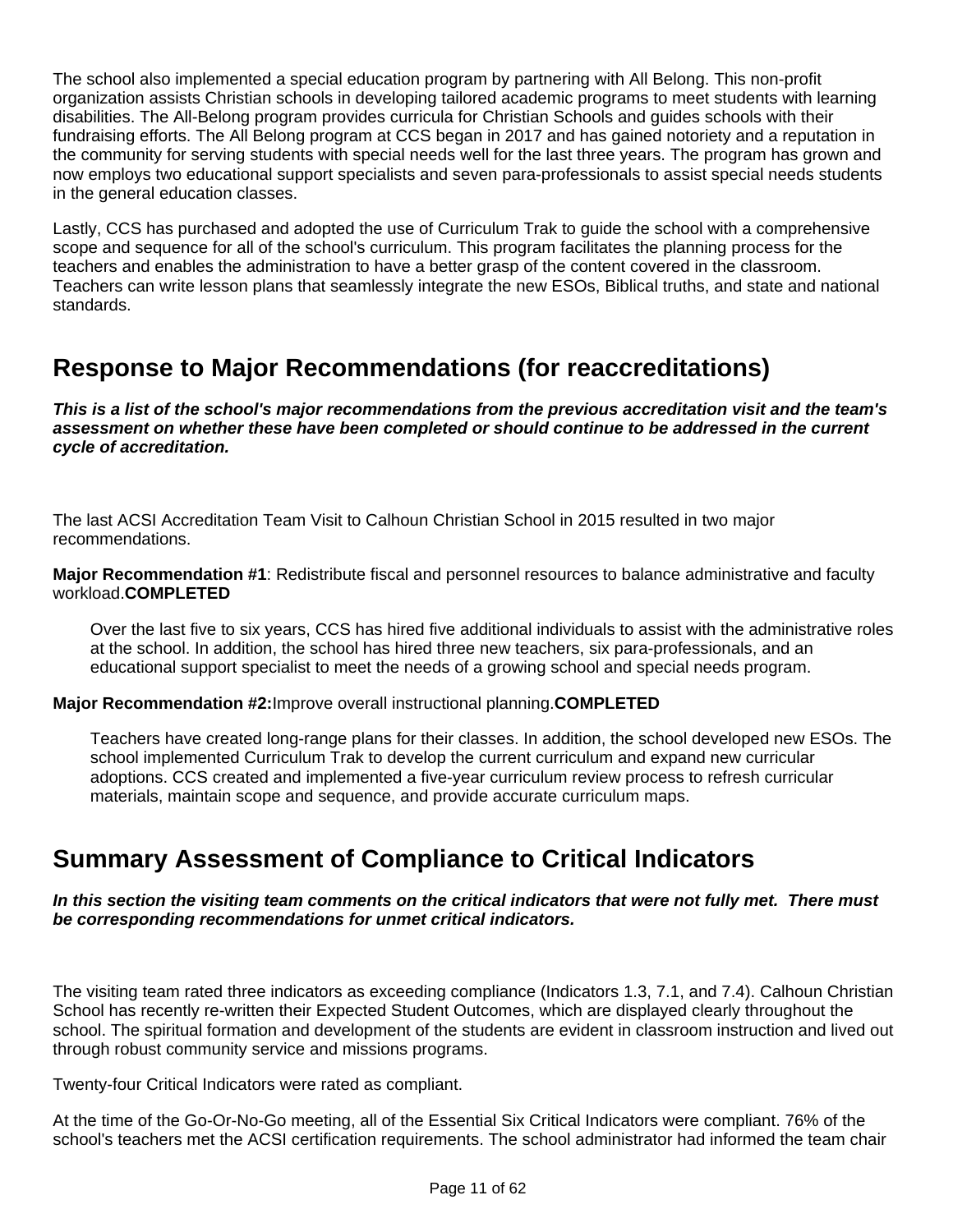that the required percentage of 80% would be reached by the time of the visit. Upon review it was determined that only 85.71% of the teachers met the ACSI certification requirements (Indicator 4.6).

Four Critical Indicators were rated partially compliant (Indicators 2.5, 5.2, 5.6, and 5.7). The school has an operating budget and a Continuous School Improvement Plan. However, costs are not associated with these initiatives in the CSIP and the budget (Indicator 2.5). CCS has adopted Curriculum Trak, but it has not been consistently implemented (Indicator 5.2). The school gathers data via surveys and standardized testing, but there is a lack of systematic analysis of the critical data points to assist with data-driven decisions (Indicators 5.6 and 5.7).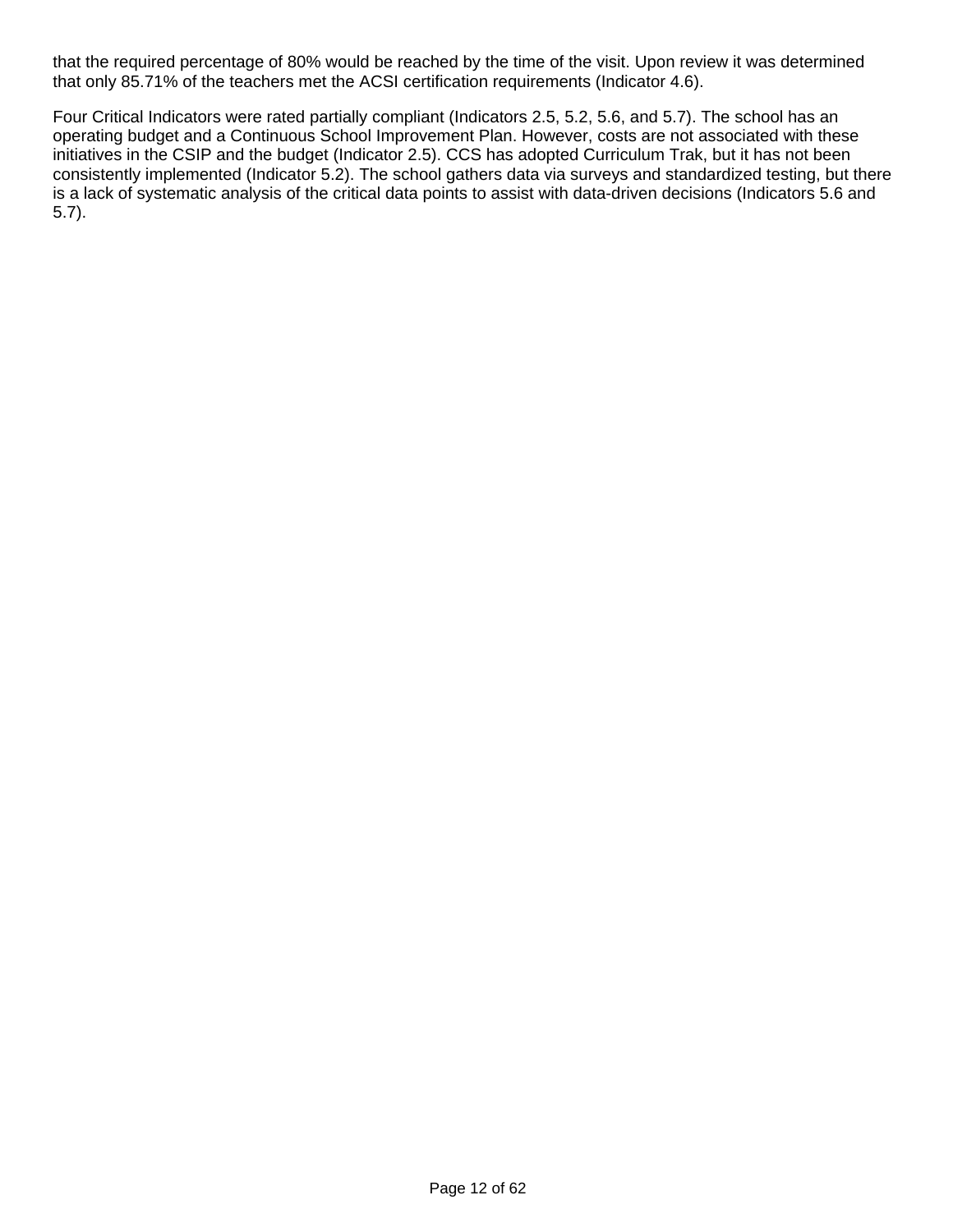# **School Profile Review**

## **Historical Overview**

**This section is a summary of the founding of the school, as well as the original mission. Also included are any significant developments, accreditation history, awards/recognition, and challenges the school has faced.**

Located in Battle Creek, Michigan, Calhoun Christian School opened in 2003 to provide Christ-centered education for 78 students from throughout Calhoun county. After going through several changes since 2003, the school's current Mission Statement states the following: Calhoun Christian School provides academic excellence while upholding God's truth and challenging children to serve. The school's current Vision Statement has also changed over the years and now states the following: "Calhoun Christian School will be the benchmark of excellence in Christ-centered education."

Calhoun Christian School first began to hold classes at Minges Hills Church of God before relocating to a former middle school building purchased from Lakeview Public Schools in 2006. Calhoun Christian's enrollment growth in the 2010s occurred because of mergers and the closures of other Christian schools in the area, such as Crosscreek Christian School in 2009 and Battle Creek Christian School in 2013. ACSI first accredited the school in 2015. Calhoun Christian's largest growth in enrollment occurred between 2018 and 2020, reaching over 300 students primarily due to interest in their elementary grades. Lately, their most significant challenge has been to navigate the Covid-19 pandemic. It caused a temporary drop in their enrollment in 2020, but enrollment has continued to recover in 2021. Their current total enrollment in K-12 is 274, and 46 their preschool.

Data collection processes are in progress, such as standardized assessments, parent and student surveys, and school demographics; but, the systematic policies and procedures for review, analysis, and communication of collected data do not exist. Implementation and communication of said processes and procedures will continue to move the school toward the desired outcome of excellence in utilization for data-driven decisions and trends analysis.

# **Mission, Vision, and Future Goals**

**This portion includes the school's mission, vision, and goals for the future.** 

Calhoun Christian Schools' current mission and vision statements were developed in 2014 in a strategic planning meeting. Foundational documents are reviewed yearly by the Board of Directors and Administration. These statements guide CCS' decision-making daily.

Mission Statement: Calhoun Christian School provides academic excellence while upholding God's truth and challenging children to serve.

Vision Statement: Calhoun Christian School will be the benchmark of excellence in Christ-centered education.

Calhoun Christian conducted a strategic planning session in April of 2018 that began with a SWOT analysis among a group of people made up of staff, parents, administration, board members, and community members. Using information discovered in the SWOT analysis, in September of 2018, the board met and wrote a Continuous School Improvement Plan with each area of improvement tied to at least one ESO. CCS's Board of Directors revises this plan each year, making changes as needed. The school administrator provides a monthly report at school board meetings to update the progress of the school's goals.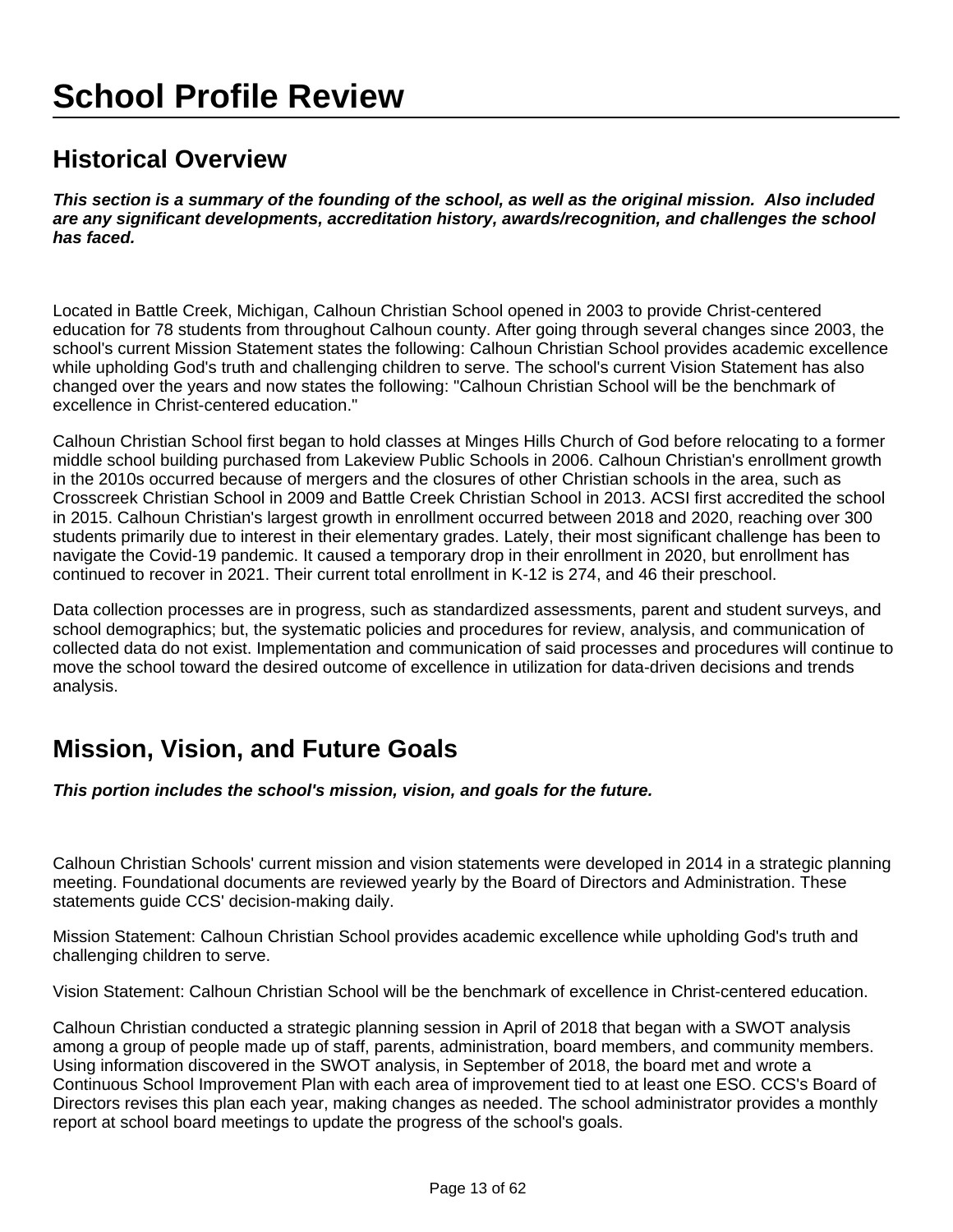Using their current Continuous School Improvement Plan, Calhoun Christian set the following goals at a strategic planning meeting in September 2020. The goals are in various levels of development with the hope that each will be completed in the next 3 to 5 years. With these specific goals in mind, CCS has developed an action plan. However, their main goal is to continue to grow enrollment, maintain qualified and passionate staff, and stay true to their mission.

- 1. Launch and integrate ESO's
- 2. A safe and secure facility with a clear plan of action for various events.
- 3. School culture embraces Matthew 18 Principle for conflict resolution.
- 4. Utilize dedicated parent resources and utilize a volunteer management program
- 5. Strengthen families by developing parent-student education outreach
- 6. Make sound fiscal and budget decisions
- 7. Improve community awareness of the school
- 8. Develop a facilities plan
- 9. Improve Academic Programming
- 10. Development and Marketing
- 11. Monitor staff turnover and longevity
- 12. Address various needs and wants of the student population

Calhoun Christian School's CSIP contains Additional details and the action plan for each goal.

# **Demographic Portrait**

**This section summarizes the demographic portrait provided by the school and what implications that information might have for future growth or accomplishments of students.**

Calhoun Christian School is located on one campus at 20 S. Woodrow Avenue in Battle Creek, Michigan. The student enrollment is 248 in PK-12th grade. The building was constructed in 1943 and is approximately 66,000 sq. ft of useable space. The school sits on a 14.5-acre parcel of land. There are 20 classrooms, one gymnasium with locker rooms, two computer labs, two playgrounds, two educational support rooms, a chapel, cafeteria, kitchen, library, intervention room, a central office with three private offices, and adequate green space for athletics and student activities.

CCS families attend over 42 different local churches and primarily reside in the city of Calhoun and the surrounding communities. The school is approximately 23.3% ethnically diverse.

Calhoun Christian School is governed by an independent, self-perpetuating non-denominational board of directors. There are seven members on the board, and the school administrator is the board's sole employee. The administrative team consists of the school administrator and vice-principal. Twenty-one dedicated classroom teachers, eight educational support staff, four support staff, and two administrators, who faithfully serve the students and parents, comprise the faculty and staff of CCS.

The school operates with a total annual budget approaching \$1.250 million. The administrative team, business office, and board treasurer prepare and manage the annual cash flow budget. The school board carefully monitors the budget through the finance committee. Tuition ranges from \$4950 for kindergarten to \$6250 for grades 9-12 (2021-2022 rates). CCS budgets nearly \$400,000 for financial aid and scholarships each year, or 33% of the annual budget.

### **Achievement of Academic Expected Student Outcomes**

**In this section, the team includes the accomplishments of the students in academic area of expected student outcomes. Information should present summary data, analysis, and an explanation of how they**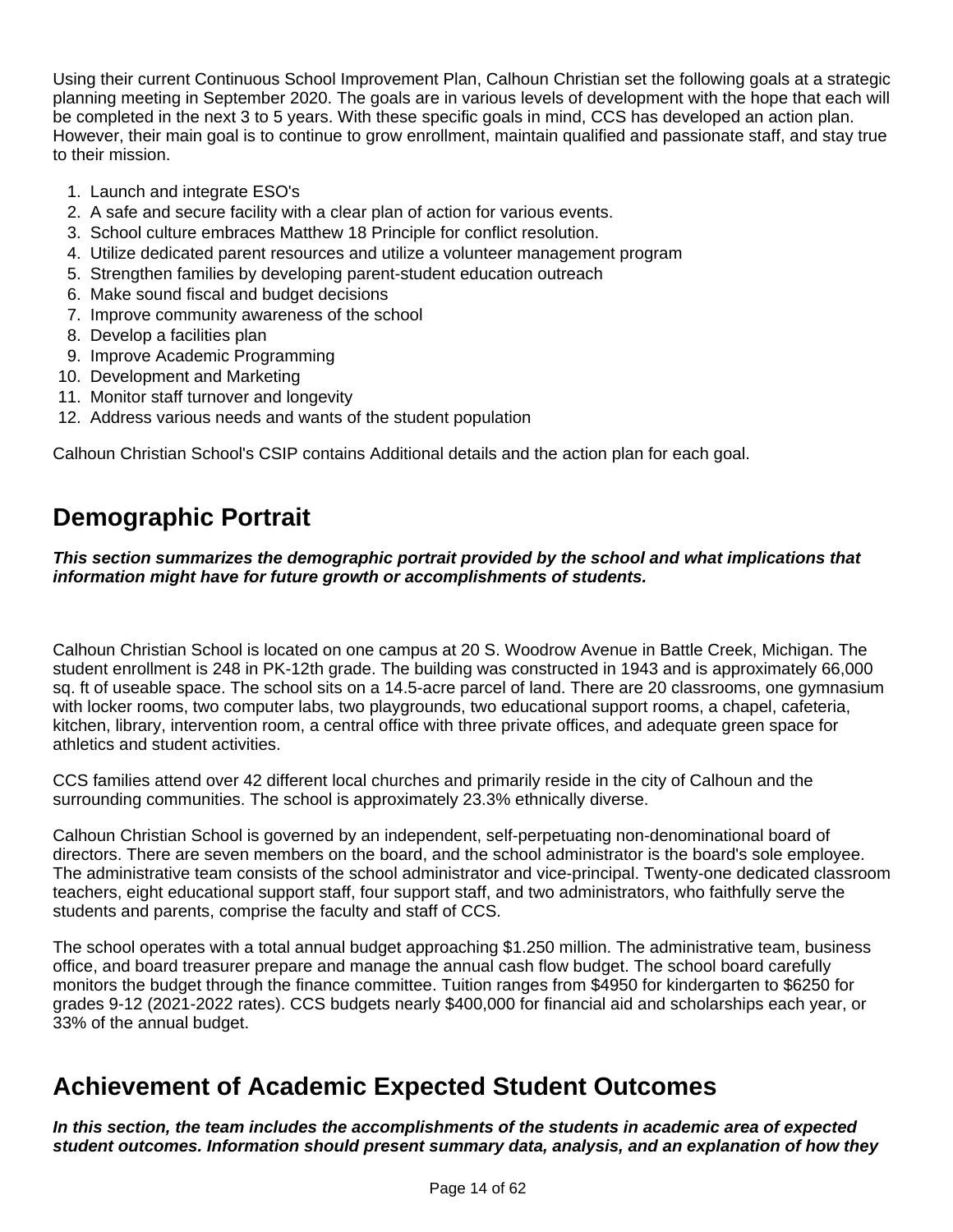#### **are used in setting school improvement goals. The visiting team has reviewed the Student Assessment Profile information from the self-study.**

Calhoun Christian School has clearly stated, well-developed, and thoroughly integrated Expected Student Outcomes. With three major ends (Academic Excellence, Upholding God's Truth, Challenging Children to Serve), the nine stated ESOs have an organized structure and application to the mission and programming of the school. CCS has conformed to what it does and how it does it around these statements. ESOs are posted in highly visible and trafficked spaces of the school, echoed in teacher and student interviews, and demonstrated in classroom observations. (Self-study pp. 9 and 10)

CCS demonstrates a commitment to the achievement of academic ESOs. Their commitment to monitoring student academic progress is readily apparent, as evidenced by the large-scale implementation of Curriculum Trak. Curriculum Trak provides a systematic means to plan and implement CCS' academic programming with biblical integration. A wide array of standardized instruments is utilized for the collection of academic data. Collection of assessment data identifies learning trends in their student population demonstrates a commitment to their objectives in Academic Excellence. The time given in professional development, along with the expectation to routinely create, implement, and monitor student achievement, reflects an intentional approach provided by an infrastructure designed to achieve academic expected student outcomes. Assessment instruments used for academic trends and achievement include, but are not limited to, PSAT/NMSQT, SAT, ACT, Fountas and Pinnel Reading Assessment and Math Recovery Screeners, and Terra Nova Assessment. Students are also provided with opportunities for career exploration and the pursuit of academic excellence through guidance services and partnerships with local colleges, career centers, and academic institutions for accelerated learning. Through strengthening its inclusion program, CCS seeks excellence in academics for all of its students. Career aptitude assessments and career certification opportunities are provided to middle and high school students to prepare them for their next steps with excellence (Interviews with Guidance Counselor, teachers, and administrators; self-study pg. 31-34).

Progress towards meeting academic student outcomes is evident based upon student grade distribution and matriculation data provided on pages thirty-four and thirty-five of the Self-Study. Curriculum Track, student journal entries, and student, faculty, administration interviews give evidence to the development of a biblical worldview in students throughout their careers at CCS. (Self-study p. 106)

### **Achievement of Non-Academic Expected Student Outcomes**

**In this section, the team includes the accomplishments of the students in the other areas of expected student outcomes: spiritual, physical, social, and emotional. Information should present summary data, analysis, and an explanation of how they are used in setting school improvement or program goals.**

CCS demonstrates a strong desire to educate the whole child, as evidenced by the numerous ways they strive to provide opportunities for students to meet their ESOs. Evidence collected through interviews, printed materials, and student journal samples, reveals CCS's desire to disciple students towards a personal relationship with Jesus Christ and vibrant relationships with one another. Their commitment to Kingdom education and discipleship orientates and shapes everything that CCS does. Student life, academics, and development are anchored in biblical worldview and values. Service and world mission projects demonstrate an intentional effort to introduce, serve, and appreciate cultures within, near, and far from the CCS student population. In addition, the "Challenge to Serve" category of ESOs is the heartbeat and cultural pulse of the school. Calhoun Christian is committed to being followers of Christ who bring the Gospel and Kingdom of God to the world. Their commitment and culture have transformed students' lives as they develop spiritually through their missions experiences and in service to God and neighbor. These service and missions opportunities are structured well at age-appropriate levels (Interviews with parents, faculty, and administrators; hallway signs; Self-Study pp. 35-36).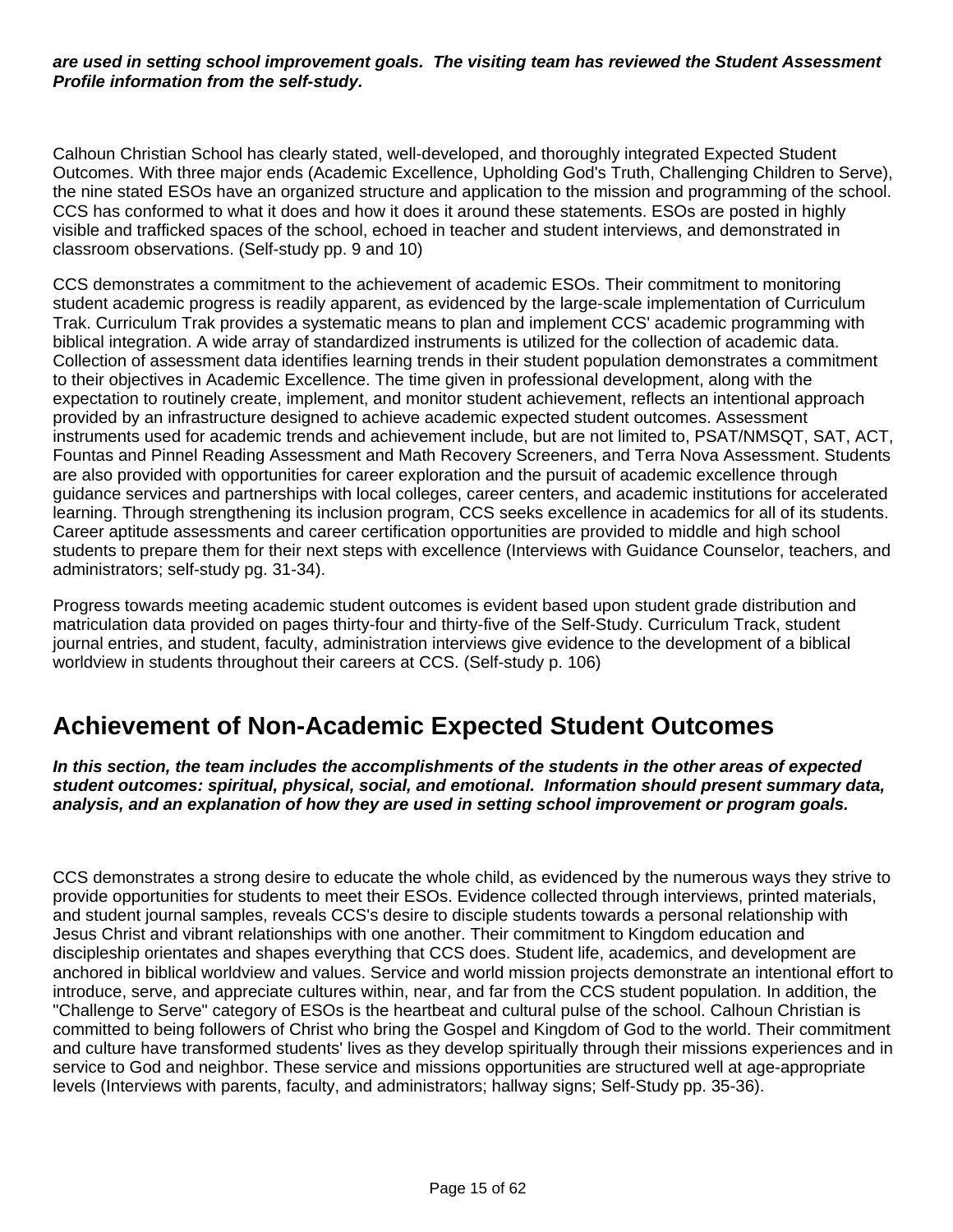Measurement of student achievement of nonacademic ESOs is primarily anecdotal in reviewing student journal entries, conversations, and observations. The evidence presents intentional opportunities to receive stakeholder data in surveys that are obvious and utilized towards implementing tangible efforts like mission trips and service projects. Creating a spiritual environment where students have a relationship with the Lord, belong to a Godcentered community, and mature into who Christ calls them to be is intentionally discussed, implemented, and reviewed at CCS (parent and administrator interviews; COTA; self-study pp. 35, 36 and 108-112).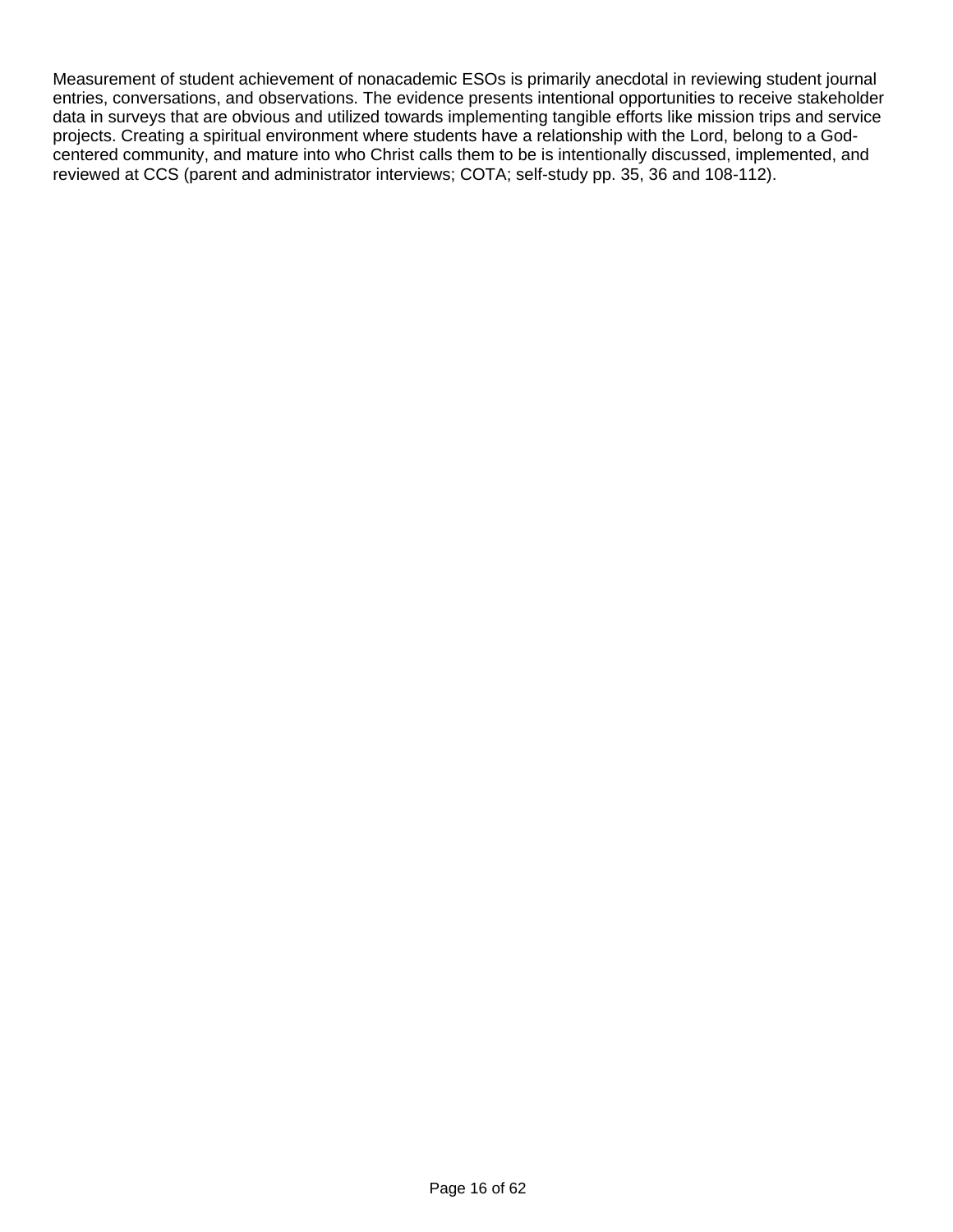# **Standard 1 - Philosophy and Foundations**

# **Indicator 1.1 (CI)**

**The statement of faith and the philosophy, mission, vision, core values, and schoolwide expected student outcome statements of the school are established and are reviewed regularly and systematically in a collaborative manner. (C)** 

Compliance (C): The school has developed a statement of faith along with philosophy, mission, vision, core values, and schoolwide expected student outcome statements. The leadership of the school has developed a systematic review process for these statements, and feedback from stakeholders is considered when evaluating the statements.

### **Indicator 1.2**

**The school communicates its philosophy, mission, vision, and core values statements and schoolwide expected student outcomes to its constituents and community. (C)**

Exceeds Compliance (EC): The school thoroughly and frequently communicates foundational statements orally and in print (displayed) to all constituents and community. There is evidence of understanding and support from stakeholders.

# **Indicator 1.3 (CI)**

**The foundational documents are consistently applied as an integrative, coordinating, and examining device throughout all aspects of the programs, operations, and curriculum. (C)**

Exceeds Compliance (EC): Stakeholders knowledgeably discuss the foundational documents and affirm the importance of the purpose of the school.

### **Indicator 1.4**

**The executive leadership, faculty, and staff continually support the advancement of the philosophy, mission, and vision of the school. (C)**

Compliance (C): There is consistent commitment by the executive leadership, faculty, and staff to advance the philosophy, mission, and vision of the school.

### **Indicator 1.5**

**From a distinctively Christian perspective, all staff demonstrate a commitment to the development of the whole child—spiritually, intellectually, physically, emotionally, and socially (Luke 2:52). (C)**

Compliance (C): The school demonstrates a commitment to the development of the whole child from a distinctly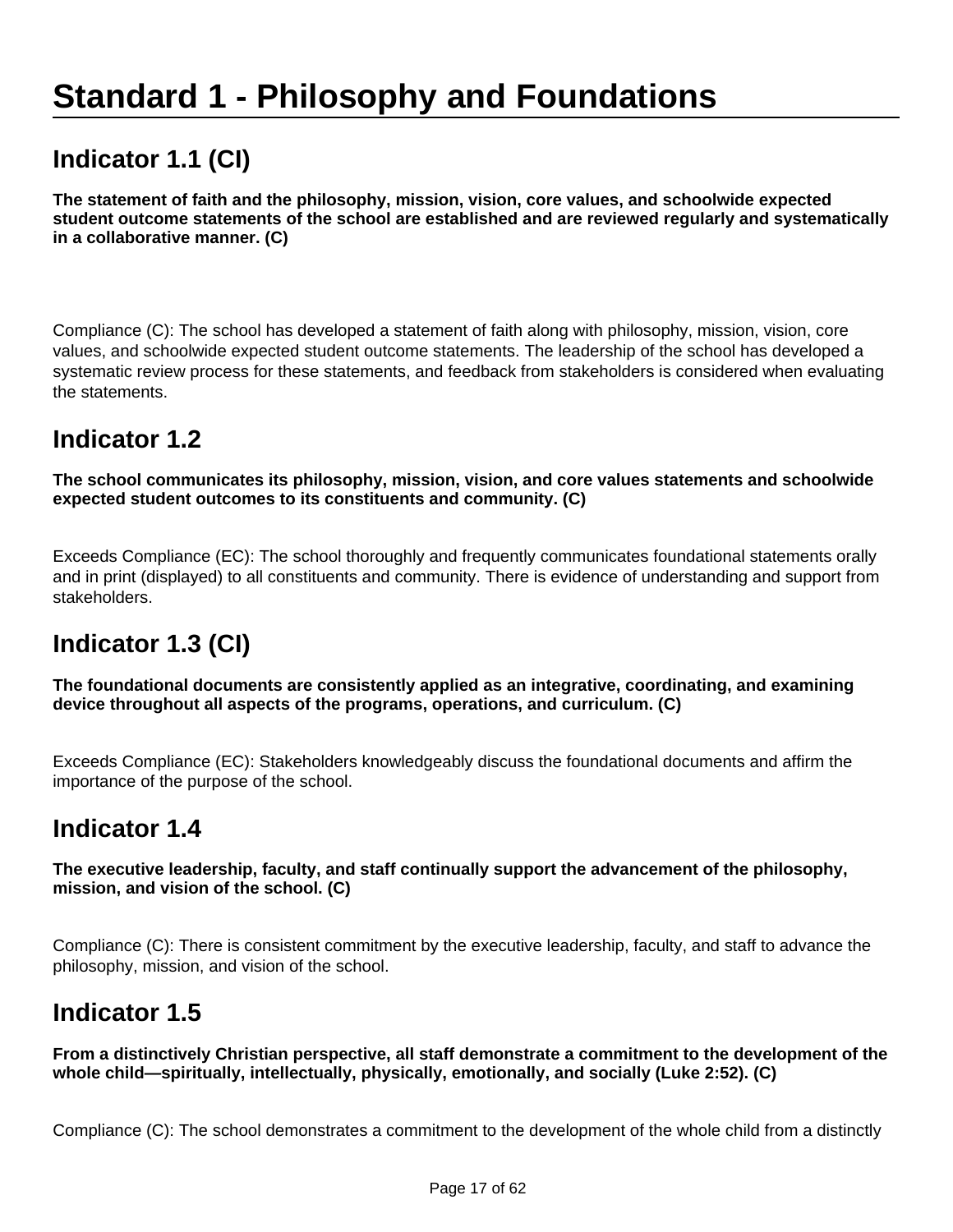Christian perspective, focusing on the following: Spiritually•growth in Christ; Intellectually• instruction/learning •moving forward• for all the students; Physically•health, nutrition, and lifelong fitness; Socially/Emotionally•wholesome interactions

# **Standard 1 Overview**

**The following narrative provides an overview of "what is" in relation to this standard. The team refers to evidence or examples regarding the school's compliance to the standard in their comments.** 

The original mission statement of Calhoun Christian School read, "The purpose of Calhoun Christian School is to provide a sound Christian education integrated with the Christian view of God and the world based on the authoritative and inerrant word of God." Over the school's history, the mission and other foundational documents have been reviewed, revised, and rewritten. The current mission and vision statements were rewritten in 2014. Academic Excellence, Upholding God's Truth, and Challenging Students to Serve are core principles that have emerged as a distinctive of the school and are evident in all Foundational Documents.

Via a wide array of school publications – social media, the website, The Cougar Connection, handbooks, and CCS School Board agendas, the Foundational documents are present, visible, and integrated throughout the school. Stakeholders have embraced the mission and vision of CCS, and in 2016 the Education Committee of the board began the process of creating a new set of Expected Student Outcomes (ESOs) stemming from the school's mission statement. Through a series of meetings and conversations involving parents, teachers, board members, and administration, nine new ESOs were written that represent one of the three core principles found in the mission statement.

The school board reviews all foundational documents annually and uses the core documents to drive decisions for the school.

# **Commendations**

**Each commendation has two parts: A. The statement declares the positive behavior or action the school has taken and the beneficial result that is related. B. The second part is the description which includes the evidence.**

#### **Commendation #1**

Calhoun Christian School thoroughly and frequently communicates the school's foundational documents in various methods and means, and it is widely evident that the school community embraces its mission. (Indicator 1.2)

The school has embraced the school's mission statement of academic excellence, upholding God's truth, and challenging students to serve. Students at all ability levels are challenged to strive for their very best, and they are prepared for the next chapter in their lives after they graduate. God's truth is taught and upheld in lesson plans and interactions between the students, teachers, and parents. Every day students glorify God through their service by cleaning the school, not to mention the monthly service projects and senior mission trip. (Interview with students, parents, faculty, and administration; website; hallway signs; Curriculum Trak; self-study, pp. 36, 37)

#### **Commendation #2**

**CCS applies, reflects, and fulfills the purpose and meaning of the foundational documents in all aspects of the program, operations, and curriculum. (Indicators 1.3, 8.2)**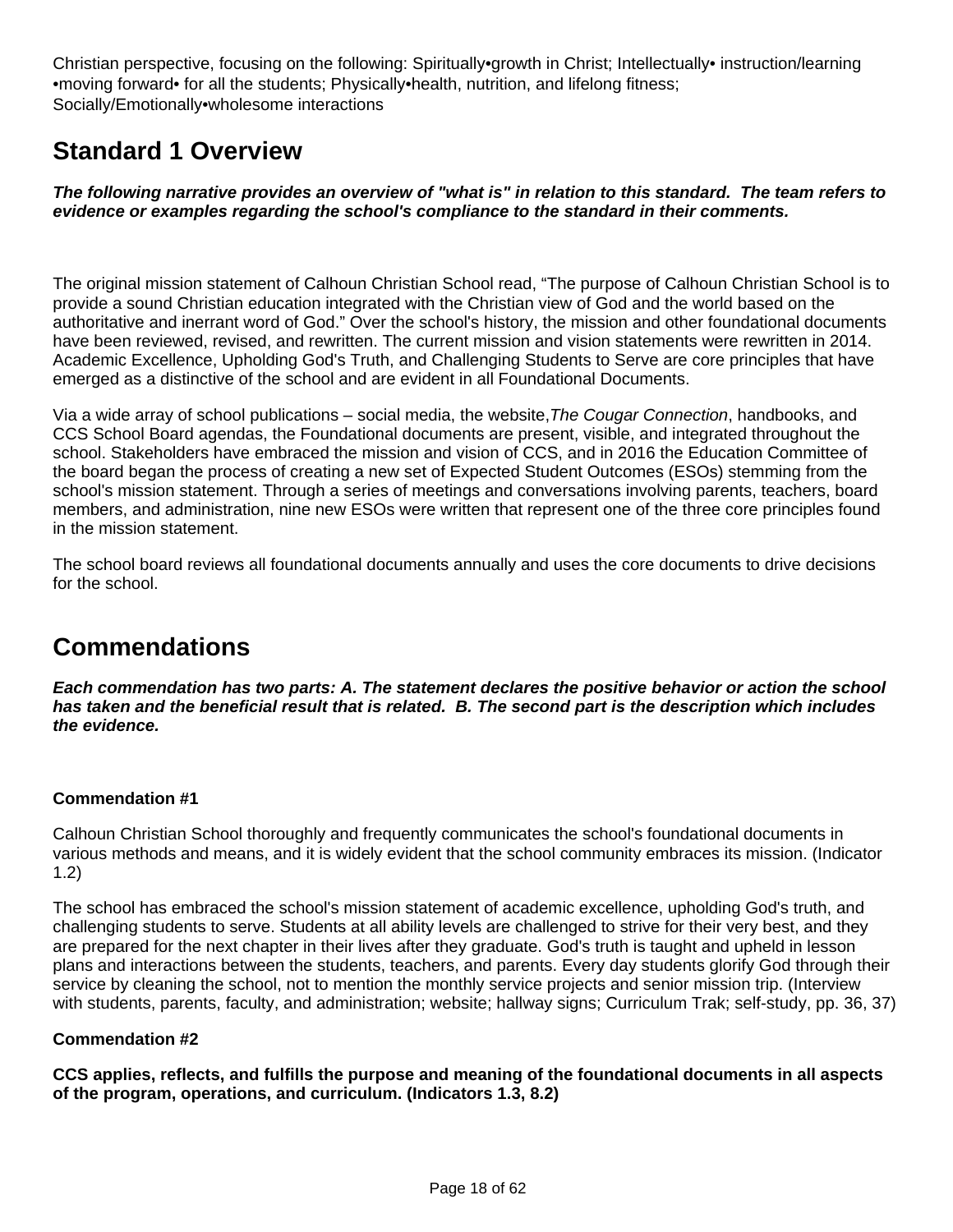Applying, reflecting, and integrating the message of the vision and mission statement and the ESOs is purposeful and evident in the life of CCS. Staff, students, and parents live out the message of these documents in their dayto-day interactions. CCS' vision, mission, and ESOs are integrated and coordinated in schoolwide academic and non-academic aspects. They are visible, talked about, known, demonstrated, and practiced daily and have become the heartbeat of the CCS school family. (Interviews with administrators, school board, staff, parents, students; self-study pp. 35-38; vision and mission statement; ESO's)

### **Recommendations**

**Each recommendation has two parts: A. The statement declares needed improvement the school should take and the beneficial result that would be realized. B. The second part is the description which includes the evidence.**

There were no recommendations for Standard 1.

### **Adherence to the Standard**

**The following is the visiting team's rating of the school's compliance with the standard. If the school is not compliant on any critical indicator, there must be a corresponding recommendation for each one.**

C (Compliant)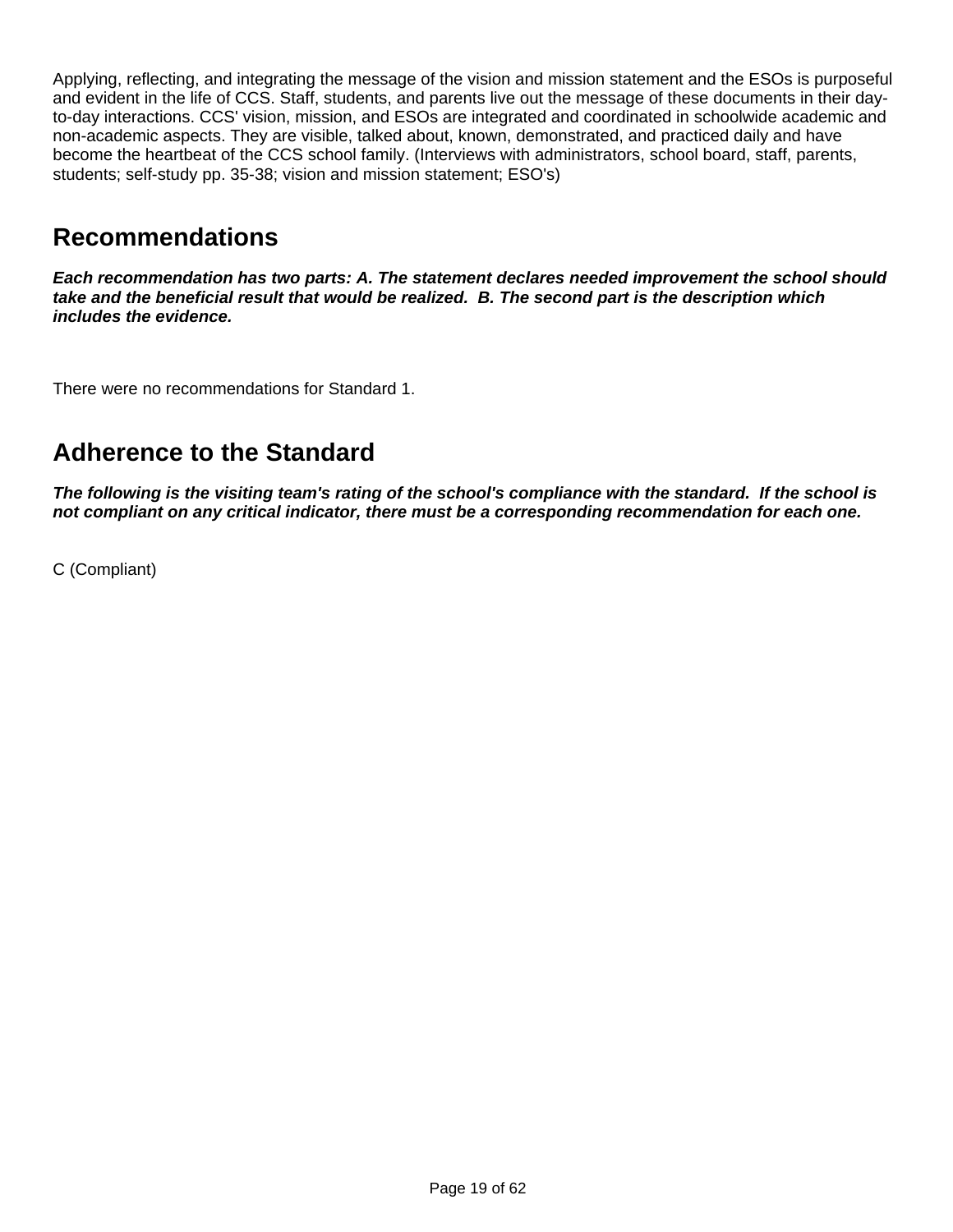# **Standard 2 - Governance and Executive Leadership**

### **Indicator 2.1**

**A governing body has been established, and its primary responsibilities include: developing general school governance policy; hiring the head of school; providing direction and strategic planning; ensuring the financial stability, effectiveness, and consistency between all campuses of the institution; defining the role of the governing body; defining the role of the head of school; and conducting systematic board self-evaluation and training. (C)**

Partial Compliance (PC): The governing body is somewhat clear of its role and fiduciary, strategic, and governance responsibilities.

# **Indicator 2.2 (CI)**

**The governance and executive leadership team of the school reflects a clear Christ-centered governance and executive leadership model. A policy is in place that requires a testimony and evidence of faith in Jesus Christ from all board members and executive leadership. (C)**

Compliance (C): The governance and executive leadership team of the school reflects a clear Christ-centered governance and executive leadership model. A policy is in place that requires a testimony and evidence of faith in Jesus Christ from all board members and executive leadership as evidenced in the signed statement of faith.

# **Indicator 2.3**

**The governing body supports the head of school's prerogatives and responsibilities, and it provides for an appropriate annual evaluation of the head of school. (C)**

Partial Compliance (PC): The leadership role and the functions of the head of school are not clearly distinct from the governance role of the board. Occasional written evaluations of the head of school are conducted but may not occur annually.

# **Indicator 2.4**

**Constituents and stakeholders are given opportunities to provide feedback to leadership regarding decisions of the school, a practice that promotes a culture of participation and transparency. (C)**

Compliance (C): Constituents and stakeholders have ongoing opportunities to provide feedback regarding the decisions of the school. Feedback provides stakeholders and leaders opportunities for healthy dialog and to strengthen communication throughout the school community. The school has written policies that ensure integrity in decision making and limit conflict of interest for all involved in the school.

# **Indicator 2.5 (CI)**

**Established written policies and procedures promote effective operations in admissions, governance, finance, and other operational aspects. Appropriate legal documents and clearly articulated articles of incorporation, governing body policies, and bylaws are established and are available for review**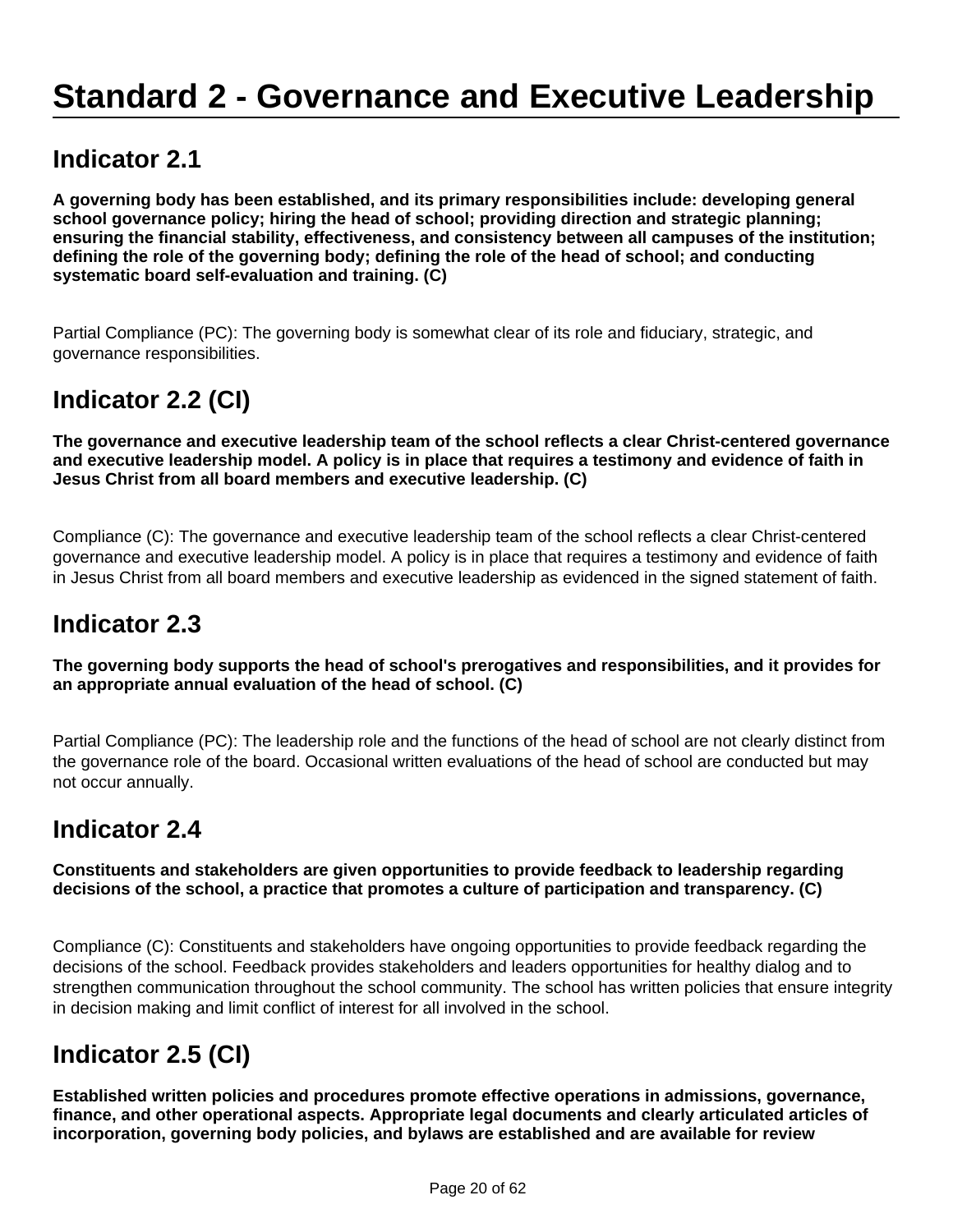Partial Compliance (PC): Bylaws and all policy manuals exist, but they are not consistently followed, and/or they result in ineffective operations. Or, procedures that guide administrators and staff are not written; manuals are outdated or incomplete. Financial and legal documents are not inclusive of all the school's components.

# **Indicator 2.6 (CI)**

**Established written policies are in place to see that the educational and developmental needs of each admitted student are being met on the basis of biblical principles, professional ethics, and high standards. Staff members are sensitive to the culture, gender, language, and special needs of students and their families. (C)**

Compliance (C): An admissions policy is in place whereby students whose educational and/or developmental needs can be met in the existing programs are admitted. Admission criteria are clearly communicated to prospective families. The school has identified the needs of students that have been admitted, and it consistently meets those needs.

# **Indicator 2.7 (CI)**

**Financial resources are available to fulfill the mission and programs of the school, and financial operations and decisions are conducted with integrity and in accordance with biblical principles. Income received from tuition is appropriately used for education-related expenses within the school. (C)** 

Compliance (C): The school consistently has the required resources to fulfill its mission and program goals and objectives. The governing board and the administration consistently display evidence of accuracy, integrity, honesty, equity, impartiality, good stewardship, and compassion in financial decisions and operations. The school provides an annual financial report to its stakeholders.

# **Indicator 2.8**

**The budget is constructed carefully—using input from program heads—and is managed properly in accordance with the stated goals of the school. The budget reflects an accurate assessment of the cost of educating a student, including instructional supplies and informational technology. Stated student outcomes are appropriately financed. (C)**

Compliance (C): The budget is developed using thorough supporting data. It adequately supports educational and organizational goals that support student learning. It is appropriately managed using general accounting principles, and it is regularly used as a decision-making tool. All fiscal aspects of the school are reflected in the financial documents. Line items to distinguish program expenses are developed as needed to give an accurate picture of resource allocation.

# **Indicator 2.9 (CI)**

**A review of the school's finances is conducted by an external CPA who has no vested interest in the school at the time of initial accreditation and renewal. The annual statement of financial practices is submitted with the annual accreditation report. (SeeOptions for Meeting Indicator 2.9 for details.) (C)**

Compliance (C): A review of finances is conducted in a timely fashion and at the level recommended in the chart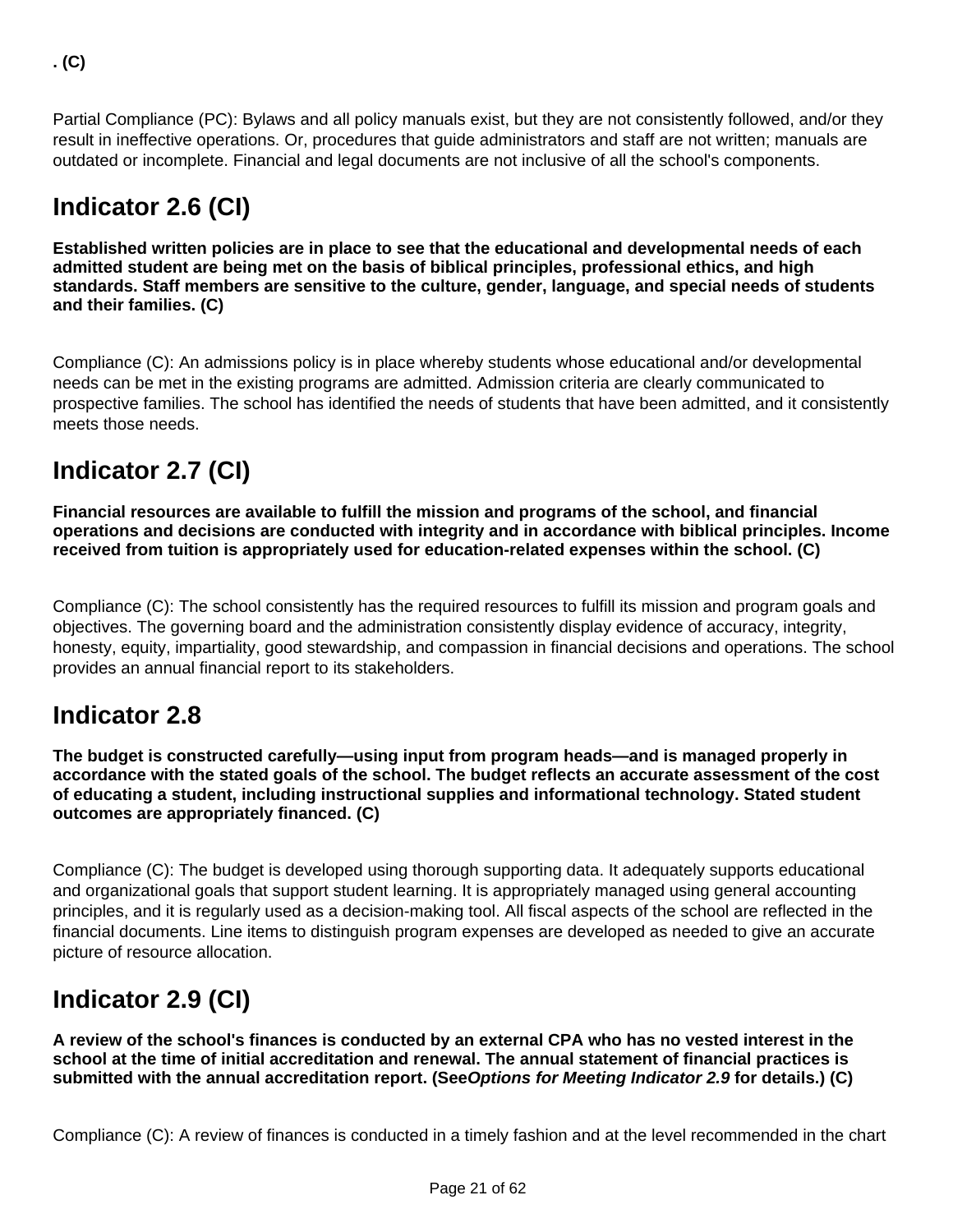provided on Options for Meeting Indicator 2.9. The review is conducted by an external CPA.

# **Indicator 2.10**

**Just compensation packages are documented for all employees and are commensurate with the training and services rendered. (C)**

Partial Compliance (PC): Analysis of staff turnover reveals that compensation packages are inadequate in retaining quality staff. Compensation packages do not sufficiently reflect training and services.

# **Indicator 2.11 (CI)\***

**The school ensures compliance with applicable local, state, and federal laws, and it is in good standing with all regulatory agencies. (C)** 

Compliance (C): Compliance is reflected in appropriate policies, and where indicated, appropriate certificates and licenses are posted. The school is in good standing with regulatory agencies including, but not limited to, the areas of employment practices, tax compliance, or other use of funding. Regulatory documents (including reports of inspections, approvals, and corrected deficiencies) are maintained on file.

## **Standard 2 Overview**

**The following narrative provides an overview of "what is" in relation to this standard. The team refers to evidence or examples regarding the school's compliance to the standard in their comments.** 

Calhoun Christian School established a God-honoring organizational structure. Their organizational chart articulated a chain of command flowing down from the school board through the administrator and into five departments. They included evidence of three years of the board's self-evaluation. CCS demonstrated that the leadership reflected a clear Christ-centered governance model, particularly by having a board leadership commitment and affirmation of service pledge and prospective board questionnaire. Testimony and evidence of faith in Jesus Christ are required as part of this pledge. The school demonstrated that their board annually reviews their administrator, as evidenced by the inclusion of three years of performance reviews. The school demonstrated its commitment to providing constituents and stakeholders with opportunities for feedback, as evidenced by four years of parent surveys and a comprehensive board conflict of interest statement. CCS also demonstrated that written policies and procedures govern and guide all aspects of operations. CCS demonstrated a Christ-centered admissions policy through its admissions policies in their Parent-Student Handbook, admissions packet, and examples of non-public service plans.

Calhoun Christian School demonstrated its commitment to providing transparency to its financial records and resources, as evidenced by a publicly available copy of Form 990 and complete financial statements dating from 2020. The school demonstrated its commitment to a carefully constructed annual budget, as evidenced by the inclusion of the most recent budget summary, a budget worksheet for board discussion, and current tuition comparisons with prior years.CCS demonstrated evidence that a review of the school's finances was conducted by an external CPA and included evidence of a 2020 financial report. They also demonstrated evidence of documented compensation packages that included adjustments for training, experience, and services rendered as articulated in contracts. Finally, CCS demonstrated compliance with applicable laws and regulations by presenting numerous certificates of a successful inspection of its physical facilities.

# **Commendations**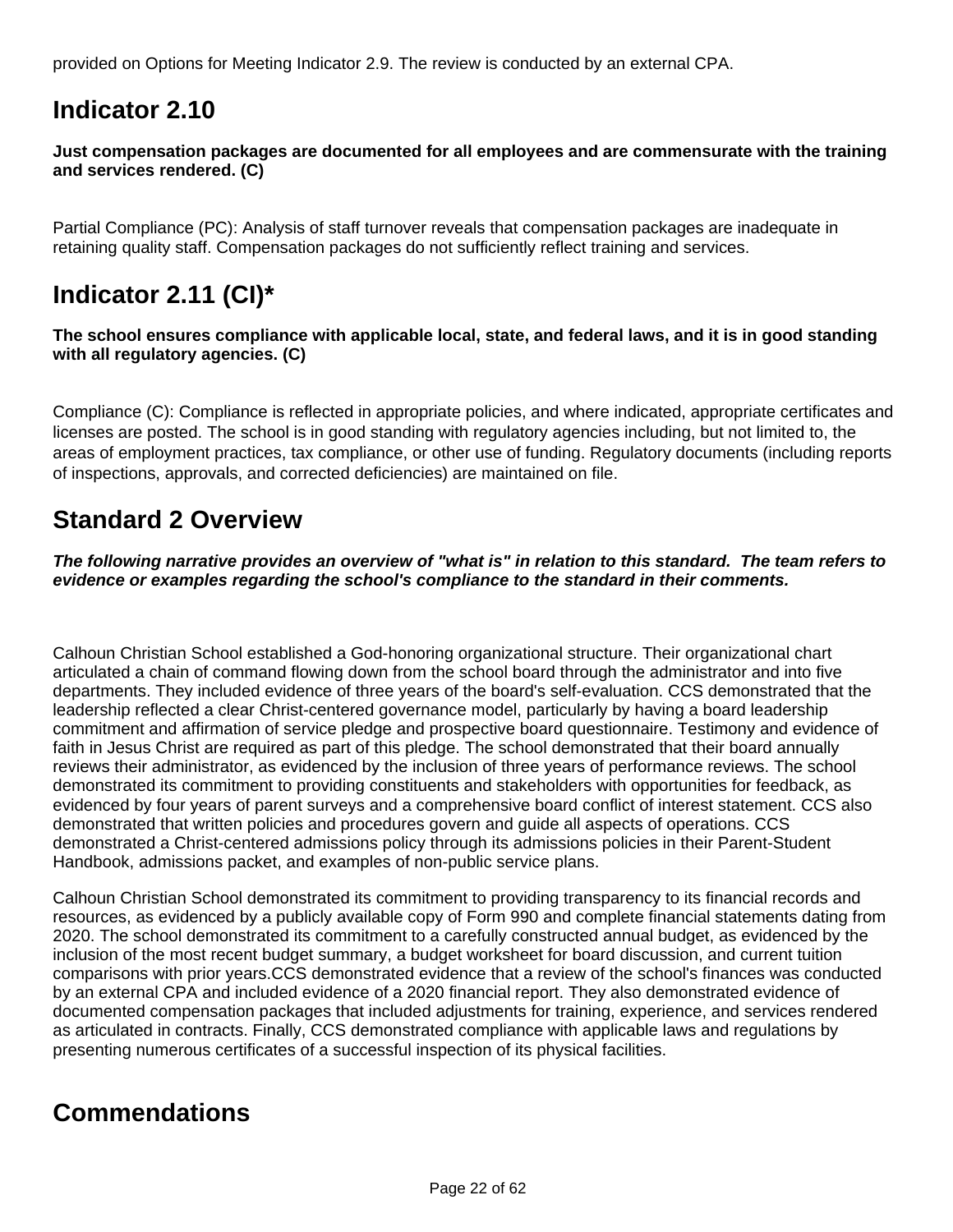**Each commendation has two parts: A. The statement declares the positive behavior or action the school has taken and the beneficial result that is related. B. The second part is the description which includes the evidence.**

There were no commendations for Standard Two.

### **Recommendations**

**Each recommendation has two parts: A. The statement declares needed improvement the school should take and the beneficial result that would be realized. B. The second part is the description which includes the evidence.**

#### **Recommendation #1**

Develop and implement a systematic process for ongoing board training. (Indicators 2.1, 2.3)

Systematic and regular board training provides the board with opportunities to seek and enact best practices to govern Calhoun Christian Schools for school sustainability and strategic planning. (Interviews with administration and school board;Board Policy Manual; self-study pp. 52-53)

#### **Recommendation #2**

#### **Implement a process of budget and fiscal planning that will reflect projected expenses and timelines in the CSIP. (Indicators 2.5, 8.4)**

Financial planning that inputs costs into the CSIP will aid constituents in the ability to know how to plan and budget for the resources needed for the desired school improvements. Successful and sustainable continuous school improvement relies on a process that plans, implements, and monitors identified outcomes that directly affect a student's experience. The beginning efforts of Calhoun Christian are recognized in creating a strategic plan with high-arching categories that will direct future efforts and ultimately demonstrate itself in the student experience. However, the plan has yet to reach the implementation and evaluation stage. Tangible outcomes that include necessary projected costs and detailed resources should be planned, implemented, and evaluated. (Interviews with administrators and school board; CSIP; budget documents)

#### **Recommendation #3**

Investigate ways to allocate financial resources to ensure compensation of the school's employees is commensurate with their training and services rendered (Indicator 2.10).

It is recognized that employees of Christian schools do not seek employment for financial gain. Rather, Christian school employees believe and trust in the calling that God has placed on their lives. It is incumbent on Christian school boards and school heads to justly compensate their employees so that the salary and compensation structure allows the school employees to meet their financial needs and obligations. The establishment of a systematic formula to calculate the base salary, provide raises for longevity and advanced degrees, serve to provide transparency with the added benefit to promote the recruitment and retention of highly qualified personnel. (Self-study, p. 51; interviews with school board and school administrators; teacher contracts; teacher compensation summary sheet)

### **Adherence to the Standard**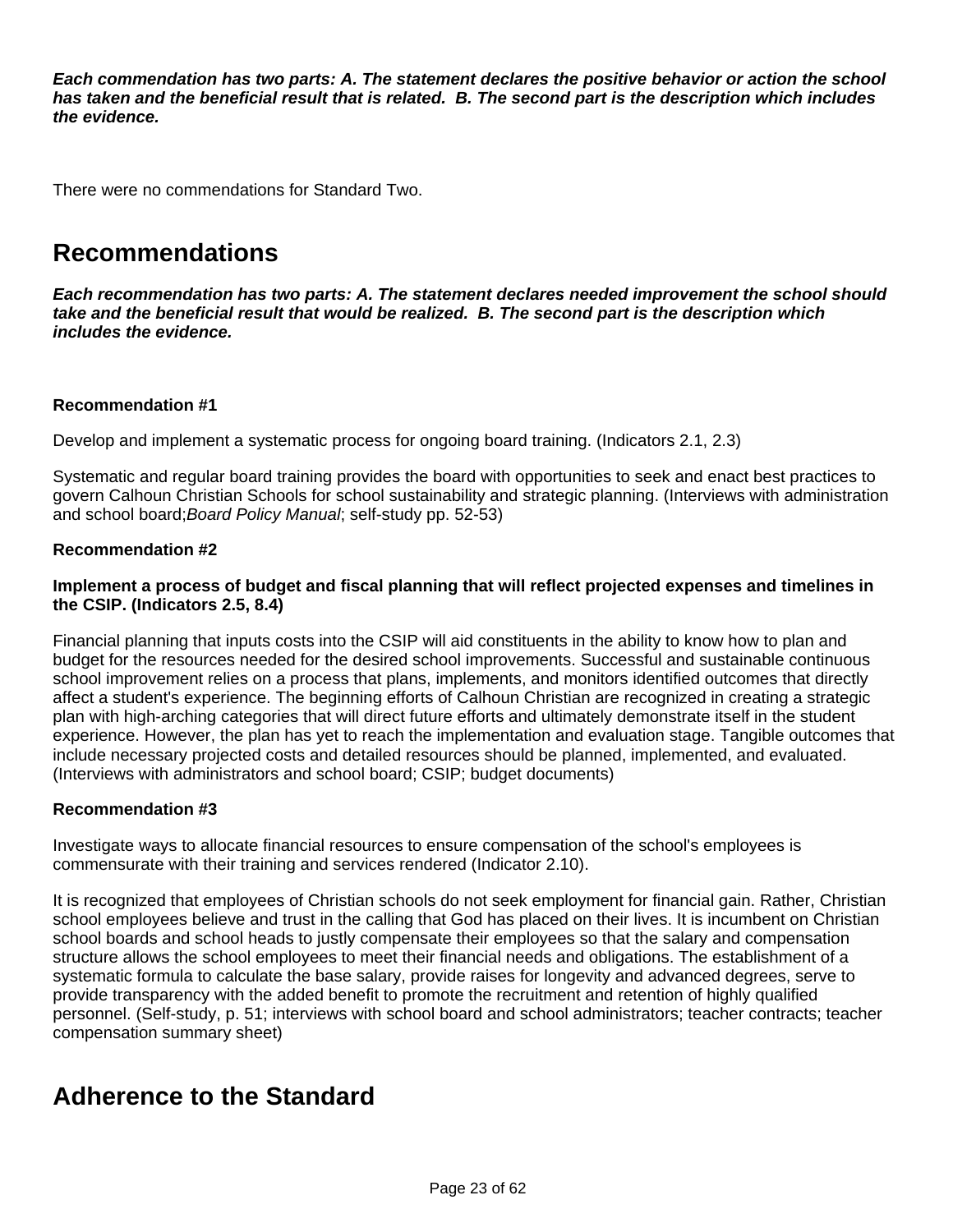**The following is the visiting team's rating of the school's compliance with the standard. If the school is not compliant on any critical indicator, there must be a corresponding recommendation for each one.**

C (Compliant)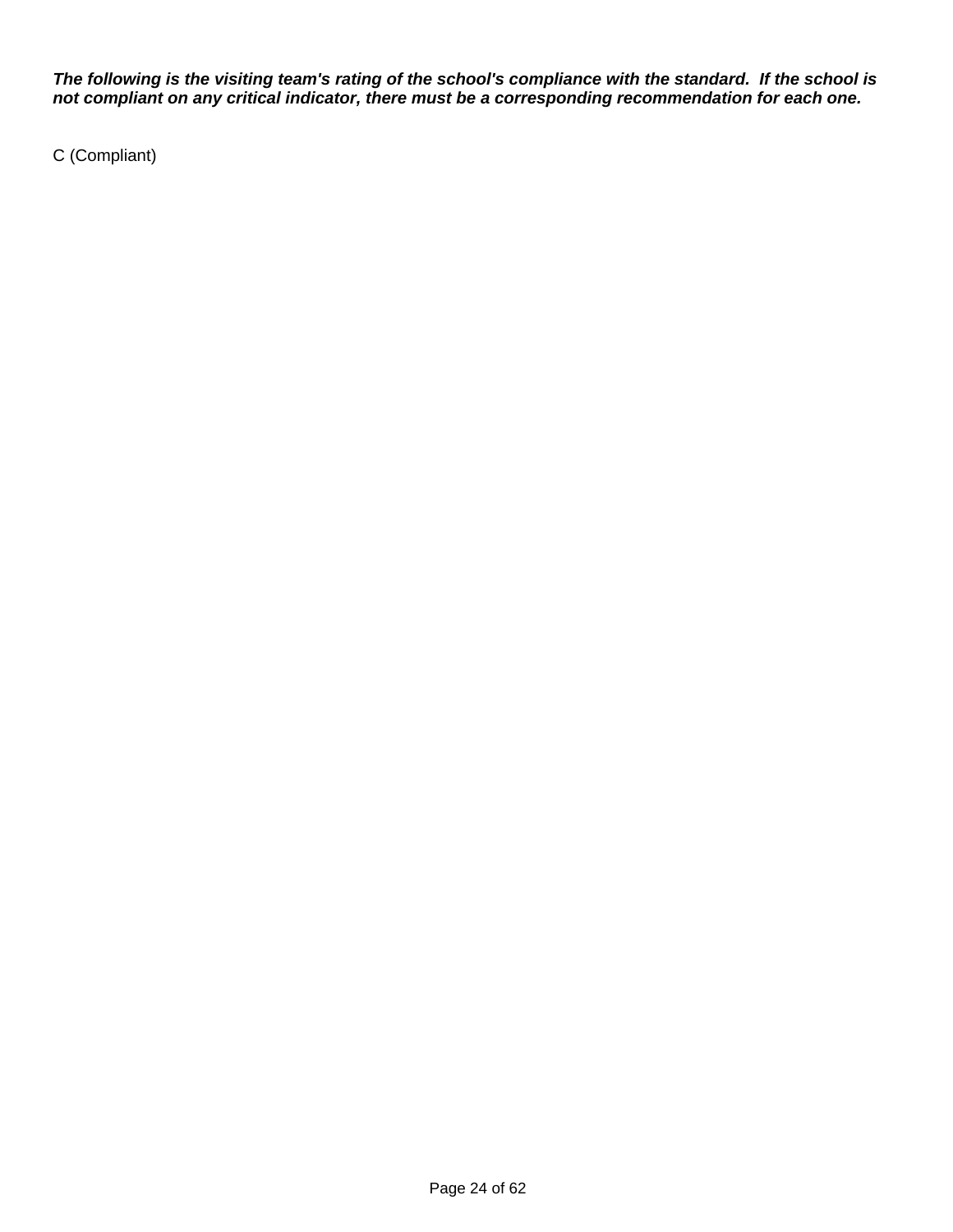# **Standard 3 - Home and Community Relations and Student Services**

# **Indicator 3.1 (CI)**

**Enrollment is sufficient to establish the viability of the school and all divisions it offers (i.e., EE, elementary, secondary). (C)**

Compliance (C): Enrollment is sufficient to operate as a viable school, meet the needs of students, and operate with financial stability.

## **Indicator 3.2**

**The school conducts regular demographic assessments of its constituents in light of the stated mission: (1) educational levels, (2) ethnic diversity, (3) faith backgrounds, (4) family income and vocation. (C)**

Partial Compliance (PC): The school has conducted minimal demographic assessments of its constituents in order to better fulfill its stated mission.

### **Indicator 3.3**

**The length of the school day and year, as well as the number of instructional hours and days, complies with state or provincial laws, if applicable. (E/S)**

Compliance (C): The length of the school day and year, including the number of instructional hours and days, complies with applicable laws.

### **Indicator 3.4**

**Regular, established, and effective two-way communication occurs between the school and its constituents. (C)**

Compliance (C): A variety of established, effective two-way communication occurs between the school and its constituents.

### **Indicator 3.5**

**The school has established biblical principles for resolving differences between the school and its constituents. These policies are written, reviewed, and communicated for effective implementation. (C)**

Compliance (C): The school has established biblical principles for resolving differences between the school and its constituents. These policies are written, reviewed, and communicated for effective implementation.

### **Indicator 3.6**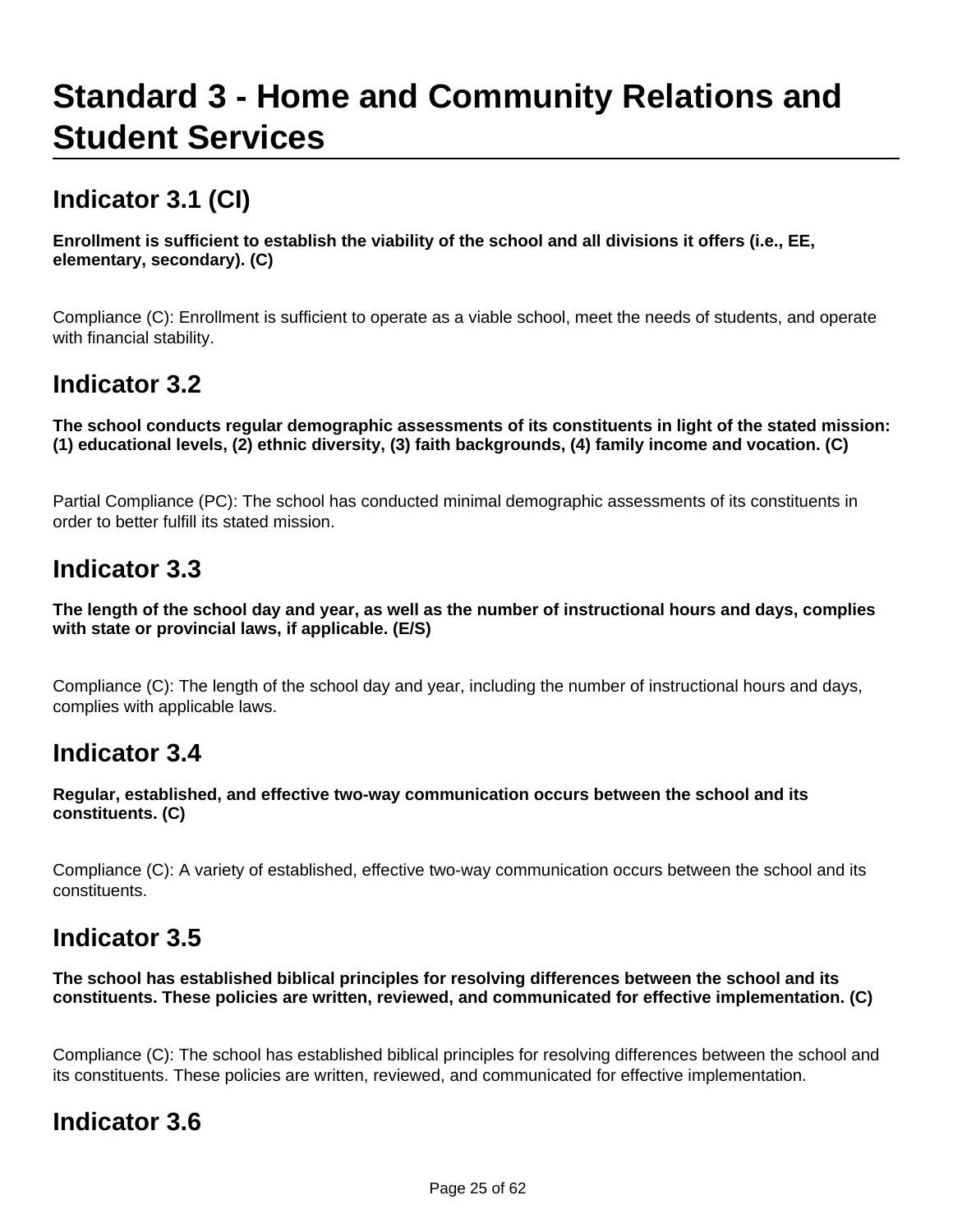**The school systematically seeks input/feedback from parents, staff, and current and past students in order to adjust its instructional and operational practices. Survey data is regularly gathered and analyzed for feedback regarding program satisfaction. (See Appendix E in the Standards Manual.) (C)**

Compliance (C): The school systematically seeks input/feedback from parents, staff, and current and past students to provide information regarding the learning process. Surveys are distributed to constituents at least every three years. Results are analyzed for feedback regarding program satisfaction. EE programs systematically seek input/feedback from families, rather than current and past students, to provide information regarding the learning process using the survey and analysis process at least every three years.

# **Indicator 3.7 (CI)\***

**The nondiscrimination statement is published and evident in the actions, relationships, and programs of the school. (C)**

Compliance (C): The nondiscrimination statement is published and evident in the actions, relationships, and programs of the school.

# **Indicator 3.8**

**Guidance services are provided at age-appropriate levels and communicated to families. High school guidance services provide academic course selection along with college and career planning. (E/S)**

Compliance (C): Guidance services are provided at age-appropriate levels and communicated to families. High school guidance services provide academic course counseling along with college and career planning. The school has effective communication with families regarding all guidance services provided by the school.

### **Indicator 3.9**

**The school has a process to identify the unique learning needs of individual students and support is provided in order for them to meet the expected student outcomes. (C)**

Exceeds Compliance (EC): The process to identify and support students with learning differences is well executed for struggling students as well as the gifted and those with social/emo•tional challenges. Frequent examples exist throughout the school of differentiated instruction allowing students to learn at their own levels, pursue areas of interest, and demonstrate their learning in a variety of ways. Support is provided through class•room intervention or special staff hired to focus on small groups or individuals. Training in these areas is provided for teachers.

# **Indicator 3.10 (CI)**

**Confidential records of students are complete, organized, current, accessible only to appropriate personnel, compliant with applicable legal requirements, and kept in a safe location. (C)**

Compliance (C): Student records are organized and current. Accessibility is restricted, and they are in a fireproof location or are electronically duplicated and maintained off-campus. They are compliant with all applicable legal requirements.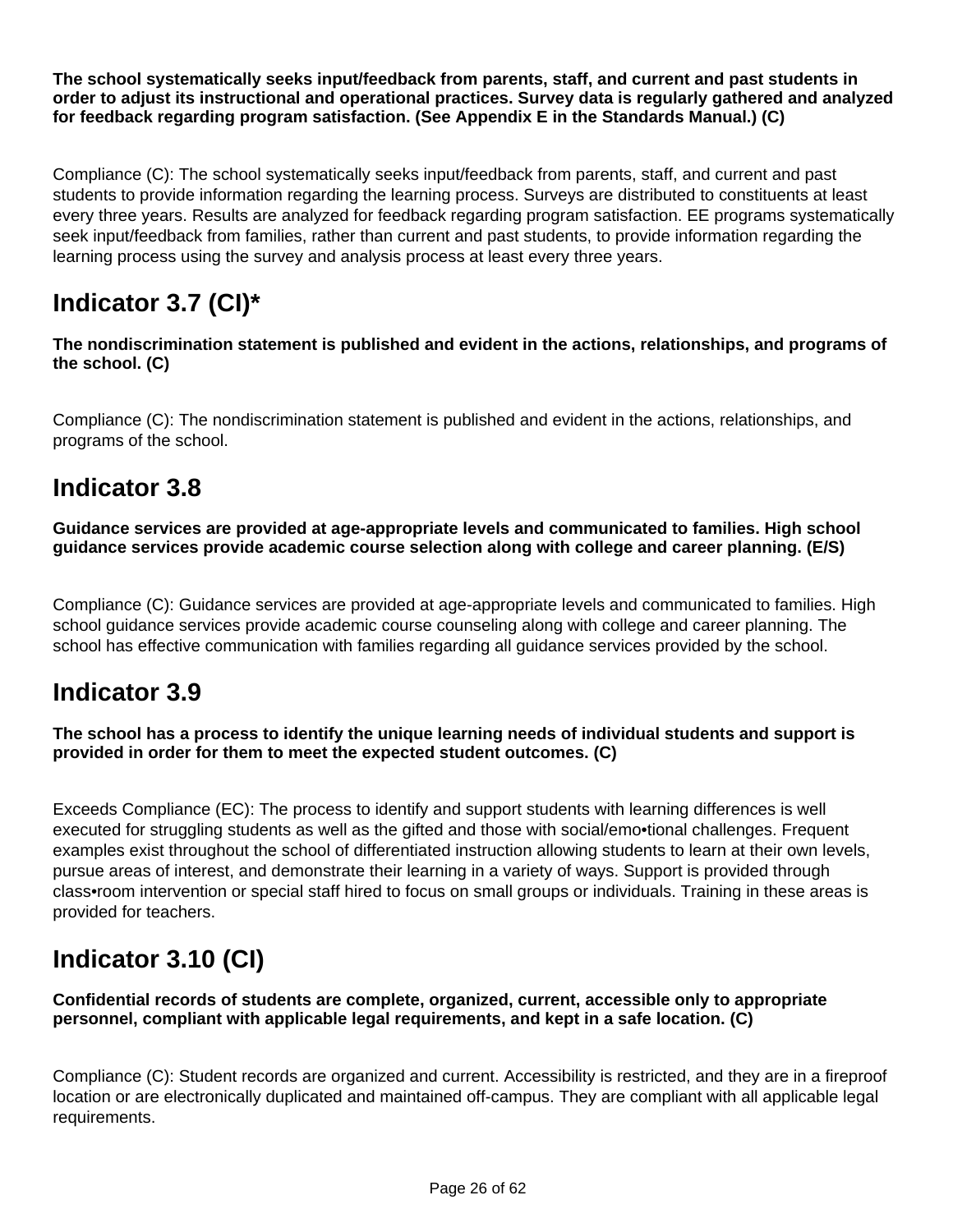## **Indicator 3.11**

**The school has a written plan in place for the transfer of student records to an appropriate accredited school, association, or local school district in the event of closure. (C)**

Compliance (C): The school has a written plan in place for the transfer of student records to an appropriate accredited school, association, or local school district in the event of closure.

### **Indicator 3.12**

**Student activities are consistent with the mission of the school, are a balanced variety, and are reflective of the needs of all students. (E/S)**

Compliance (C): Student activities are consistent with the mission of the school, are a balanced variety, and are reflective of the needs of all students.

### **Standard 3 Overview**

**The following narrative provides an overview of "what is" in relation to this standard. The team refers to evidence or examples regarding the school's compliance to the standard in their comments.** 

Calhoun Christian School provides robust educational programming for their current enrollment. CCS is committed to being and being known as a Christ-like presence in their community and is intentional about developing into a more substantial presence to that end. CCS is committed to and developing a consistently growing reputation for service as a partner within their community.

CCS's communication with their constituency is transparent and timely as they continue building trusting relationships with stakeholders. From interviews with parents, students, and faculty, it is clear CCS continues to build a strong sense of unity of purpose and commitment to Christian education and service to their community and the world. Assessments are used to gather data about how effectively CCS accomplishes its mission in Christlike ways. Strategic and programmatic analysis, use, and reviews of that data would help bolster the school's efforts in refining what they do.

The support framework surrounding students nurtures individual needs from kindergarten through the college enrollment process in a systematic manner. CCS provides a well-crafted Christian educational program that provides opportunities for student development in and out of the classroom. Guidance services are provided across grade levels. Students are offered multiple opportunities for career and college readiness. Opportunities for career certifications, strength and career assessments, and accelerated mathematics programs in connection with the local community college, intermediate school district, and The Math and Science Center, provide students with critical growth opportunities and services.

As seen in their surveys, heard in their interviews, and supported by documentation in their self-study, CCS supports students across the learning spectrum with appropriate and strategic tools, strategies, and processes. Curriculum Track provides clear evidence of their commitment and practical development to meet student needs in a variety of effective ways.

# **Commendations**

 **Each commendation has two parts: A. The statement declares the positive behavior or action the school has taken and the beneficial result that is related. B. The second part is the description which includes**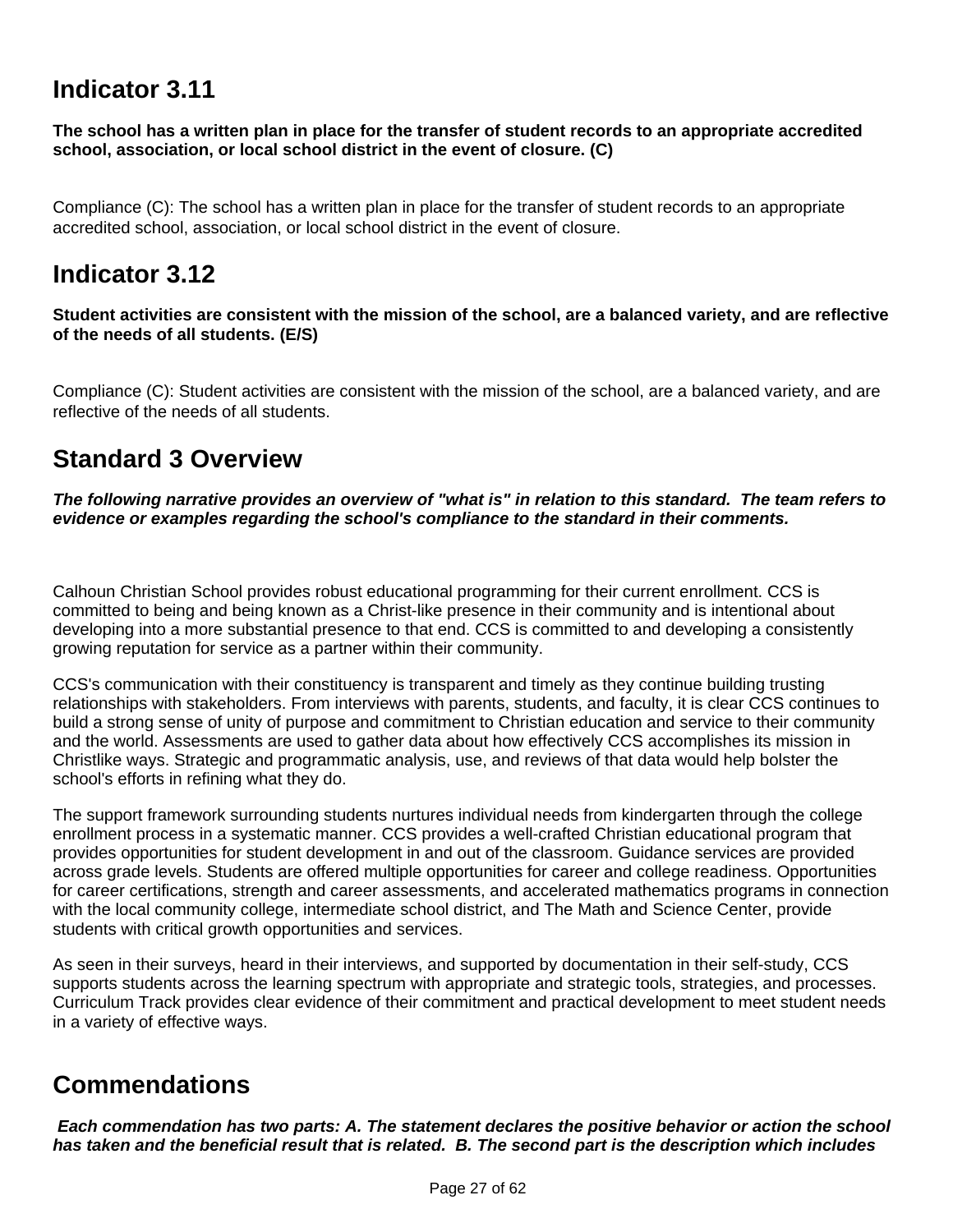#### **Commendation #1**

#### **CCS identifies the unique learning needs of individual students, and support is provided in order for them to meet the expected student outcomes. (Indicators 3.9, 4.11, 5.5, 7.4, 7.5)**

Differentiation is a critical component to student success across the learning spectrum. As identified by the school in their "All Belong" staff training document and the TerraNova Assessment section of the self-study, the school creates an educational program that identifies learning needs and meets those needs to the best of its ability. Teachers experience ongoing professional development, collaborate with administration, are encouraged and supported in training, and provided what is necessary to meet student needs. Instructional strategies provide students the opportunity to succeed at every level of the learning spectrum. School Board, administration, faculty, staff, and students reflect Christlike attitudes and character in interactions with others, instructional programming, sensitivity, and responsiveness to student needs and growth. (Indicator 3.9 evidence; interviews with Guidance Counselor, administrators, and teachers; self-study pp. 31, 32, 95)

### **Recommendations**

**Each recommendation has two parts: A. The statement declares needed improvement the school should take and the beneficial result that would be realized. B. The second part is the description which includes the evidence.**

#### **Recommendation #1**

#### **Establish systematic processes and procedures, not only to collect data but to disaggregate the data and make data-driven decisions (Indicators 3.2, 5.6, 5.7, 5.8, 5.9)**

Many processes are in progress for the collection of data, such as standardized assessments, parent and student surveys, and school demographics; but, the systematic policies and procedures for review, analysis, and communication of collected data do not exist. The implementation and communication of said processes and procedures will continue to move the school toward the desired outcome of excellence in utilization for datadriven decisions and trends analysis. (Interviews with administrators, school board, and teachers; self-study pp. 55, 56, 72, 73, 95, 113)

### **Adherence to the Standard**

**The following is the visiting team's rating of the school's compliance with the standard. If the school is not compliant on any critical indicator, there must be a corresponding recommendation for each one.**

C (Compliant)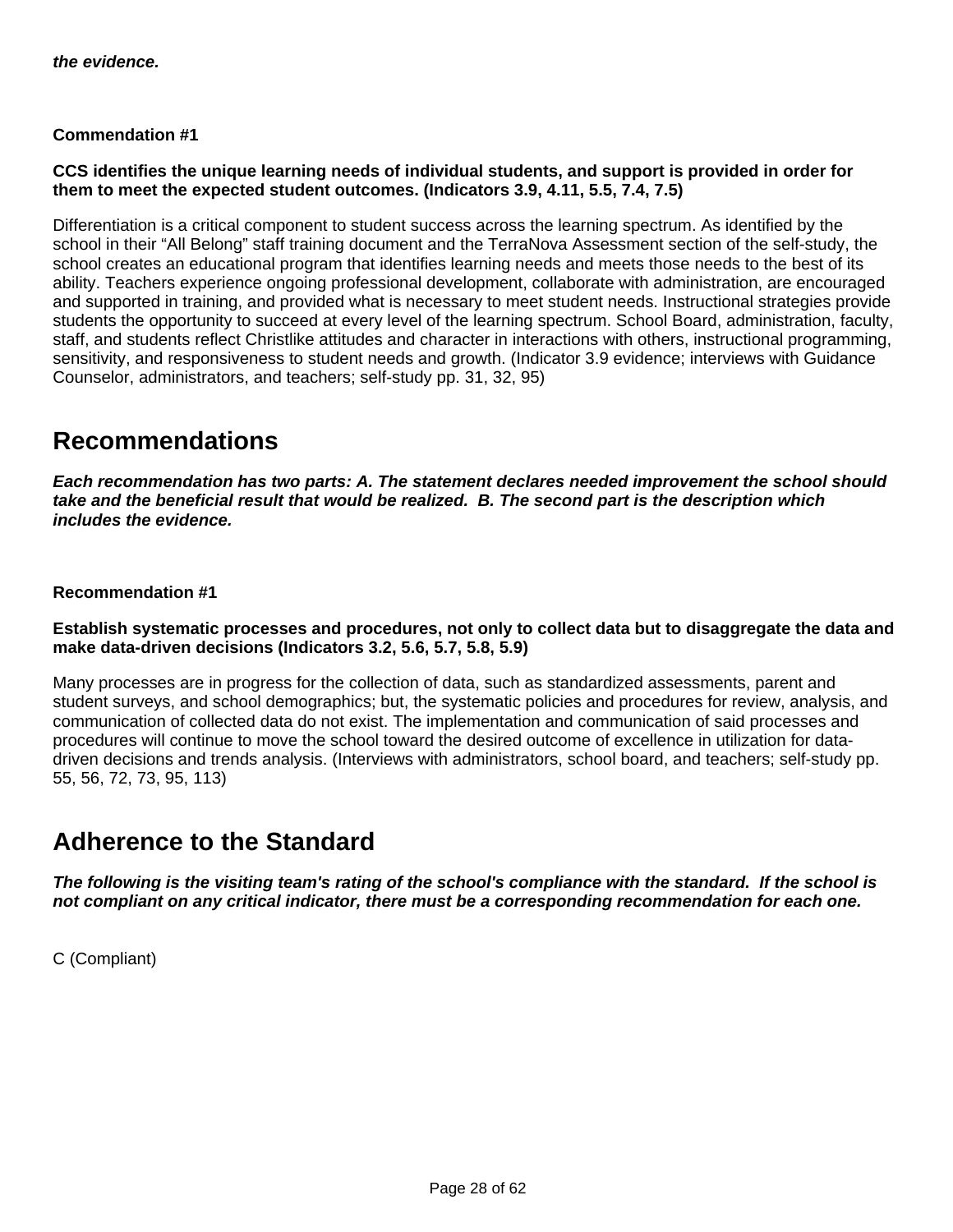# **Standard 4 - Personnel**

# **Indicator 4.1 (CI)**

**Each staff member has a clear testimony of faith in Christ, has signed the school's statement of faith, and endorses the school's code of ethics/lifestyle statement. (See Guidelines for Outside Contracted Teachers or Instructors.) (C)**

Compliance (C): Every staff member has a clear testimony of faith in Christ, has signed the school's statement of faith, and endorses the school's code of ethics/lifestyle statement.

## **Indicator 4.2 (CI)**

**The executive leadership of the school ensures staff members know and understand the ethical considerations of their respective positions. Examples include: appropriate student/teacher relationships, confidentiality with student information, and use of copyrighted material. (C)**

Compliance (C): Staff handbooks and staff training enable staff members to know and understand the ethical considerations of their respective positions.

# **Indicator 4.3 (CI)\***

**All personnel, including volunteers and substitute teachers, have the appropriate screening and background checks on file, and they are supervised by qualified staff. Orientation for new staff members is thorough and is conducted before any new staff have contact with the students. (See the EE Annual Staff Training Guidelines.) (C)**

Compliance (C): All personnel, including volunteers and substitute teachers, have the appropriate screening and background checks on file and they are supervised by qualified staff. Orientation for new staff members is thorough and is conducted before any staff have contact with students.

### **Indicator 4.4 (CI)**

**The K-12 head of school and all K-12 principal qualifications are demonstrated in one of the following ways:**

**1. The K-12 head of school and all K-12 principals hold ACSI administrative certification OR current state, national, or provincial administrative certification\* plus Christian philosophy and Bible requirements (Other administrators, such as academic deans, directors of curriculum and instruction, assistant principals, etc. may be included with the teacher and professional staff certification required in Indicator 4.6.) Schools may use a combination of ACSI certification and state, national, or provincial certification, as demonstrated on the Certification Spreadsheet, to meet the indicator.**

#### **OR**

**2. The school has an approved School-Based Professional Development (SPD) plan, sufficiently documenting the ongoing professional development of the administration within that plan, with annual reporting to ACSI. See www.acsi.org/school\_based\_pd for more information. An approved SPD plan would enable the school to fulfill indicator 4.4 without submitting a Certification**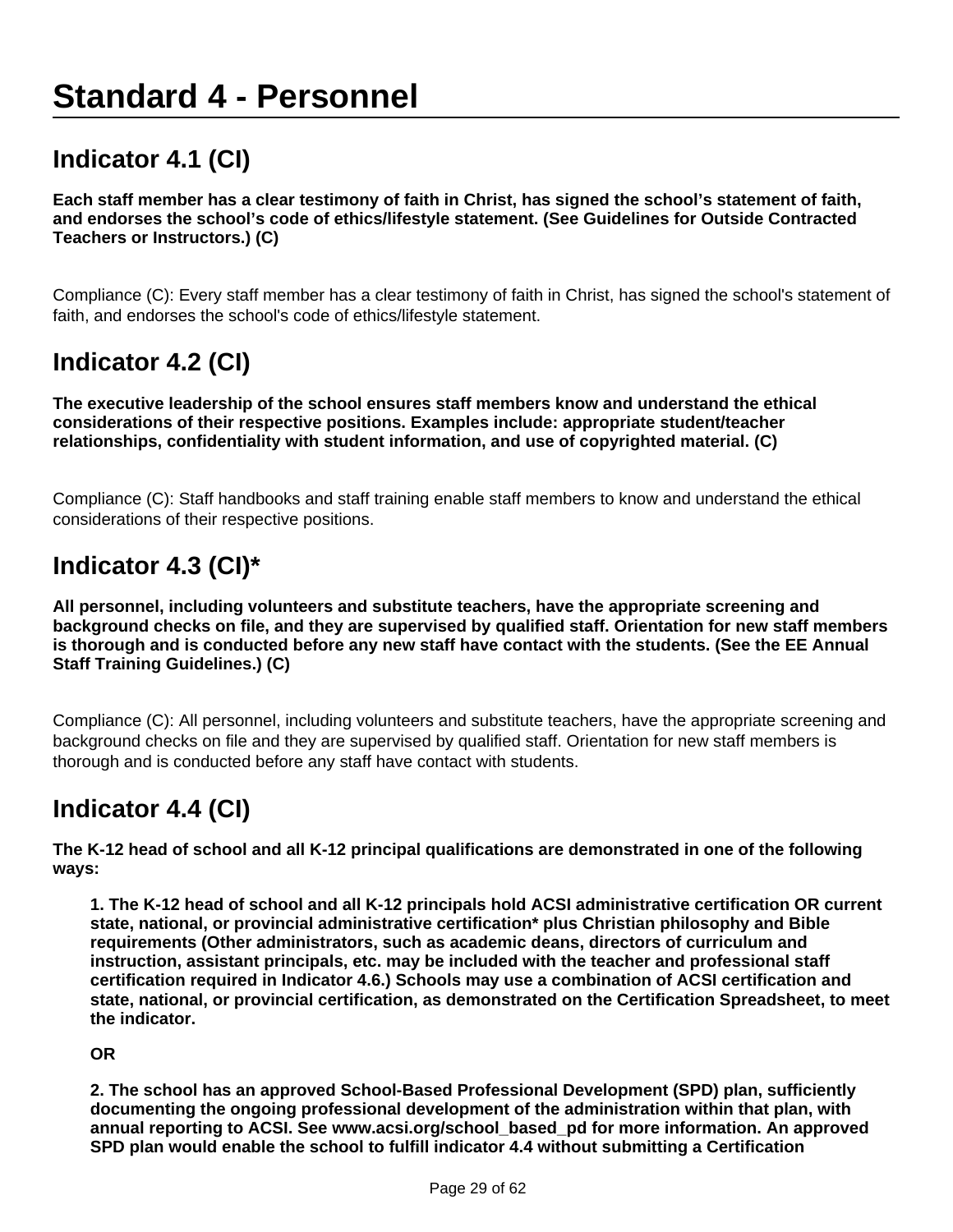#### **Spreadsheet. (E/S)**

**\*Certificates that qualify would be full state certificates requiring ongoing professional development. Emergency, temporary, substitute, non-tax, non-public or other types of certificates that would lack full standing in a public school would not apply. If the only thing missing to bring the certificate into full standing is teaching experience, which some states require, it may qualify upon review.**

Compliance (C): The head of school and all K-12 principals have current administrative certificates; OR, the school has an approved SPD plan and is current on annual report of that plan.

# **Indicator 4.5 (CI)**

**All K–12 teachers hold, at minimum, a bachelor's degree from an accredited college/university or an institution recognized by ACSI. Contact the ACSI Certification Department for information regarding recognized institutions. (E/S)**

Compliance (C): All teachers hold approved bachelor's degrees. The school has a policy in place to hire only appropriately degreed teachers. Note: See the waiver documents for guidelines on appropriate exceptions.

## **Indicator 4.6 (CI)**

**K-12 faculty qualifications (which includes teaching faculty and professional positions such as guidance counselors, athletic directors, library/media specialists, etc.) are demonstrated in one of the following ways:**

**1. A minimum of 80 percent of faculty and professional staff, based on full-time equivalents (FTEs), hold current ACSI certification OR current state, national, or provincial certification\* plus Christian philosophy and Bible requirements. Schools may use a combination of individuals holding ACSI certification and individuals holding state, national, or provincial certification, as demonstrated on the Certification Spreadsheet, to meet the indicator. (SeeGuidelines for Outside Contracted Teachers and Instructors.)**

#### **OR**

**2. The school has an approved School-Based Professional Development (SPD) plan, sufficiently documenting the ongoing professional development of K-12 faculty within that plan, with annual reporting to ACSI. See www.acsi.org/school\_based\_pd for more information. An approved SPD plan would enable the school to fulfill indicator 4.6 without submitting a Certification Spreadsheet. (E/S)**

**\*Certificates that qualify would be full state certificates requiring ongoing professional development. Emergency, temporary, substitute, non-tax, non-public or other types of certificates that would lack full standing in a public school would not apply. If the only thing missing to bring the certificate into full standing is teaching experience, which some states require, it may qualify upon review.**

Compliance (C): Eighty percent or more of the teachers, based on FTEs, hold a current certificate; OR, the school has an approved SPD plan and is current on annual reporting of that plan.

### **Indicator 4.7**

**Professional development for K–12 faculty, guidance personnel, informational resources staff, and other appropriate staff is ongoing and integral to the school and aligned with specific goals and instructional programs, and it includes training in biblical studies and the Christian philosophy of education. (E/S)**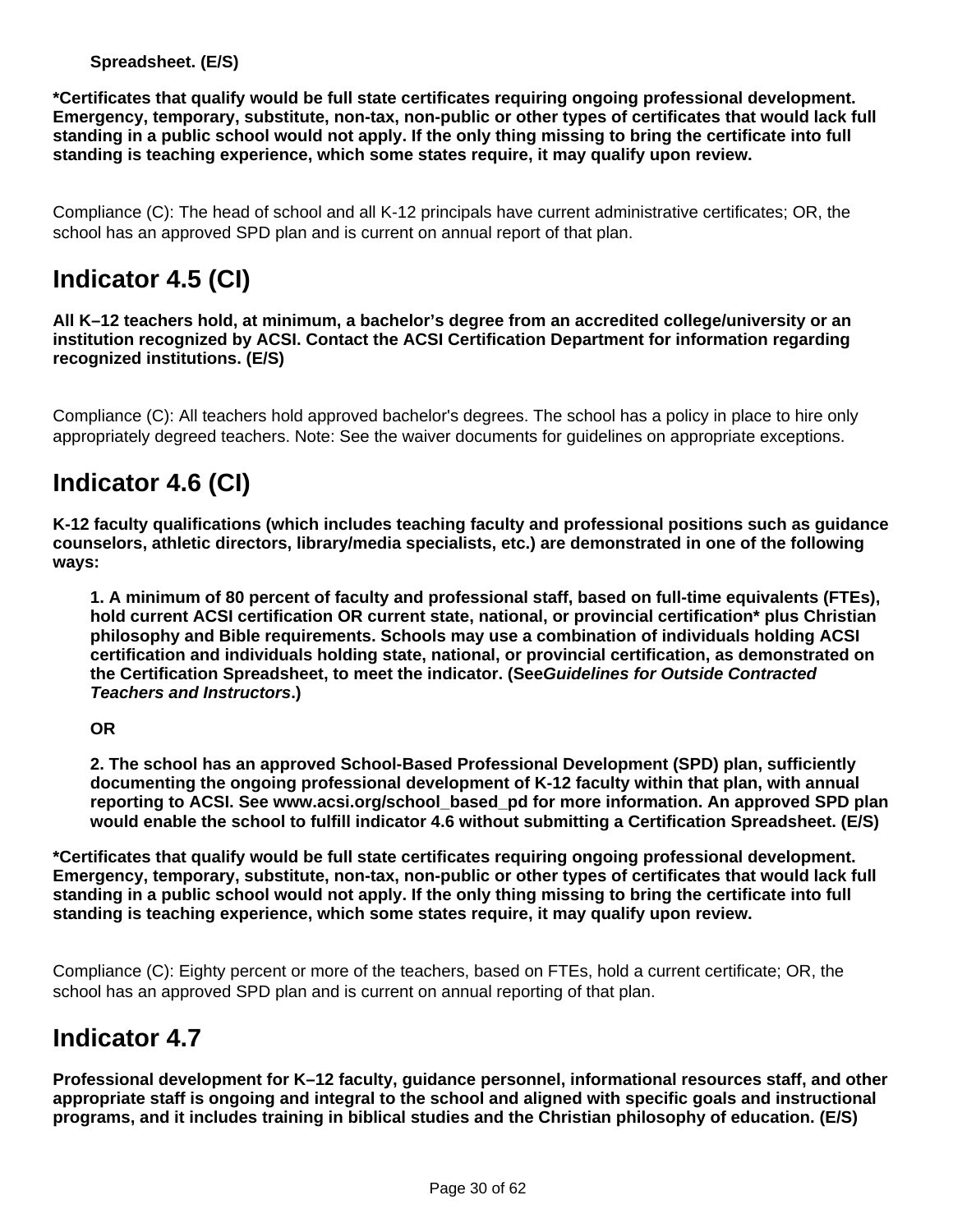Compliance (C): Professional development for K-12 faculty, guidance personnel, informational resources staff, and other appropriate staff is ongoing and integral to the school and is aligned with specific goals and instructional programs, and it includes training in biblical studies and the Christian philosophy of education.

# **Indicator 4.8**

**Policies and procedures that reflect ethical employment practices regarding faculty/staff and separation from service are implemented and regularly reviewed. (C)**

Compliance (C): There are policies and procedures in place that reflect ethical employment practices regarding faculty/staff employment and separation from service that are implemented and regularly reviewed.

### **Indicator 4.9**

**Executive leadership supports the implementation of effective instructional practices of faculty/staff through annual observation, evaluation, and goal setting to more effectively achieve desired student outcomes. (C)**

Compliance (C): Executive leadership follows a clearly defined plan for ongoing evaluation of faculty and staff. The plan is collaboratively developed, provides for feedback, is well documented, and is driven by growth and professional development of the staff.

## **Indicator 4.10**

#### **The number and professional preparation of instructional and support staff is sufficient for the scope of the school. (C)**

Exceeds Compliance (EC): Instructional/Administration: Staffing for extra and/or cocurricular activities is done by non- or additional instructional staff, thereby allowing individual and corporate planning time for instructional staff. Clerical: To meet the demand of special projects, clerical staff can be supplemented, or hours can be increased. Custodial: Supplementary custodial and maintenance staff are available to meet facility needs that occur as part of special events or at the beginning of the school year.

### **Indicator 4.11**

#### **Teachers and administrators work collaboratively with each other to positively affect school culture, encourage student learning, and promote organizational effectiveness. (C)**

Exceeds Compliance (EC): A significant majority of teachers and administrators consistently participate in regularly scheduled learning communities or other opportunities for collaboration. Topics of discussion arise from the inherent needs of the students and the school. The conclusions of the group are followed-up in a way that positively affects school culture and promotes student learning.

### **Standard 4 Overview**

**The following narrative provides an overview of "what is" in relation to this standard. The team refers to evidence or examples regarding the school's compliance to the standard in their comments.**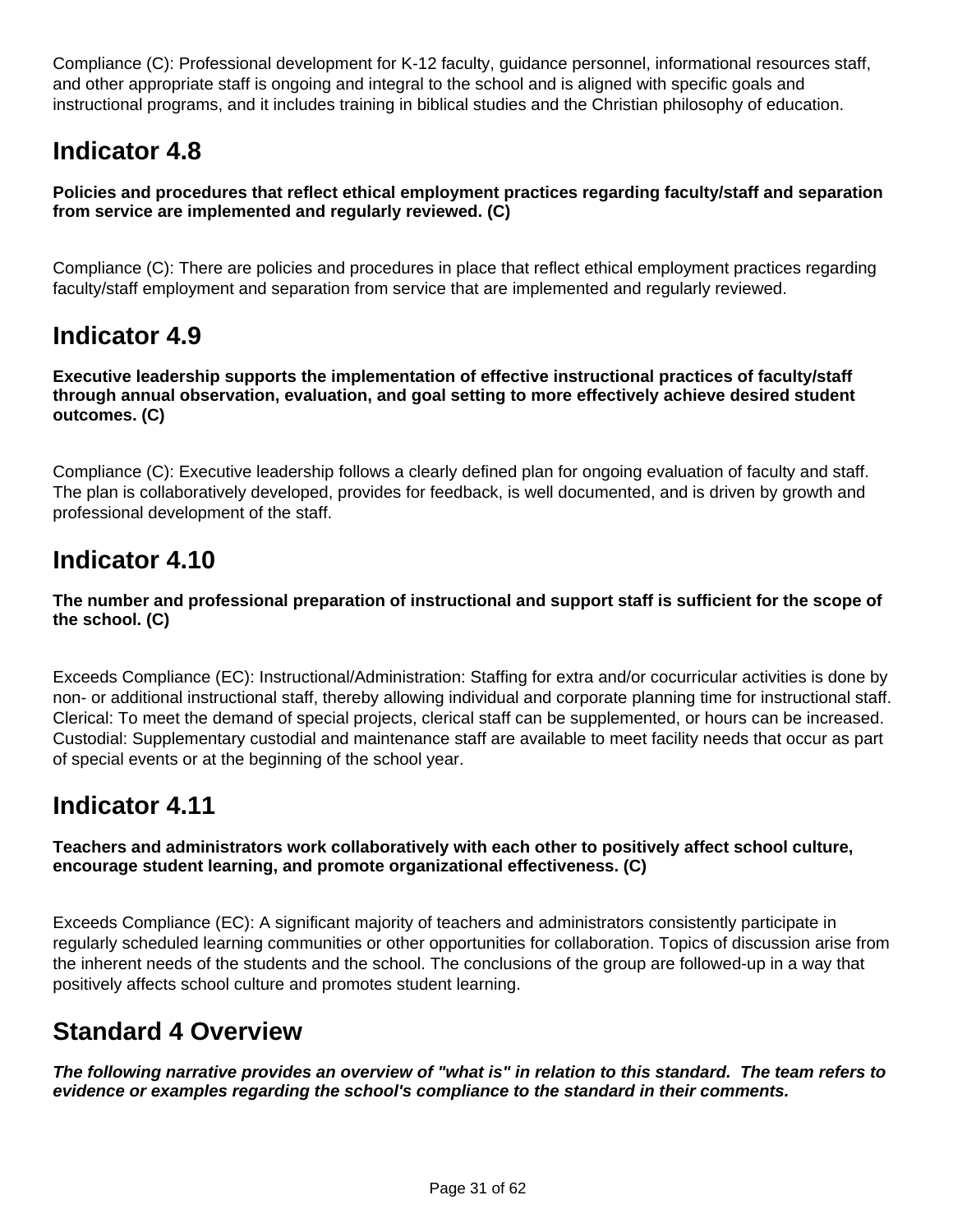Calhoun Christian recognizes the importance of its valuable staff. CCS staff is qualified and displays their Christian testimony and love for Jesus to their students while performing their work-related responsibilities. The number of staff is sufficient for the scope of the school. All CCS staff endorse the school's statement of faith and the school's code of ethics/lifestyle statement. The administration sees the importance of correct hiring procedures meeting the indicators for this standard. All K-12 staff, at minimum, hold the required bachelor's degree. A minimum of 80% of the faculty and professional staff, based on full-time equivalents, are meeting the ACSI requirements for certification or are on an approved SPD plan. The administrator and vice-principal hold an ACSI administrator certification.

A professional development plan for the staff is ongoing and is aligned with goals and instructional programs for the school. Administration and teachers work collaboratively to achieve the overall goals of school culture, student learning, and promoting organizational effectiveness. CCS's mission, philosophy, and biblically-based relationships are evident in school personnel and volunteers as they daily interact with students and parents.

## **Commendations**

**Each commendation has two parts: A. The statement declares the positive behavior or action the school has taken and the beneficial result that is related. B. The second part is the description which includes the evidence.**

#### **Commendation #1**

The number and professional preparation of instructional and support staff are sufficient for the scope of the school. (Indicator 4.10)

Calhoun Christian administrator and board leadership recognize the need for additional staff. In the last four years, five new staff members have been hired to absorb critical responsibilities to aid the administrator and further the school's growth. These hires include a high school Vice Principal/Athletic Director/Facilities Manager, an Educational Support Specialist, a part-time Operations Manager, a part-time Chaplain, and an Enrollment Specialist. These additional staff hires significantly impact and benefit Calhoun Christian School in its endeavors. (Observations, interviews with administration, school board, faculty and parents; self-study pp.18, 20, 21)

#### **Commendation #2**

#### **CCS identifies the unique learning needs of individual students, and support is provided in order for them to meet the expected student outcomes. (Indicators 3.9, 4.11, 5.5, 7.4, 7.5)**

Differentiation is a critical component to student success across the learning spectrum. As identified by the school in their "All Belong" staff training document and the TerraNova Assessment section of the self-study, the school creates an educational program that identifies learning needs and meets those needs to the best of its ability. Teachers experience ongoing professional development, collaborate with administration, are encouraged and supported in training, and provided what is necessary to meet student needs. Instructional strategies provide students the opportunity to succeed at every level of the learning spectrum. School Board, administration, faculty, staff, and students reflect Christlike attitudes and character in interactions with others, instructional programming, sensitivity, and responsiveness to student needs and growth. (Indicator 3.9 evidence; interviews with Guidance Counselor, administrators, and teachers; self-study pp. 31, 32, 95)

### **Recommendations**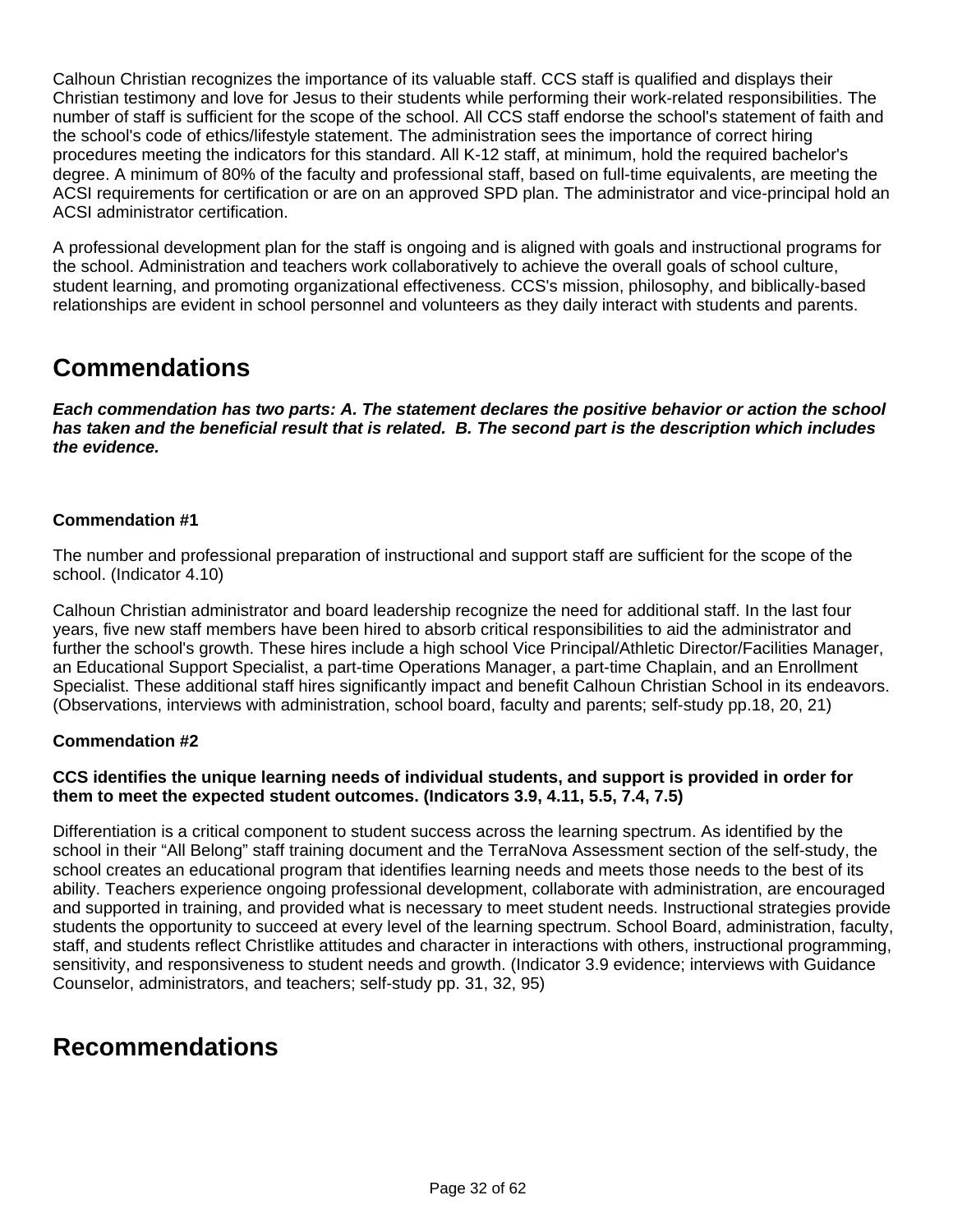**Each recommendation has two parts: A. The statement declares needed improvement the school should take and the beneficial result that would be realized. B. The second part is the description which includes the evidence.**

There were no recommendations for Standard 4.

## **Adherence to the Standard**

**The following is the visiting team's rating of the school's compliance with the standard. If the school is not compliant on any critical indicator, there must be a corresponding recommendation for each one.**

C (Compliant)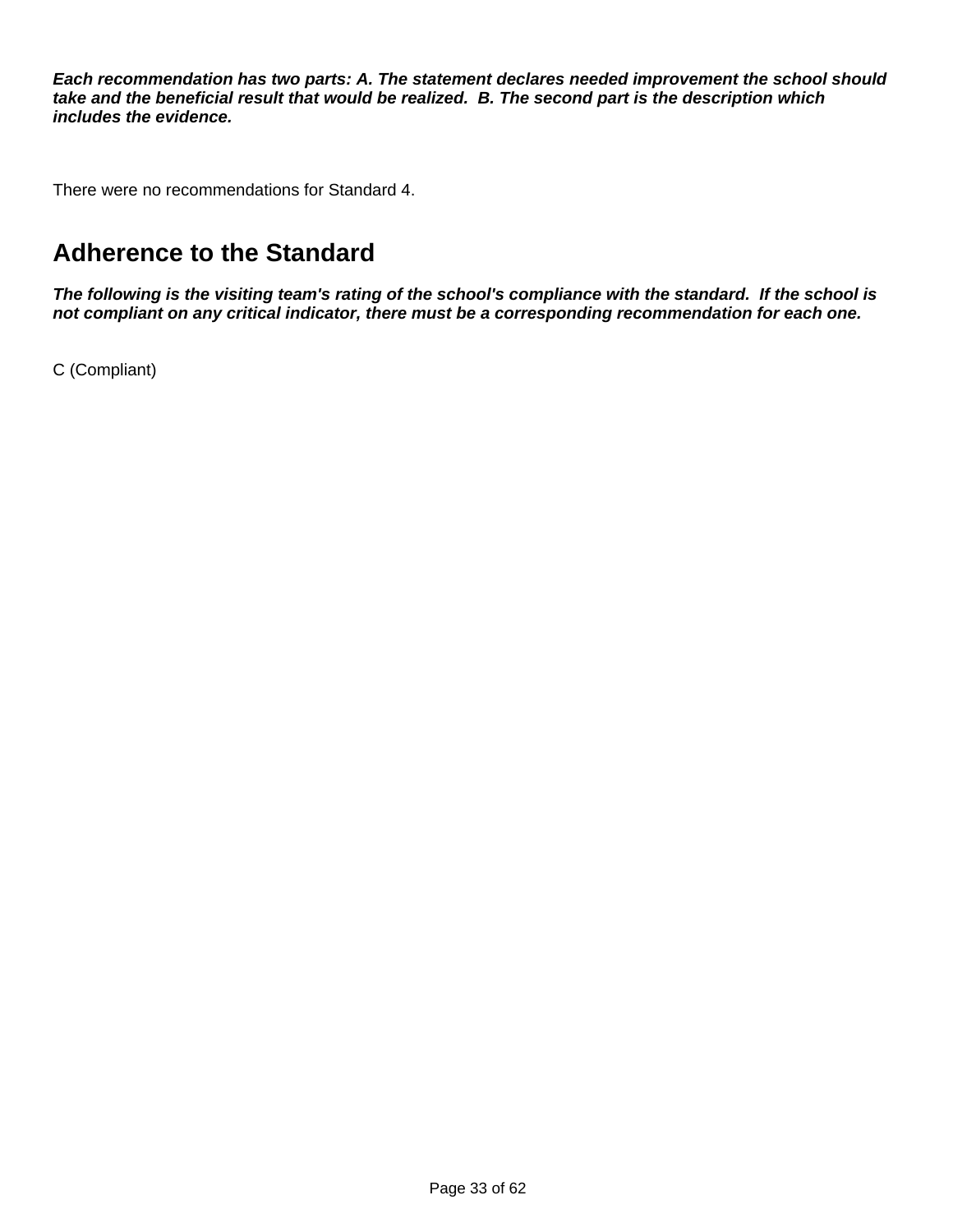# **Standard 5 - Instructional Program and Resources (5.1-5.10)**

# **Indicator 5.1 (CI)**

**The curriculum documents developed by the school provide a well-documented biblical basis for all courses consistent with the goal of developing a biblical worldview in students. (See Guidelines for Accepting Credits from Other Sources.) (C)**

Compliance (C): Curriculum guides/maps are comprehensive and provide a well-documented biblical basis for all courses consistent with developing a biblical worldview in students.

# **Indicator 5.2 (CI)**

**The curriculum guides/maps drive the instructional program. The guides/maps are current and include the following components: 1) schoolwide expected student outcomes, 2) course goals and objectives, 3) biblical integration concepts, 4) school-selected standards, 5) resources, 6) time allotted for each unit, 7) instructional methods, and 8) assessments. A document, often called a Scope and Sequence, is available to guide the overall curriculum plan through electronic means (curriculum mapping software) or a traditional written format.**

**The guides/maps are accessible to all faculty and inform instruction that clearly values the development of the whole child—spiritually, intellectually, physically, emotionally, and socially. (See Appendix H in the Standards Manual regarding initial vs. renewal visit expectations.) (E/S)**

Partial Compliance (PC): The curriculum guides/ maps are somewhat developed, but several of the requirements are not included. There is little or only anecdotal evidence the curriculum addresses the developmental needs of the whole child. The curriculum documents are not readily accessible to the faculty. The instructional program is highly textbook driven and not curriculum driven. A curriculum review process exists, but it is not consistently followed.

# **Indicator 5.3 (CI)**

**Bible content and instruction are required in the core curriculum. (E/S)**

Compliance (C): A Bible course is required for each student every term of attendance or, due to a varied school class schedule, its equivalent amount of time in a year. Instruction is built on a well-developed scope and sequence. Bible curriculum includes all the elements described in Indicator 5.2. Instructional strategies are consistent with other courses.

### **Indicator 5.4**

**The school systematically evaluates its instructional strategies, learning activities, and instructional technology, ensuring that these are research-based and that they reflect sound educational practice. (C)**

Compliance (C): A process is in place to effectively evaluate the school learning environment to ensure that it is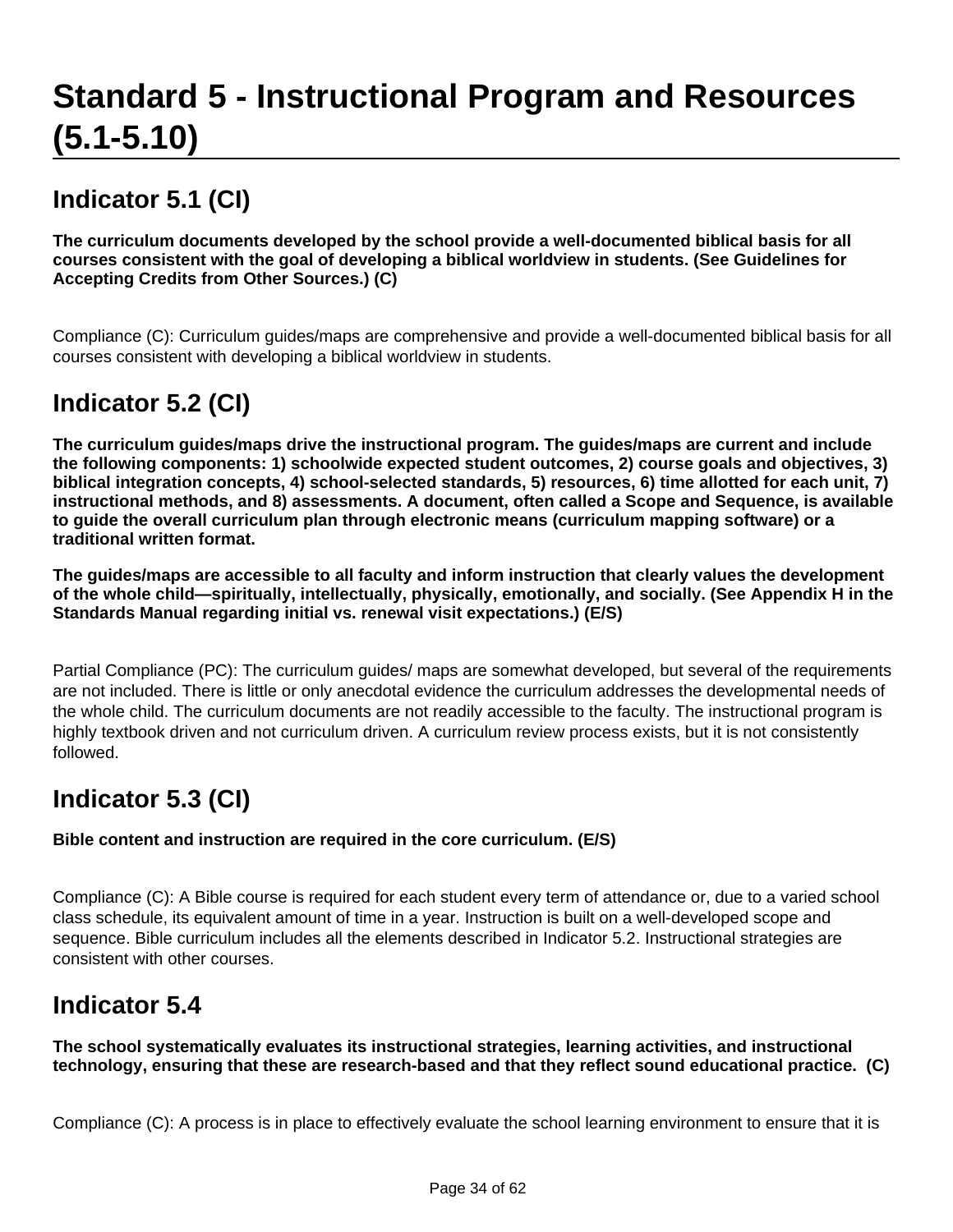conducive to the instruction and development of the whole child.

# **Indicator 5.5**

**Instructional strategies and equitable learning activities focus on active student engagement, the achievement of essential knowledge and skills, biblical wisdom and understanding, and higher-order thinking skills. (E/S)**

Exceeds Compliance (EC): The school is utilizing and widely implementing learner-centric instructional strategies that are reflective of best practices. All students have an equal opportunity for meeting the learning outcomes.

# **Indicator 5.6 (CI)**

**There is a systematic process in place for the assessment of student learning and development that includes multiple assessment measures over time to accomplish the expected student outcomes. (See Appendix F in the Standards Manual.) (E/S)**

Partial Compliance (PC): The school utilizes limited assessment tools.

# **Indicator 5.7 (CI)**

**The school analyzes student performance data including: 1) implications of schoolwide trends seen from year to year; 2) monitoring the progress of individual students; 3) disaggregation of data by gender, ethnicity, and other factors important to the school; and 4) comparison to outside groups. Teachers are trained in data assessment and analysis for program improvement. (E/S)**

Partial Compliance (PC): The school analyzes data on a cursory basis by what is provided in the group reports for the standardized tests. There is very little disaggregation of data or analysis of data for subgroups or on a single student basis. Teachers are rarely trained in data analysis.

### **Indicator 5.8**

**The school uses the analysis of data in making educationally sound decisions regarding students, instructional strategies, and programs to better attain expected student outcomes. (E/S)**

Partial Compliance (PC): The school occasionally uses data and data analysis to make educationally sound decisions regarding students, instructional strategies, and programmatic improvements.

### **Indicator 5.9**

**The school has implemented procedures for regular communication of student achievement to all stakeholders. This communication includes the following: (1) major tests used, (2) schoolwide trends in achievement, (3) accomplishment of schoolwide expected student outcomes, and (4) annual progress of individual students. (C)**

Partial Compliance (PC): Standardized test scores are sent home to parents, but analysis and follow-up are not provided.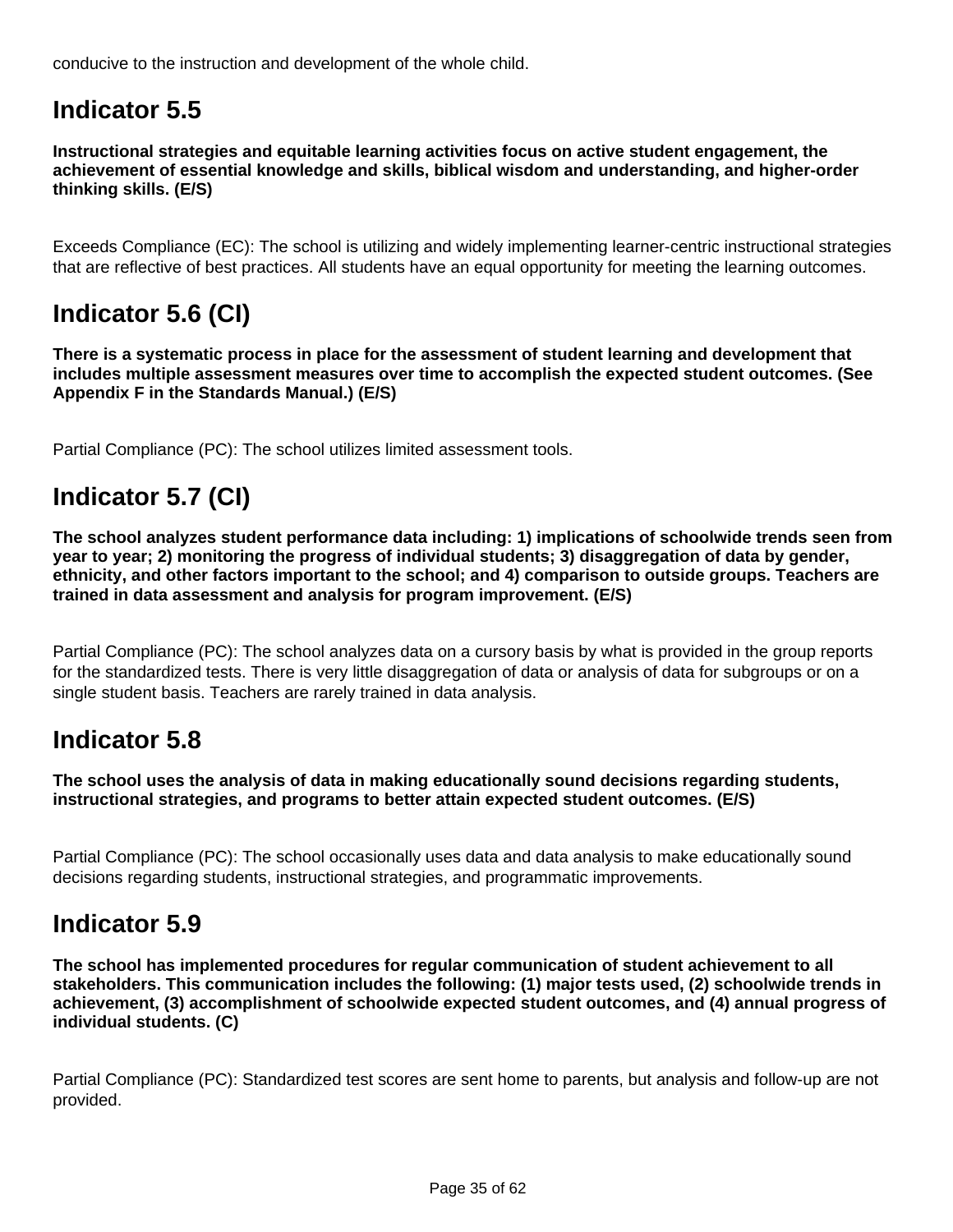## **Indicator 5.10**

**Age-appropriate instructional and information resources which support teaching and learning are appropriate in number, culturally representative of the students, and include the Christian distinctives of the school. (C)**

Compliance (C): Resources are adequate and appropriate for the programs offered. Materials are systematically evaluated and selected with moral and cultural sensitivity and include Christian distinctives. There is a formal process for the faculty members to provide input into the selection of information resources supporting the attainment of the schoolwide expected student outcomes.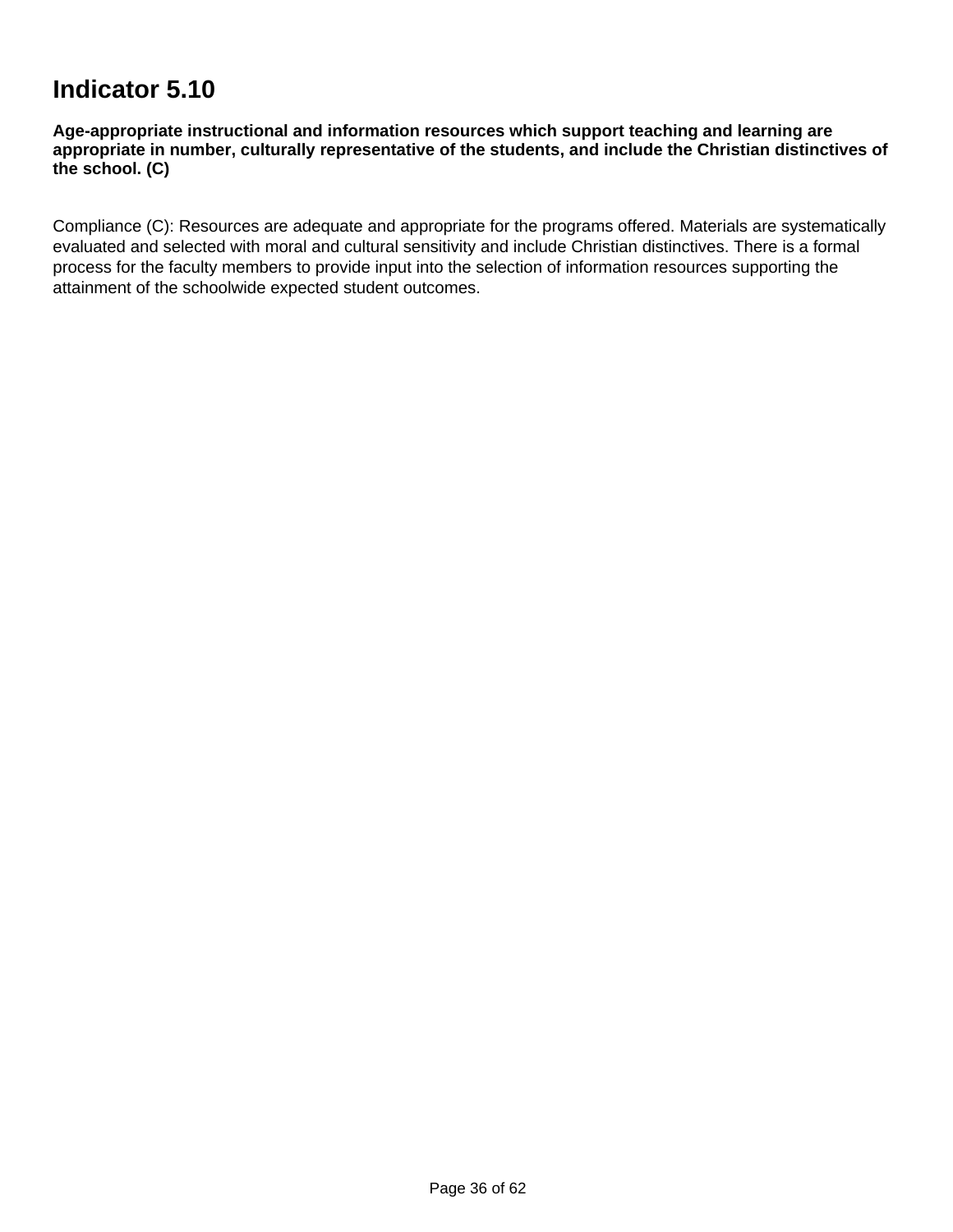# **Standard 5 - Instructional Program and Resources (5.11-5.16)**

# **Indicator 5.11**

**Information resources are readily accessible to students and staff. Training for students and staff on the use of information resources is supported by specially trained staff. (C)**

Partial Compliance (PC): Access to information resources is limited or only convenient for some of the students and staff. Trained staff are occasionally available to assist students and staff with their research and support needs. Limited professional development is available for trained staff.

# **Indicator 5.12**

**Instructional technology competencies are incorporated into the teaching and learning process to improve the achievement of expected student outcomes. Well-integrated technology promotes creativity, collaboration, innovation, research skills, problem-solving, and digital citizenship. (C)**

Compliance (C): Technology is incorporated into the curriculum. Uses vary with teachers. Some have higher level use which incorporate critical thinking, collaboration, and creative uses for students. Other teachers are still using technology primarily as a presentation tool. Students use technology to complete assignments at a similar variety of levels.

### **Indicator 5.13**

**The school has a written classroom management philosophy and policies that are developmentally appropriate and biblically based, and they are implemented effectively and communicated to the school community. (E/S)**

Compliance (C): The school has a written classroom management philosophy and policies that are developmentally appropriate and biblically based, and they are implemented effectively and communicated to the school community.

### **Indicator 5.14**

**Written policies and procedures are in place to allocate and protect instructional time and learning opportunities and support student learning and graduation requirements. The number of students per classroom is monitored for effective learning and student-teacher relationships. (C)**

Compliance (C): The school has a written policy regarding student/ teacher ratio for each school division. The school has a written policy regarding the time allocated for instruction that meets the requirements of the state, province, or foreign country of the school's geographic location.

# **Indicator 5.15**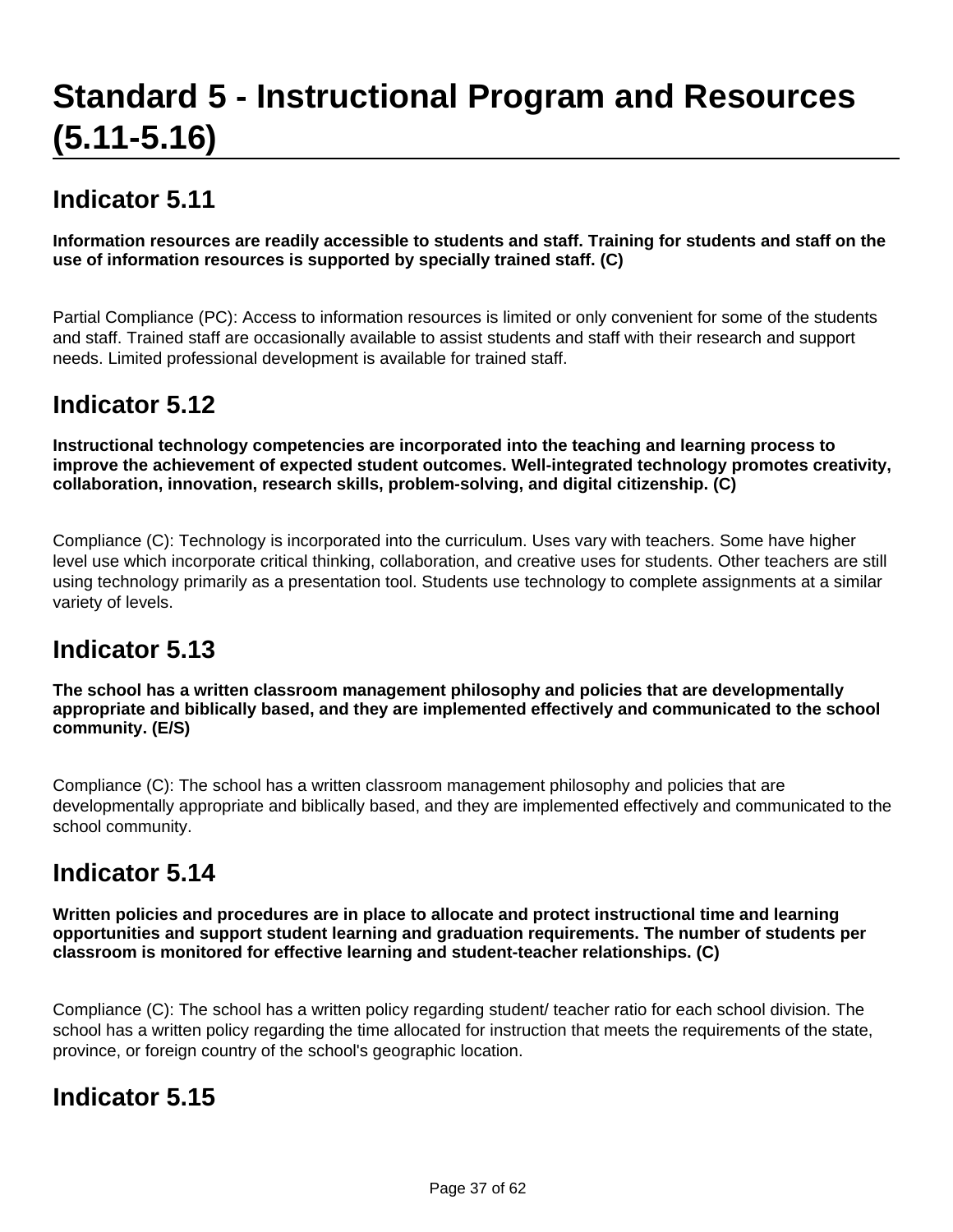**The school instructs teachers and students in the ethical and moral use and evaluation of source materials, including verification, attribution and credit, appropriate referencing, and media literacy. (E/S)**

Compliance (C): The school instructs teachers and students in the ethical and moral use and evaluation of materials from any source, including verification, attribution and credit, appropriate referencing, and media literacy, and provides appropriate documentation of the instruction. The curriculum includes instruction in the proper documentation of sources.

## **Indicator 5.16**

**The school has, and regularly evaluates, a technology plan that includes the acquisition, inventory, and maintenance of software and hardware as well as program philosophy, acceptable use policies, student learning outcomes, and strategies for integration of technology into the curriculum. (C)**

Partial Compliance (PC): The school•s written technology management plan includes some of the required components, but it is not implemented effectively or evaluated regularly.

### **Standard 5 Narrative - Overview**

**In one to two pages, explain how the standard is met or what the barriers, if any, are to compliance for the overall instructional program. If the school is not found to be in compliance, what needs to occur for it to become compliant? Identify what data most relevant to mission attainment the school regularly collects in this standard area and what systems are in place to analyze the data and ensure implementation of improvement strategies. (Use your indicator ratings, documentation, and other sources to validate your explanation.)**

**This overview of the instructional program can be completed for each school division separately if the school is divided into divisions. There is not a separate section for each discipline (subject area). If the team wants to comment on any particular subject, do so in this overview.** 

Calhoun Christian School has been working since its last accreditation visit to improve its instructional program and resources. The curriculum and teacher's instruction are distinctively Christian in their design and implementation. The implementation of Curriculum Trak has provided a framework for curriculum design and tracking. Although full implementation is in progress, it is already providing benefits for the needed structure to the school's instructional program.

An initiative by their education committee, staff, and board developed Calhoun Christian School's Expected Student Outcomes (ESO). Nine ESO statements are connected to the school's three mission statement themes. These statements articulate the school's essential student learning targets. The ESOs are graphically displayed around the building and documented in Curriculum Trak with the lessons of instruction. The framework of the ESOs offers a common language for all teachers and students connected to the biblical mission of the school. Multiple visits in the classrooms noted teachers incorporating a biblical theme to their classroom instruction. Biblically themed graphics and displays are evident throughout the building.

Curriculum Trak is the school's record of their curriculum K-12. They also publish a course guide that provides an overview of all subjects by grade level and class offerings. In Curriculum Trak, the units of study are connected to an ESO, benchmark reference number, objectives, a statement on biblical integration, resources, instructional strategies, and assessments. In a review of Curriculum Trak, it is noticed that ongoing development of essential questions, all courses, and teacher lesson plans need to be entered into the program. In interviews with teachers, there is a mixed review on the usefulness of Curriculum Trak. Some teachers are working with new textbook publishers this year and find it challenging to input curriculum information. Other teachers have found the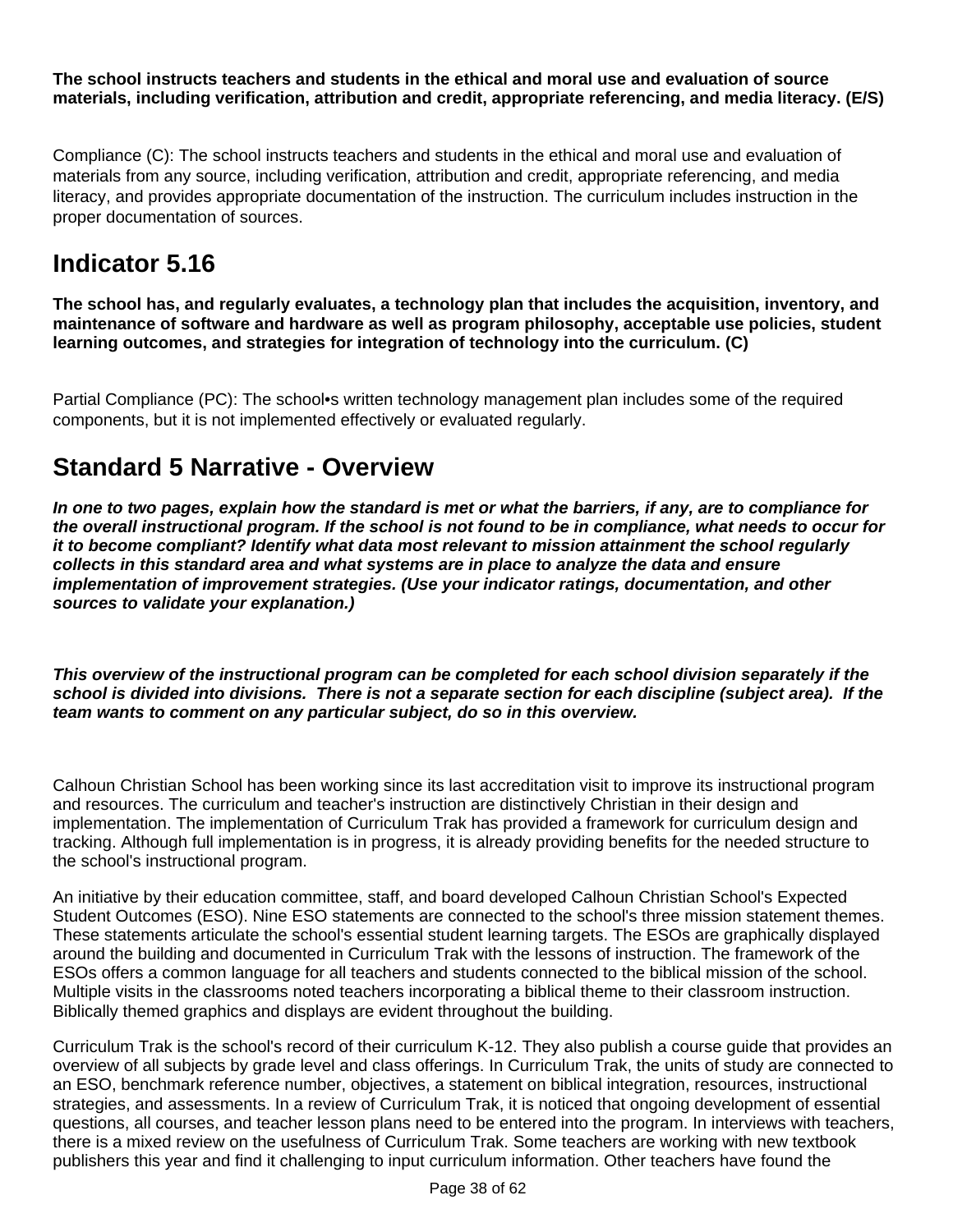resource very informative to support students at multiple levels and recognize that it will be invaluable in subsequent years for lesson planning and developing continuity in the curriculum.

CCS has made an exceptional commitment to inclusive education for diverse learners. They established a partnership with All Belong, and the school has hired two certified K-12 student support staff and paraprofessionals in the elementary classrooms to support students on educational plans. Parent interviews have reinforced the school's commitment to inclusive learners. Parents of special needs children value it, and other parents believe that all students deserve to have their needs acknowledged and addressed. The teachers and staff have received professional development training through their All Belong partnership. From observations in the classrooms, there is evidence that teachers recognize and respond in appropriate ways to meet the needs of diverse learners.

The school frequently refers advanced students to the Battle Creek Area Mathematics and Science Center that services students from their county.

CCS made a transition from the TerraNova to NWEA MAP in 2020 for standardized testing assessments. As of this visit, the school has only implemented one testing cycle in NWEA because of pandemic challenges. The administration looks forward to NWEA providing timely and classroom teacher-accessible data to inform the teacher's instruction in the future. In addition to NWEA, the high school students have demonstrated success with the ACT, SAT, and PSAT. The elementary also incorporates Fountas and Pinnell for reading leveling and Math Recovery Records as other benchmark assessments.

CCS has initiated plans to provide more devices to support the instructional program K-12. Unfortunately, due to pandemic supply chain challenges and delays in the release of EANS funds from the state of Michigan, these plans are on hold. The school is limited on technology support resources and largely dependent on volunteers and other staff to solve technology issues. Teachers were observed using technology for their instruction. However, for students to have access to devices, the school is dependent on using the two computer labs.

The school administration leads the charge and involves teachers on textbook review, professional development plans, curriculum scope and sequence, and instructional strategies.

The learning environment is observed to be appropriate for the grade level using a variety of instructional strategies. Teachers change learning activities frequently and move around the room monitoring student progress. Activities such as brain breaks, collaborating with partners, circle time, and content materials keep students engaged in learning. Comments from students and parents interviewed indicate that the amount of homework is generally appropriate and that assignments are relevant.

### **Commendations**

**Each commendation has two parts: A. The statement declares the positive behavior or action the school has taken and the beneficial result that is related. B. The second part is the description which includes the evidence.**

#### **Commendation #1**

#### **CCS identifies the unique learning needs of individual students, and support is provided in order for them to meet the expected student outcomes. (Indicators 3.9, 4.11, 5.5, 7.4, 7.5)**

Differentiation is a critical component to student success across the learning spectrum. As identified by the school in their "All Belong" staff training document and the TerraNova Assessment section of the self-study, the school creates an educational program that identifies learning needs and meets those needs to the best of its ability. Teachers experience ongoing professional development, collaborate with administration, are encouraged and supported in training, and provided what is necessary to meet student needs. Instructional strategies provide students the opportunity to succeed at every level of the learning spectrum. School Board, administration, faculty,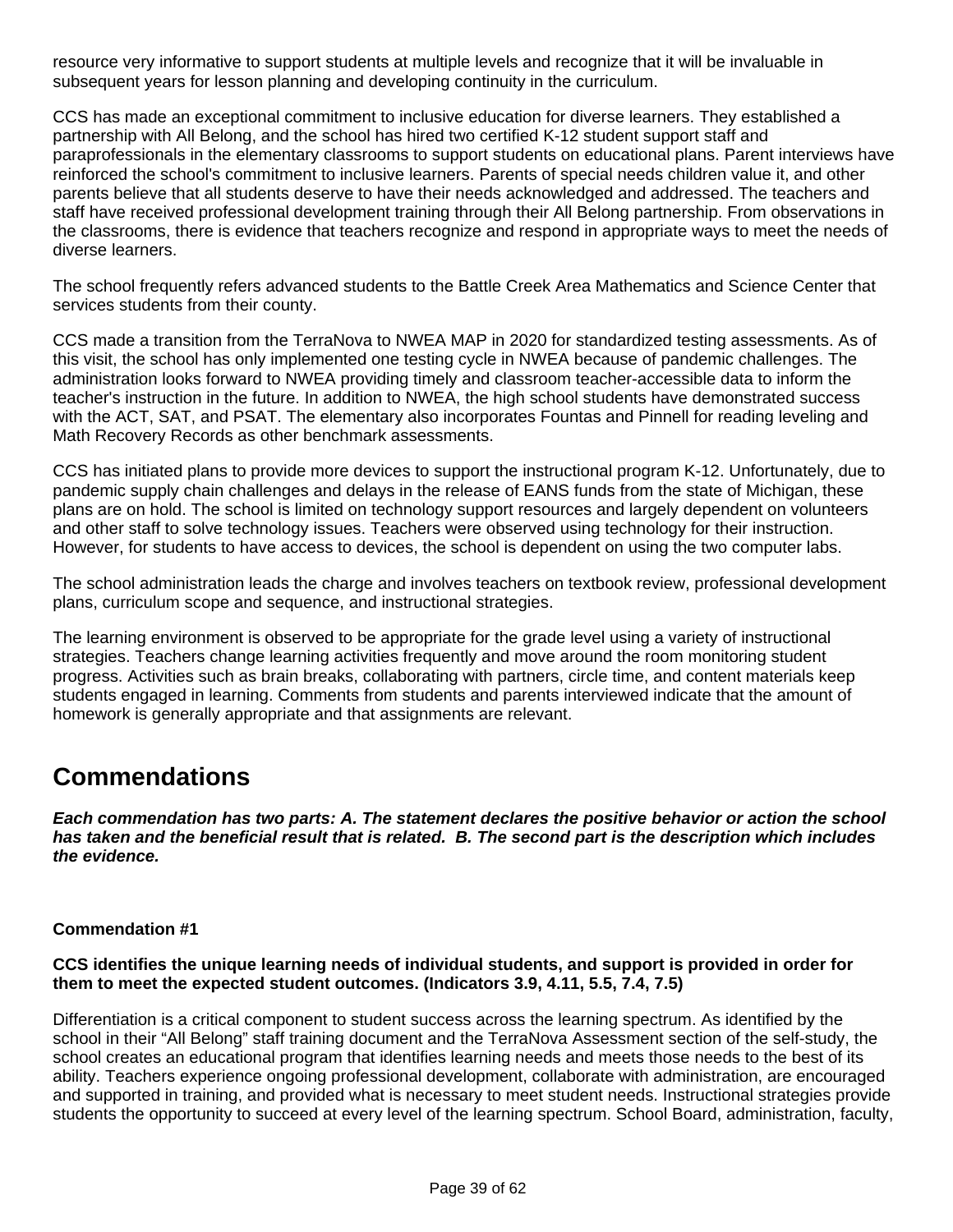staff, and students reflect Christlike attitudes and character in interactions with others, instructional programming, sensitivity, and responsiveness to student needs and growth. (Indicator 3.9 evidence; interviews with Guidance Counselor, administrators, and teachers; self-study pp. 31, 32, 95)

### **Recommendations**

**Each recommendation has two parts: A. The statement declares needed improvement the school should take and the beneficial result that would be realized. B. The second part is the description which includes the evidence.**

#### **Recommendation #1**

**Create a plan to consistently input necessary curriculum information into the school's curriculum mapping tool to guide scope and sequence and inform the evaluation of curriculum effectiveness. (Indicator 5.2)**

Calhoun Christian School has committed to the instructional resource Curriculum Trak that effectively records curriculum mapping content. In review of Curriculum Trak there are several gaps in content input. The instructional value of a curriculum tracking tool is realized when consistent input of lesson plans, biblical integration themes, objectives, essential questions, and instructional strategies is entered into the program. (Self-study pg. 21, 76; review of Curriculum Trak; teacher and administrator interviews)

#### **Recommendation #2**

#### **Establish systematic processes and procedures, not only to collect data but to disaggregate the data and make data-driven decisions (Indicators 3.2, 5.6, 5.7, 5.8, 5.9)**

Many processes are in progress for the collection of data, such as standardized assessments, parent and student surveys, and school demographics; but, the systematic policies and procedures for review, analysis, and communication of collected data do not exist. The implementation and communication of said processes and procedures will continue to move the school toward the desired outcome of excellence in utilization for datadriven decisions and trends analysis. (Interviews with administrators, school board, and teachers; self-study pp. 55, 72)

#### **Recommendation #3**

Provide opportunities to introduce and train teachers and students in the availability and ethical use of scholarly online resources. (Indicator 5.11)

Recognizing that CCS does not embrace a one-to-one device plan, the school still utilizes online resources as part of its curriculum. It is considered best practice to introduce and use scholarly online resources to prepare students for college and careers. In interviews with the administration and review of Curriculum Trak, information resources are introduced organically to students by classroom teachers. A systematic plan to use online resources will benefit the academic program. (Interviews with administrators; Curriculum Trak; self-study pp. 74, 79, 95)

#### **Recommendation #4**

#### **Develop, regularly evaluate, and implement an updated technology plan and an updated facilities plan. (Indicators 5.16 and 6.14)**

An updated technology and facilities plan will more fully prepare the school for growth, expansion, and capital improvements. An updated facilities and technology plan with specific budget line items, timelines, personnel responsibilities, and connections to foundational documents prepares the school for God's unfolding will and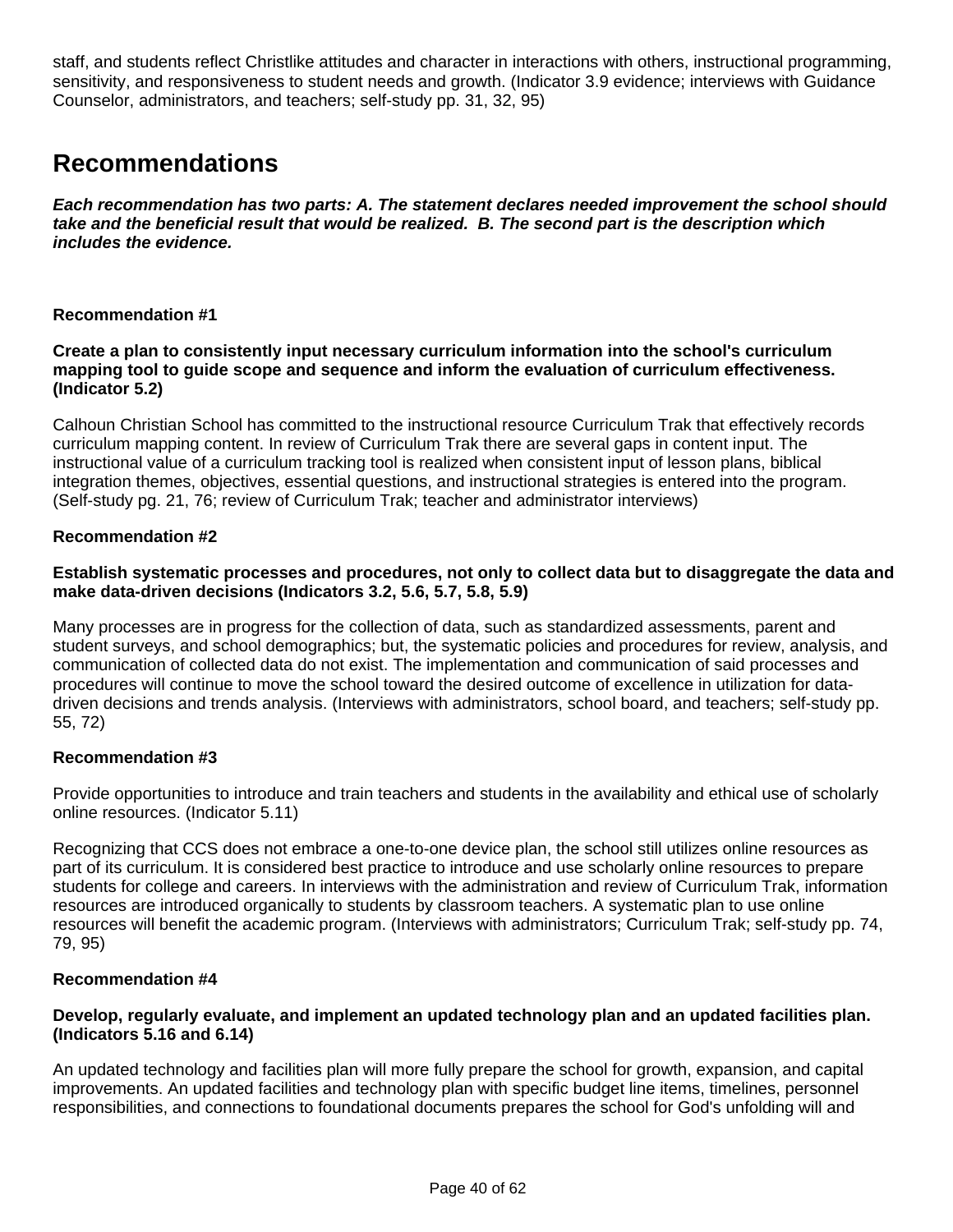future challenges. (Self-study pp. 95, 102; CSIP; interviews with administrators and school board members)

## **Adherence to the Standard**

**The following is the visiting team's rating of the school's compliance with the standard. If the school is not compliant on any critical indicator, there must be a corresponding recommendation for each one.**

PC (Partially Compliant)

# **Explanation of partial or noncompliance**

**If the school is partially or noncompliant, please write a brief statement indicating why they are not compliant. Include a recommendation addressing the issue in the Recommendations section.**

CCS was in partial compliance with seven of the 16 indicators in standard five. Of those seven indicators, three were critical indicators.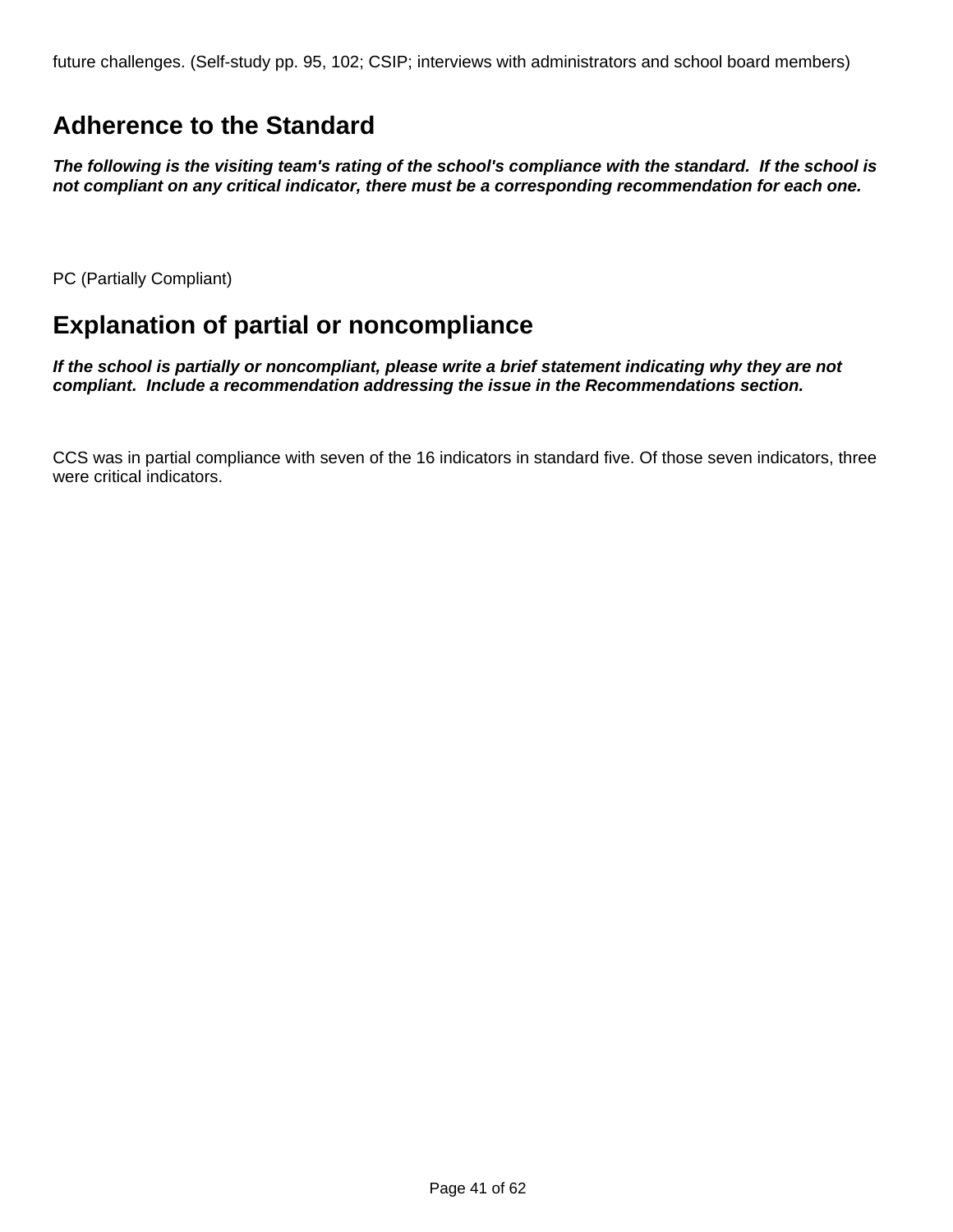# **Standard 6 - Student Care (Indicators 6.1-6.10)**

# **Indicator 6.1 (CI)\***

**A comprehensive written security and crisis management plan has been developed, regularly reviewed, and implemented, and it is supported by appropriate training for all staff and students. (C)**

Compliance (C): The school has a comprehensive and reviewed written security and crisis management plan, and the school has trained the staff and students in how to respond in emergency/crisis situations.

### **Indicator 6.2**

**The school communicates with legal authorities (i.e., the fire department, police department, and other applicable agencies), parents, media, and community members when a crisis or a major incident occurs. (C)**

Partial Compliance (PC): The school has a written plan for communication, but it has not been formally implemented nor has orientation been given to staff.

### **Indicator 6.3**

**The school complies with applicable local, state, and federal laws regarding safety and health issues. (C)**

Compliance (C): All local, state, and federal laws regarding safety and health issues are met.

### **Indicator 6.4**

**Students are in compliance with the requirements of civil authorities regarding immunizations, physical examinations, and communicable diseases. Records of health services rendered to students (including accidents and injuries) are appropriately noted and filed. (C)**

Compliance (C): A plan is in place for tracking and follow-up when students are admitted into the school with allowable documented exceptions to their records. Emergency information is current and maintained for each student.

# **Indicator 6.5 (CI)**

#### **Written policies and procedures for all areas of health and safety services have been developed, reviewed, and implemented. (C)**

Compliance (C): Written policies and procedures for all areas of health and safety services have been developed, reviewed, and implemented.

# **Indicator 6.6 (CI)**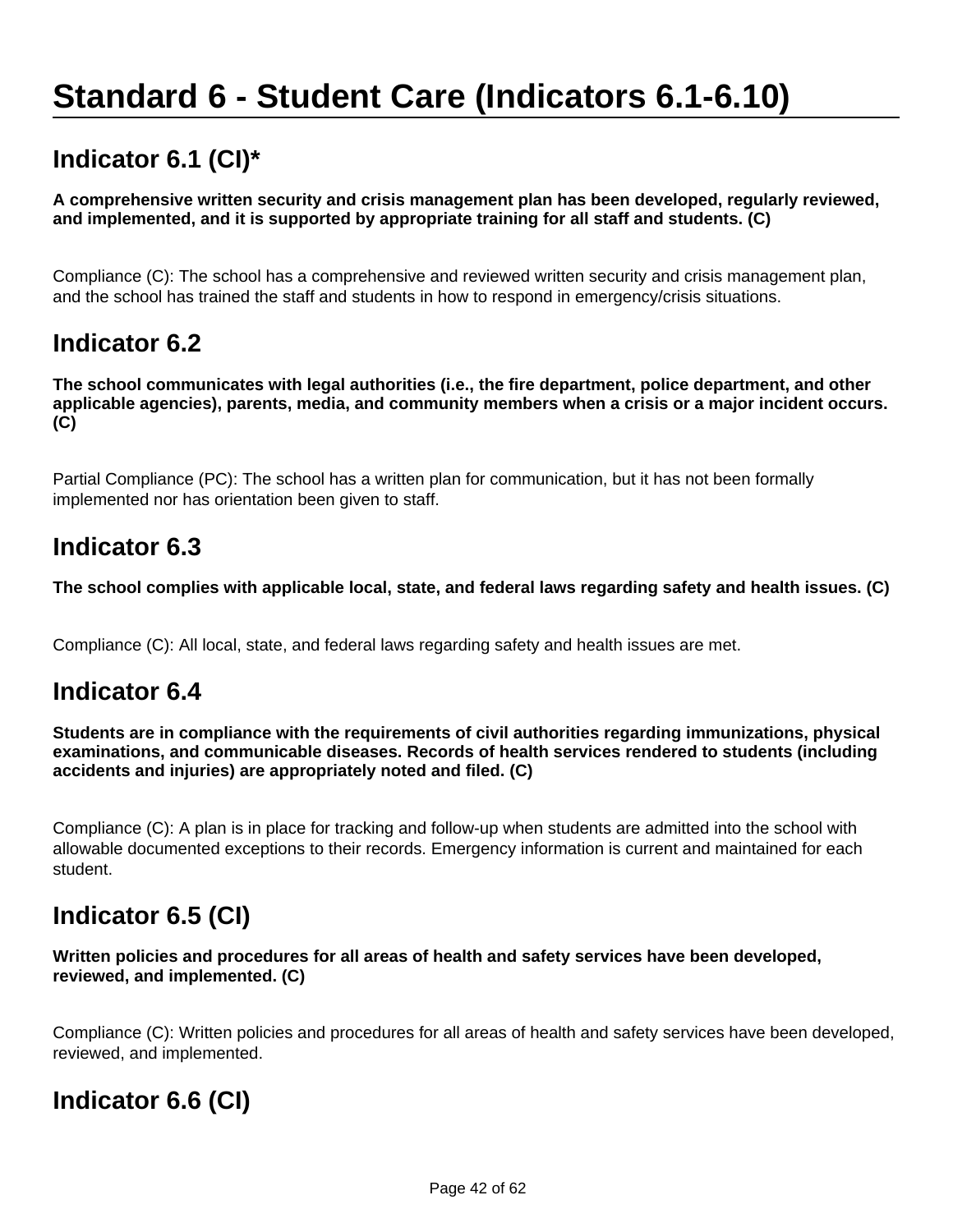**Biblically-based plans and procedures are developed that educate the school community regarding harassment, intimidation, and bullying. Students and families are educated on how to build biblicallybased relationships, have caring interaction, and resolve conflicts with peers. (C)**

Compliance (C): Biblically-based plans and procedures are developed that educate the school community regarding harassment, intimidation, and bullying. They are consistently followed, and incidences are addressed as they occur. Students and families are educated on how to build biblically-based relationships, have caring interaction, and resolve conflicts with peers.

# **Indicator 6.7 (CI)\***

**The school has developed policies and procedures that promote child safety; define conduct expectations for staff and volunteers; and provide training for staff, volunteers, and students. Staff training includes legal reporting responsibilities in cases of alleged or suspected child abuse, neglect, or other areas in which reporting is mandated. (C)**

Compliance (C): The school has developed written policies that promote child safety. Policies are in alignment with all civil requirements regarding child abuse or neglect. Staff members and volunteers are trained in school expectations regarding conduct and in requirements related to reporting suspected child abuse or neglect.

### **Indicator 6.8**

**The school complies with local, state, and federal regulations regarding preparation, delivery, handling, and storage of food. The school provides a suitable and hygienic eating space for the staff and students. (C)**

Compliance (C): The school complies with local, state, and federal regulations regarding preparation, delivery, handling, and storage of food. The school provides a suitable and hygienic eating space for the staff and students.

### **Indicator 6.9**

**Meals and snacks offered by the school are based on sound nutritional standards. (C)**

Compliance (C): Developmentally appropriate nutritional standards are consulted and implemented in the selection of both snacks and meals.

# **Indicator 6.10 (CI)\***

**Required local, state, and federal legal standards for fire protection, sanitation, and transportation are met. (C)**

Compliance (C): Policies and practices that reflect the required local, state, and federal standards are in place. Observation and documentation confirm that these legal standards are followed.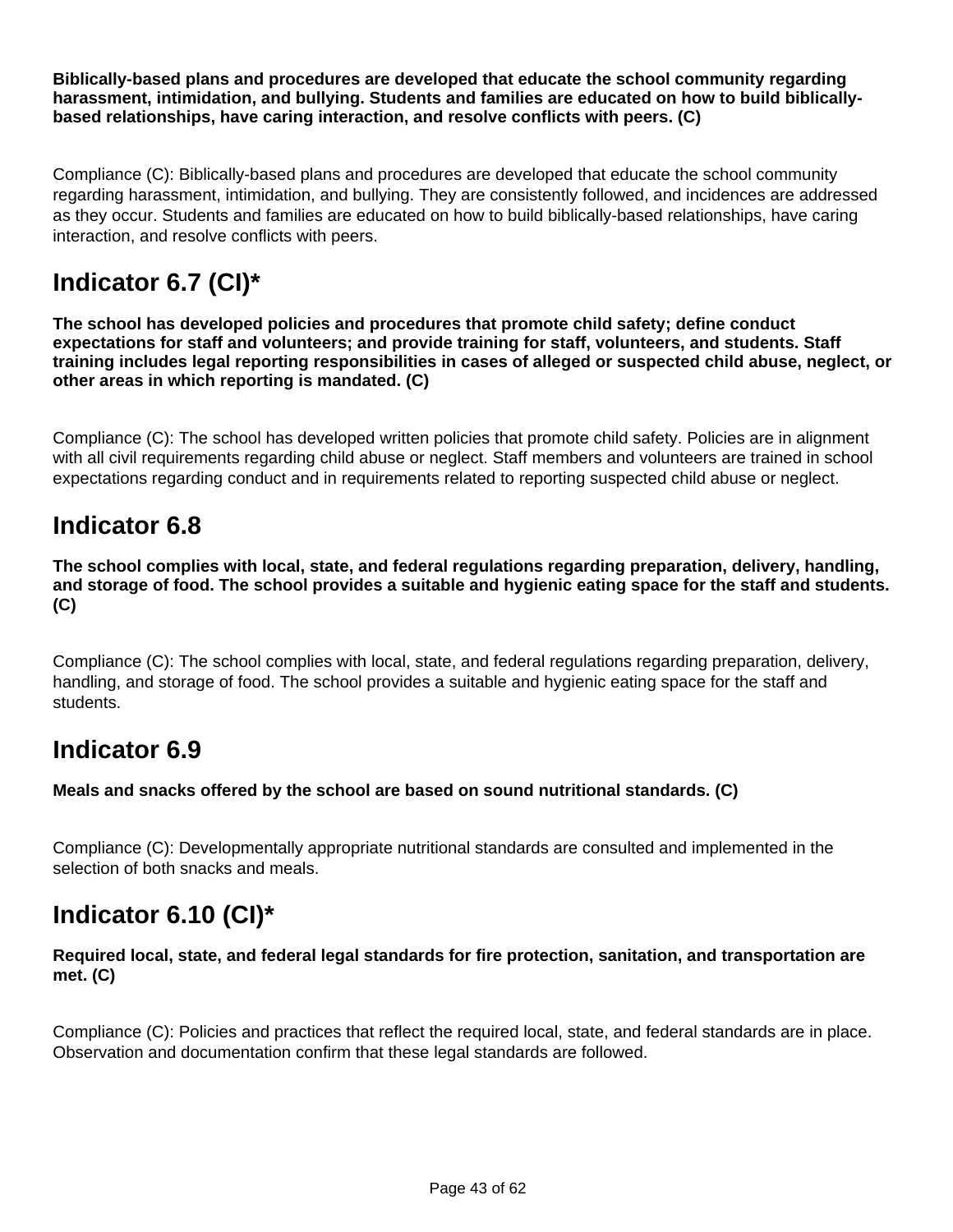# **Standard 6 - Student Care (Indicators 6.11-6.16)**

### **Indicator 6.11**

**The school maintains the site, facilities, services, and equipment to provide an environment that is safe, secure, and orderly. (C)**

Compliance (C): Documented, regular maintenance and safety inspections are conducted, and deficiencies are corrected to ensure a safe and orderly environment.

# **Indicator 6.12 (CI)**

**The facilities are secure and suitable for the size of the school; the school environment is monitored and maintained to ensure it is conducive to the instruction and development of the whole child. (C)**

Compliance (C): Facilities are secure and of sufficient size and nature to provide quality instruction that is consistent with the goals of the school. Maintenance of facilities is consistent and of good quality, and it provides a good testimony to the community.

# **Indicator 6.13 (CI)**

**The recreation area/playground, common areas, and athletic areas are safe, age appropriate, and large enough for the number of students. (E/S)**

Compliance (C): Recreation areas, common areas, and athletic areas are safe and are large enough for the number of students that use them.

### **Indicator 6.14**

**Facilities planning is in place to address future programs; enrollment changes; staff, facility, and technology needs; as well as future capital improvements. (C)**

Partial Compliance (PC): Limited facilities planning is occurring for future programs and staff, facility, and technology needs.

### **Indicator 6.15**

#### **Vehicles and drivers used to transport students for all school activities follow the school's policies as well as government and insurance regulations. (C)**

Compliance (C): Written policies exist for vehicle use and driver qualifications. Vehicles meet government standards. Drivers are licensed at the appropriate levels. Adequate liability, vehicle, and property insurance policies are in place, and regulations are followed. OR, the EE program does not utilize vehicles to transport children.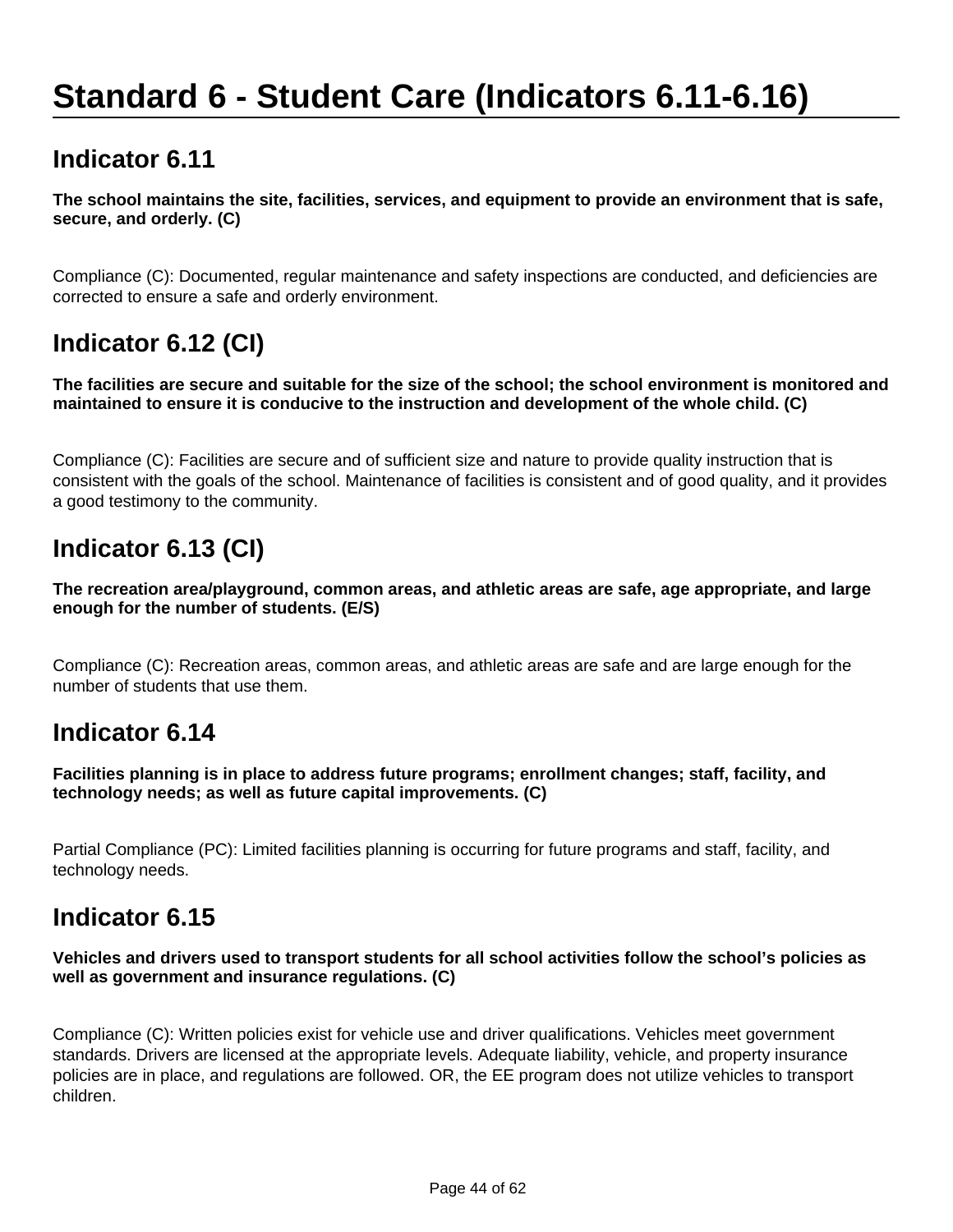### **Standard 6 Overview**

**The following narrative provides an overview of "what is" in relation to this standard. The team refers to evidence or examples regarding the school's compliance to the standard in their comments.** 

Calhoun Christian School demonstrated evidence of compliance with the standard by providing documentation that showed an active shooter training plan and safety plan. The 2019-2020 safety plan included procedures for lockdowns, evacuation/fire, shelter-in-place/tornado, designated shelter locations, and medical emergencies. The school provided documentation that described their communication protocols within their safety plan, affirmed by multiple conversations with parents. CCS also provided documentation that described their forms for medical administration, accidents, emergency contacts, child information, health appraisals, communicable diseases, and logs for medication administration.

CCS provided documentation, found in their employee handbook, for reporting abuse, neglect, accidents, injuries, and medical policies. Additionally, CCS demonstrated compliance by providing documentation that described their age-appropriate bullying, intimidation, harassment, and human dignity policies consistent with applicable scriptural directives such as those found in Proverbs 22:6. Additional evidence included documentation that described their mandated reporter policy for alleged or suspected child abuse and/or neglect. The school provided the required documentation from their partnership with the Lakeview Public School district to demonstrate compliance with the required nutritional standards. As it pertains to compliance with local, state, and federal laws, CCS provided extensive documentation of drill reports, fire extinguisher, backflow, food service, playground safety, boiler, water heater, and fire alarm inspections.

In terms of providing a safe, secure, and orderly environment, the school did provide examples of their maintenance schedules and their facilities plan that included lists of projected five and ten-year maintenance needs. However, these plans were largely incomplete.For instance, it did not document a plan for addressing recent upward trends in enrollment, nor did it fully address ongoing capital maintenance needs.CCS demonstrated evidence of secure and suitable school grounds. For example, it submitted maintenance records of playground equipment. The school's "Chaperone Volunteer Agreement" form showed that written policies existed for transporting students to off-site school activities and providing their coverage policy for non-owned vehicles.

Calhoun Christian School does not have any school-owned vehicles, so Indicator 6.16 does not apply, and therefore is not mentioned in the Indicator ratings.

### **Commendations**

**Each commendation has two parts: A. The statement declares the positive behavior or action the school has taken and the beneficial result that is related. B. The second part is the description which includes the evidence.**

There were no commendations for Standard 6.

### **Recommendations**

**Each recommendation has two parts: A. The statement declares needed improvement the school should take and the beneficial result that would be realized. B. The second part is the description which includes the evidence.**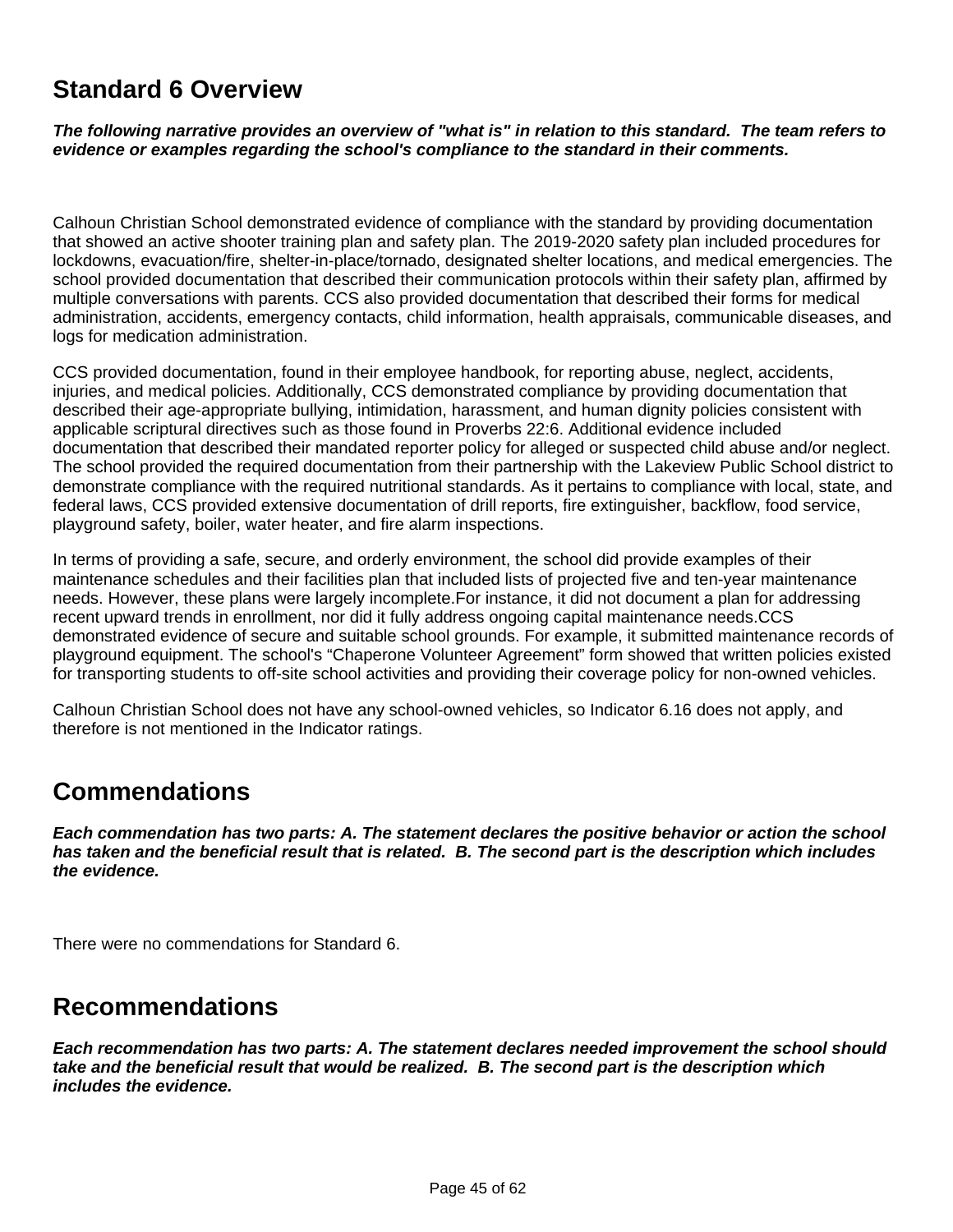#### **Recommendation #1**

Develop and disseminate a written procedure within the Safety Plan that articulates how the school communicates with parents/guardians regarding the ongoing status of school emergencies. (Indicator 6.2)

The inclusion of a written procedure in the Safety Plan that clearly articulates effective execution and communication with families provides a specific plan of action when stress levels are at their highest and/or when key personnel may not be available to fulfill their anticipated roles. (Self-study pp. 2-6; interviews with administrators)

#### **Recommendation #2**

Incorporate the local school district nutrition plan into the existing CCS food service policies and procedures. (Indicator 6.9)

Including the plan allows the school and parents to make well-informed decisions regarding their students' nutritional welfare. (Self-study p. 99, Lakeview Nutrition Policy)

#### **Recommendation #3**

#### **Develop, regularly evaluate, and implement an updated technology plan and an updated facilities plan. (Indicators 5.16 and 6.14)**

An updated technology and facilities plan will more fully prepare the school for growth, expansion, and capital improvements. An updated facilities and technology plan with specific budget line items, timelines, personnel responsibilities, and connections to foundational documents prepares the school for God's unfolding will and future challenges. (Self-study pp. 95, 102; CSIP; interviews with administrators and school board members)

### **Adherence to the Standard**

**The following is the visiting team's rating of the school's compliance with the standard. If the school is not compliant on any critical indicator, there must be a corresponding recommendation for each one.**

C (Compliant)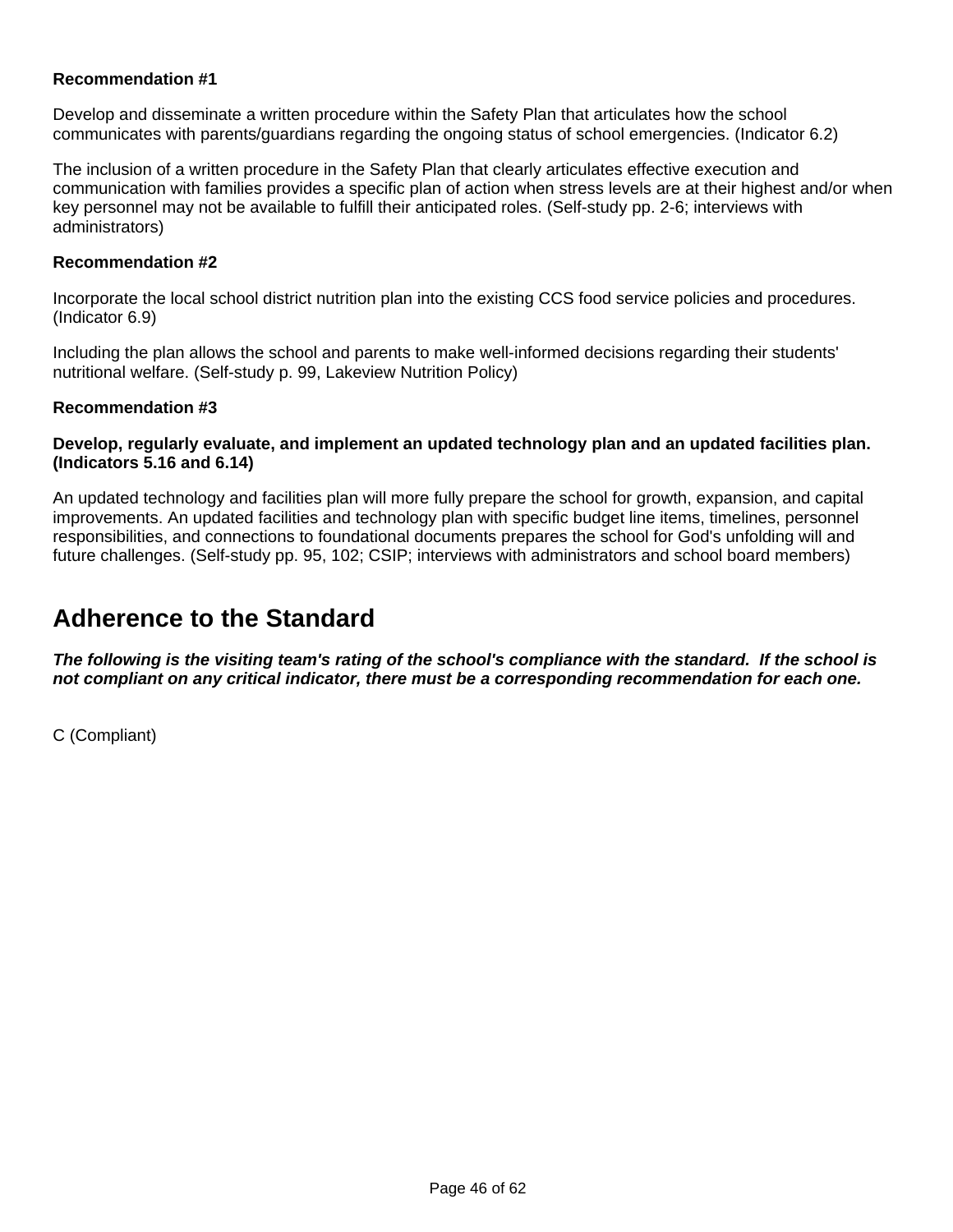# **Standard 7 - Character, Values, and Spiritual Formation of Students**

# **Indicator 7.1 (CI)**

**Schoolwide expected student outcomes include character development, acquisition of Christian values, and spiritual formation. (C)**

Exceeds Compliance (EC): Schoolwide expected student outcomes, including character development, acquisition of Christian values, and spiritual formation, are instructionally evident, assessed, and observable in the lives of the students. The outcomes are widely published in the school community.

## **Indicator 7.2**

**Christlike respect, compassion, and caring for self and all others is taught and demonstrated by school personnel. (C)**

Exceeds Compliance (EC): Respect, compassion, and caring are clearly demonstrated by all school personnel as evidenced by the following: • The school's assessment of the caring culture within the school community • An evident spirit of respect, compassion, and caring that is initiated and embraced by the students

# **Indicator 7.3**

**Mentoring and discipleship experiences focus on spiritual formation, character development, and the instilling of Christian values. The school provides a structure whereby each student is known personally by at least one adult who can provide support for that student's spiritual formation. (E/S)**

Exceeds Compliance (EC): The school offers a wide variety of mentoring and discipleship experiences that are planned and that result in evident spiritual formation and character development in the student body. Students are leading and engaging in age-appropriate individual and small-group relational discipleship and mentoring. Evidence of student-initiated spiritual disciplines may include the following: Journaling; A vibrant prayer life; A focus on Bible reading; A Bible memory program; Prayer in the classroom; Appropriate teacher and student spiritual transparency.

# **Indicator 7.4 (CI)**

**Board, administration, faculty, staff, and student interactions reflect the attitude of Christ. Communication among them demonstrates sensitivity and responsiveness to the individual needs, interests, and temperaments of the students. (C)**

Exceeds Compliance (EC): Board, administration, faculty, staff, and student interactions reflect the attitude of Christ and are intentional in their nature. Communication between all staff and students demonstrates a clear pattern of sensitivity and responsiveness to the individual needs, interests, and temperaments of the students. The entire organizational ethos has a Christlike attitude which is apparent in the lives of the board, faculty, staff, and students.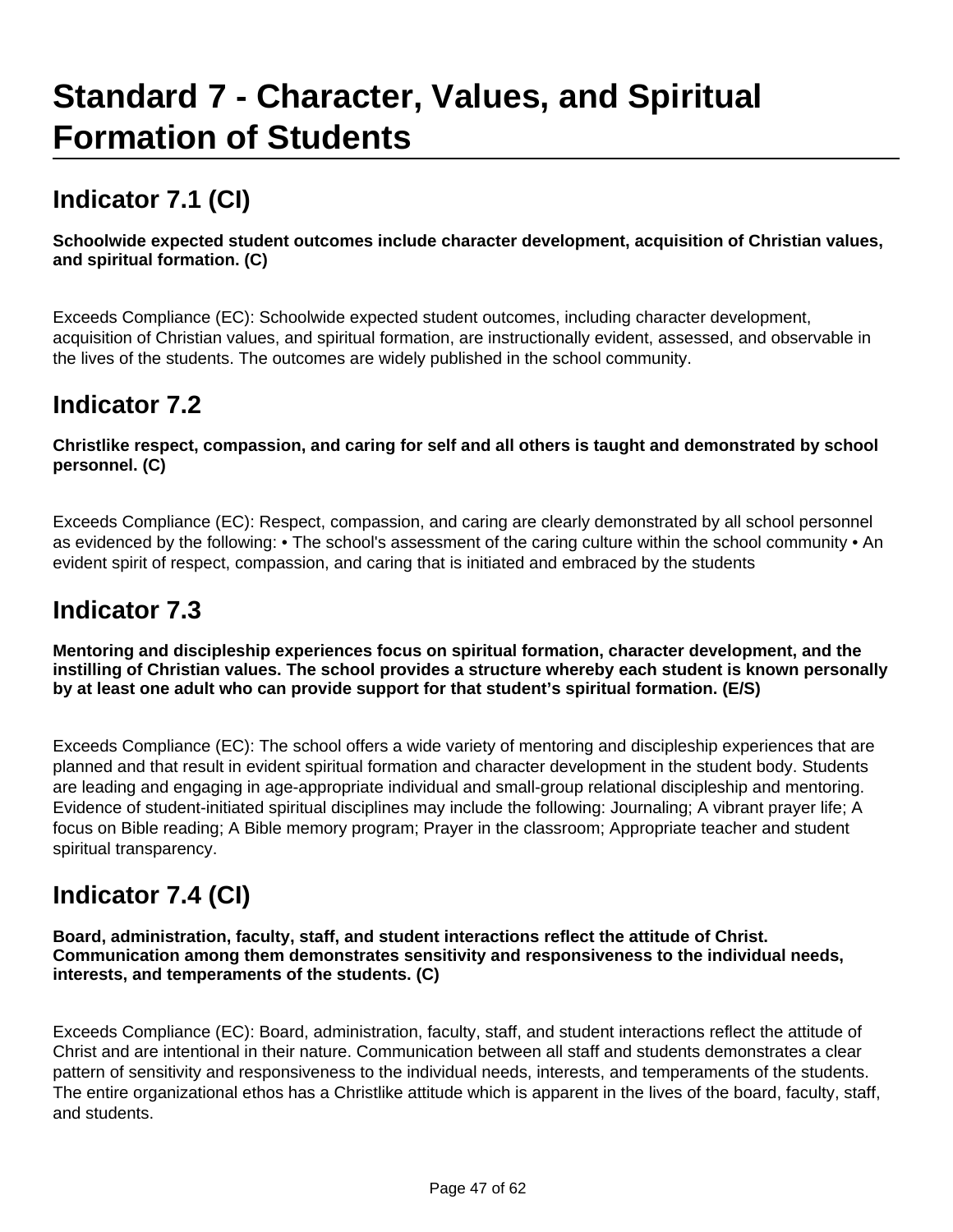# **Indicator 7.5**

#### **All aspects of the school and its instructional program reflect developmentally appropriate application of a biblical worldview and Christlike character and values. (C)**

Exceeds Compliance (EC): Application of a biblical worldview includes a •Great Commission• perspective of the world throughout the curriculum. Biblical integration is thoroughly developed in all subjects and is clearly engaging for students. Evidence of a biblical worldview and Christlike character and values is seen in instructional and noninstructional activities throughout the school. Students have internalized a biblical worldview and can effectively challenge worldly perspectives.

## **Indicator 7.6**

**Age-appropriate opportunities for service and missions, including compassionate outreach to the poor, needy, or vulnerable, are provided as a means of spiritual growth and formation. (C)**

Exceeds Compliance (EC): Opportunities for service, missions, and personal growth are determined by the full staff. Careful thought is given to the matriculation of students, the cultural needs represented around the location of the school, and the maximization of the specialized gifts and callings of the staff who have a heart for local and/or global ministry.

# **Indicator 7.7**

**Active participation in a local Christian church community is required of the faculty and emphasized within the school's philosophy and goals. (C)**

Compliance (C): Active participation in a local Christian church community is required of the faculty and emphasized with students and parents.

### **Indicator 7.8**

**Assessment of the spiritual development of students is intentionally included in the ongoing evaluation of the school's effectiveness in formally measuring its schoolwide expected student outcomes. (E/S)**

Partial Compliance (PC): Assessment of the spiritual development of students is informal and sporadic. Assessment of schoolwide outcomes is anecdotal and informal.

## **Standard 7 Overview**

**The following narrative provides an overview of "what is" in relation to this standard. The team refers to evidence or examples regarding the school's compliance to the standard in their comments.** 

Calhoun Christian School is deeply committed to the spiritual development of its students. Spiritual life and development is the life-blood of CCS as they prepare students for Kingdom living during and after their time at CCS. Student journals, missions programming, testimonies, and Curriculum Track highlight the school's commitment to Christian character, maturity, and service. Teachers, administrators, and the school board state that the heart of the school is their Kingdom commitment, and everything else orbits that core. The missions program at CCS is the heartbeat of their school. Age-appropriate spiritual and character development strategies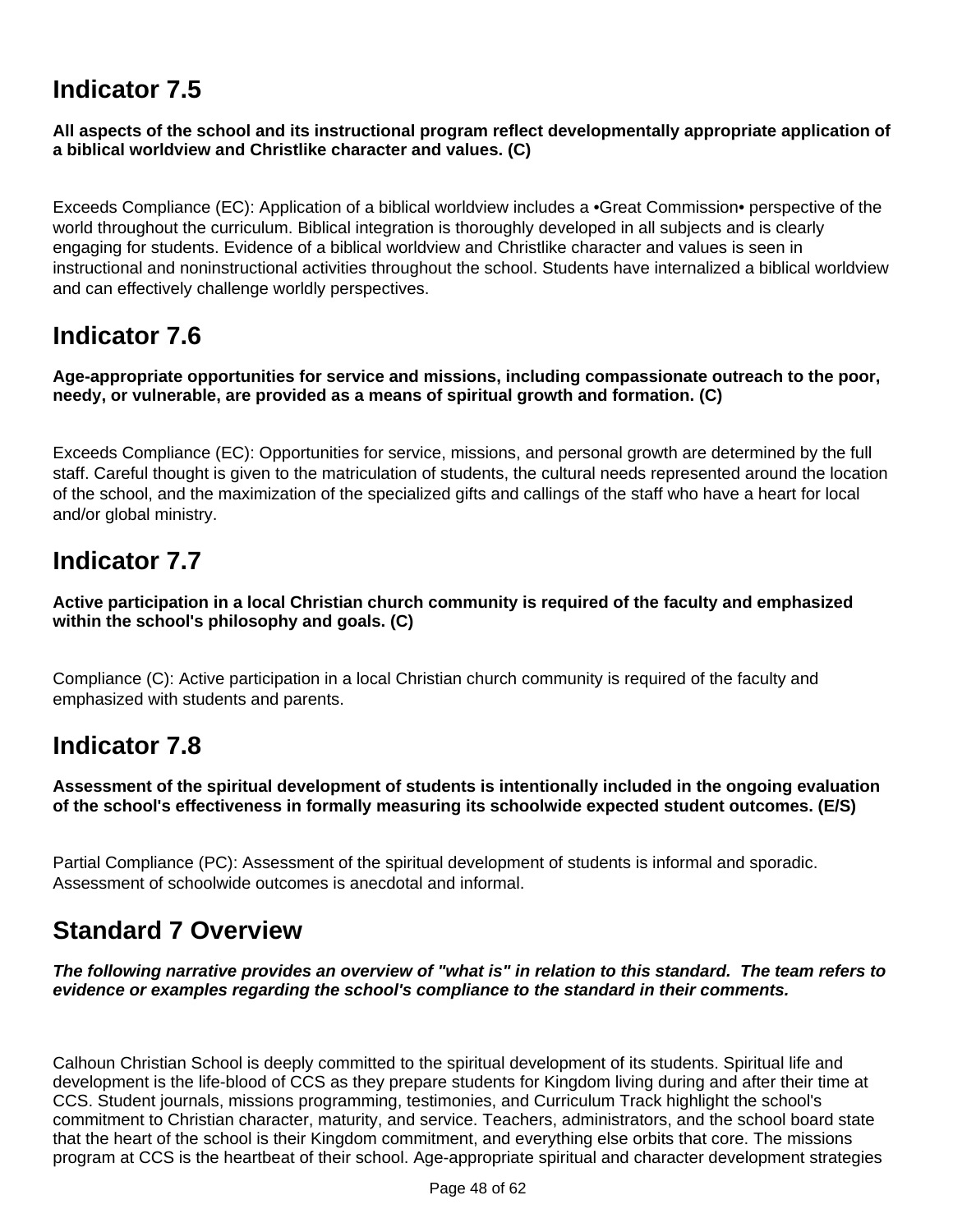are evident at elementary, middle school, and high school divisions. A third-grade student remarked, "What I love most about our school is that we have a great God and a great school. We learn about God and help one another.".

The programmatic, intentional, and age-appropriate manner in which CCS deploys its missions program is truly commendable. CCS challenges children to serve and has developed a strategic plan that meets that objective. Students are in contact with Christian leaders who model Christlike leadership and service, communicate biblical worldview, and integrate faith in the classroom. Curriculum Trak provides detailed evidence of the extensive and intentional efforts of the school to integrate and infuse a biblical worldview in the educational programming of Calhoun Christian. The culture at CCS is saturated with Christlike service and developed in students through their extensive missions, academic programs, and school culture at all school age levels. Students are exposed to leadership and development strategies, especially Middle School Houses, that engage them toward maturing in their faith as a lived experience in following Christ and serving others. The faculty and staff's willingness to go above and beyond the expectations of their profession to model a Christlike testimony to students is evident in student journal documents and interviews.

Students readily identify that they are valued and could approach multiple individuals who cared for them beyond just their academics. From the supporting documents provided in the self-study, it is clear that the board, administration, faculty, staff, and school constituents communicate in Christlike and God-honoring ways. Student spiritual life is assessed as evidence is gathered to that end.

# **Commendations**

**Each commendation has two parts: A. The statement declares the positive behavior or action the school has taken and the beneficial result that is related. B. The second part is the description which includes the evidence.**

#### **Commendation #1**

CCS' schoolwide expected student outcomes include character development, acquisition of Christian values, and spiritual formation. (Indicator 7.1)

CCS desires to disciple students towards a personal relationship with Jesus Christ and vibrant relationships with one another. Commitment to Kingdom discipleship through education shapes everything CCS does. CCS builds student life, development, and academics from a biblical worldview and Kingdom values in every teacher interaction. Their dedication to Academic Excellence, Upholding God's Truth, and Challenging Children to Serve form the cultural pulse of the school. Service and world missions projects demonstrate an intentional effort to introduce, serve, and appreciate cultures within, near, and far from CCS. (Observations; interviews with parents, teachers, and students; student journal entries; ESO wall signs; self-study pp. 35, 36)

#### **Commendation #2**

Christlike respect, compassion, and caring for self and all others are taught and demonstrated by school personnel. (Indicator 7.2)

CCS' teachers model Christlike character and care for self and others. Middle school houses provide opportunities for Christlike formation, service to others, and respect for self and others. These houses find and provide practical means to make the school better for peers, teachers, and the CCS community. Across grade levels, school personnel lead students toward Christ in attitudes, speech, and actions. Students respect and serve themselves and others by cleaning school facilities. CCS "challenges children to serve" by employing a robust missions and outreach program and culture. These missions and outreach programs directly support the success of the school's ESOs and student development in Christlikeness. (COTA; student journal entries; interviews with parents, students, teachers, administration, and school board, self-study pp. 9, 10, 110-112)

#### **Commendation #3**

CCS' planned curricular, co-curricular, and extracurricular programs for spiritual formation, character development, and the instilling of Christian values are well developed so that students are known, mentored, and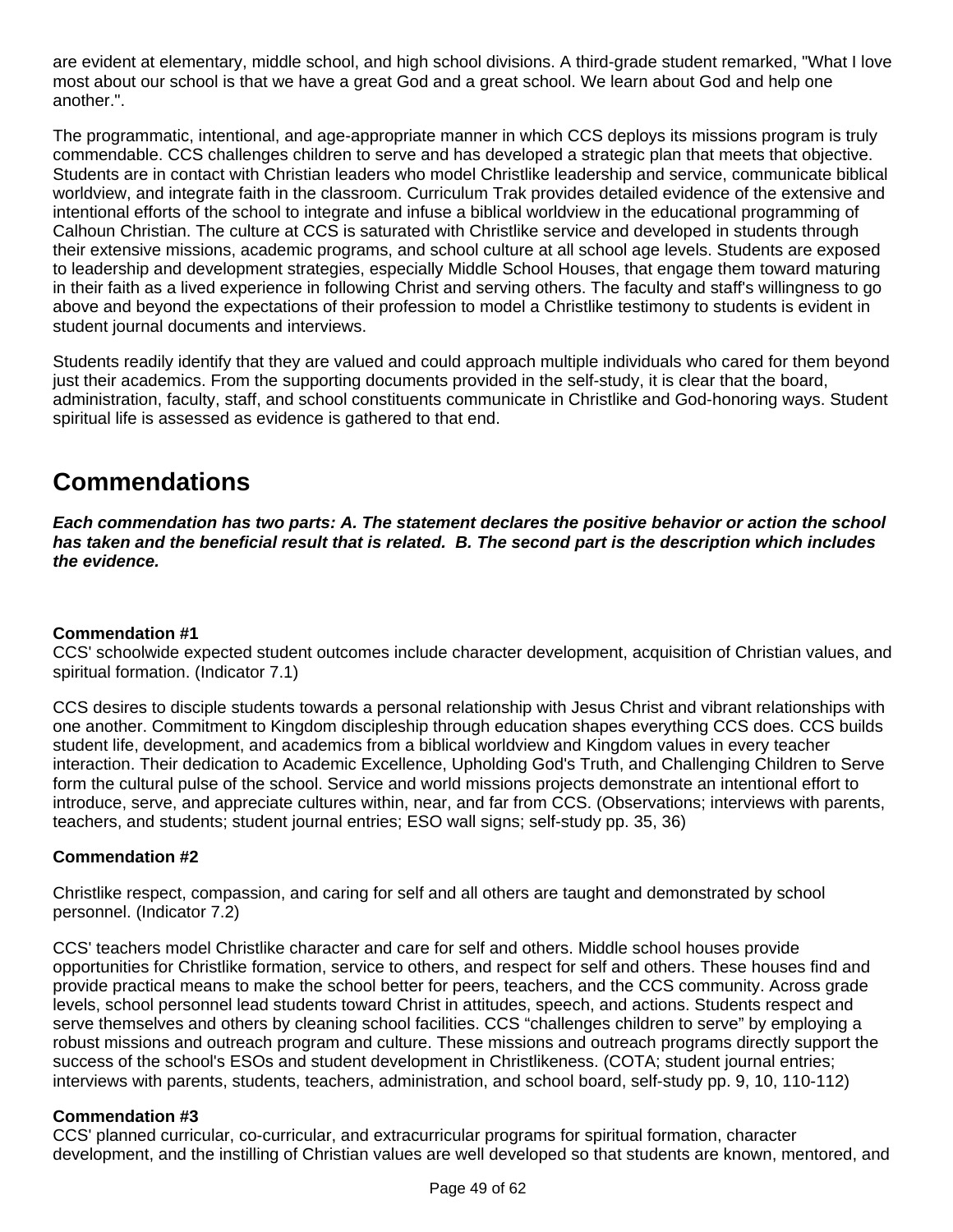grow spiritually. (Indicator 7.3)

Students are exposed to mentoring and discipleship experiences that are intentional, organized, and supported by all staff and faculty. Chapels, mission trips, and classroom programming provide students with exposure to Christlike adults and peers who mentor, lead, and disciple them. Classes are structured around a biblical worldview and the development of Christian faith and values. One third-grade student remarked, "I came here because of COVID, but I got saved here. That's why I love it here. We get to learn about Jesus every day." Teachers infuse and integrate a biblical worldview into their class programming, as seen in interviews, student journal reflections, and classroom observations. Spiritual and character development programs are ageappropriate and strategic, especially the middle school house system. The middle school Houses (Müller, Wiseman, Stone, Wilberforce) are student-led and develop students into maturing people of faith. Student journal entries and interviews provide ample evidence to confirm CCS' students are being supported in their spiritual development and formation. (Interviews with teachers, administrators, students, and parents; observations; COTA; self-study pp. 9-10, 35-36; House posters and announcement boards)

#### **Commendation #4**

#### **CCS identifies the unique learning needs of individual students, and support is provided in order for them to meet the expected student outcomes. (Indicators 3.9, 4.11, 5.5, 7.4, 7.5)**

Differentiation is a critical component to student success across the learning spectrum. As identified by the school in their "All Belong" staff training document and the TerraNova Assessment section of the self-study, the school creates an educational program that identifies learning needs and meets those needs to the best of its ability. Teachers experience ongoing professional development, collaborate with administration, are encouraged and supported in training, and provided what is necessary to meet student needs. Instructional strategies provide students the opportunity to succeed at every level of the learning spectrum. School Board, administration, faculty, staff, and students reflect Christlike attitudes and character in interactions with others, instructional programming, sensitivity, and responsiveness to student needs and growth. (Indicator 3.9 evidence; interviews with Guidance Counselor, administrators, and teachers; self-study pp. 31, 32, 95)

#### **Commendation #5**

CCS provides opportunities for service and missions, including compassionate outreach to the poor, needy, and vulnerable. These opportunities are a means of spiritual growth and formation. (Indicator 7.6)

Missions and outreach are the heartbeat of CCS' culture. Structured, intentional, and planned missions and outreach programs at all age levels provide students with opportunities to serve while developing spiritually. Student growth and development from these opportunities are clear from testimonies and interviews. CCS' clear commitment to challenge children to serve has grown into a vibrant missions program that expands the Kingdom and provides students excellent opportunities for spiritual growth and development. CCS identifies and helps members of their community, within and outside the CCS constituency, in times of need. Students, faculty, staff, and administration come together to care for those in need, providing food and basic needs whenever and however possible. When COVID-19 restrictions kept CCS from its planned mission trips, the school donated money and resources to the organizations they would have worked with on missions. (Interviews with school board, parents, teachers, and students; self-study pp. 109, 112, 113)

### **Recommendations**

**Each recommendation has two parts: A. The statement declares needed improvement the school should take and the beneficial result that would be realized. B. The second part is the description which includes the evidence.**

**Recommendation #1**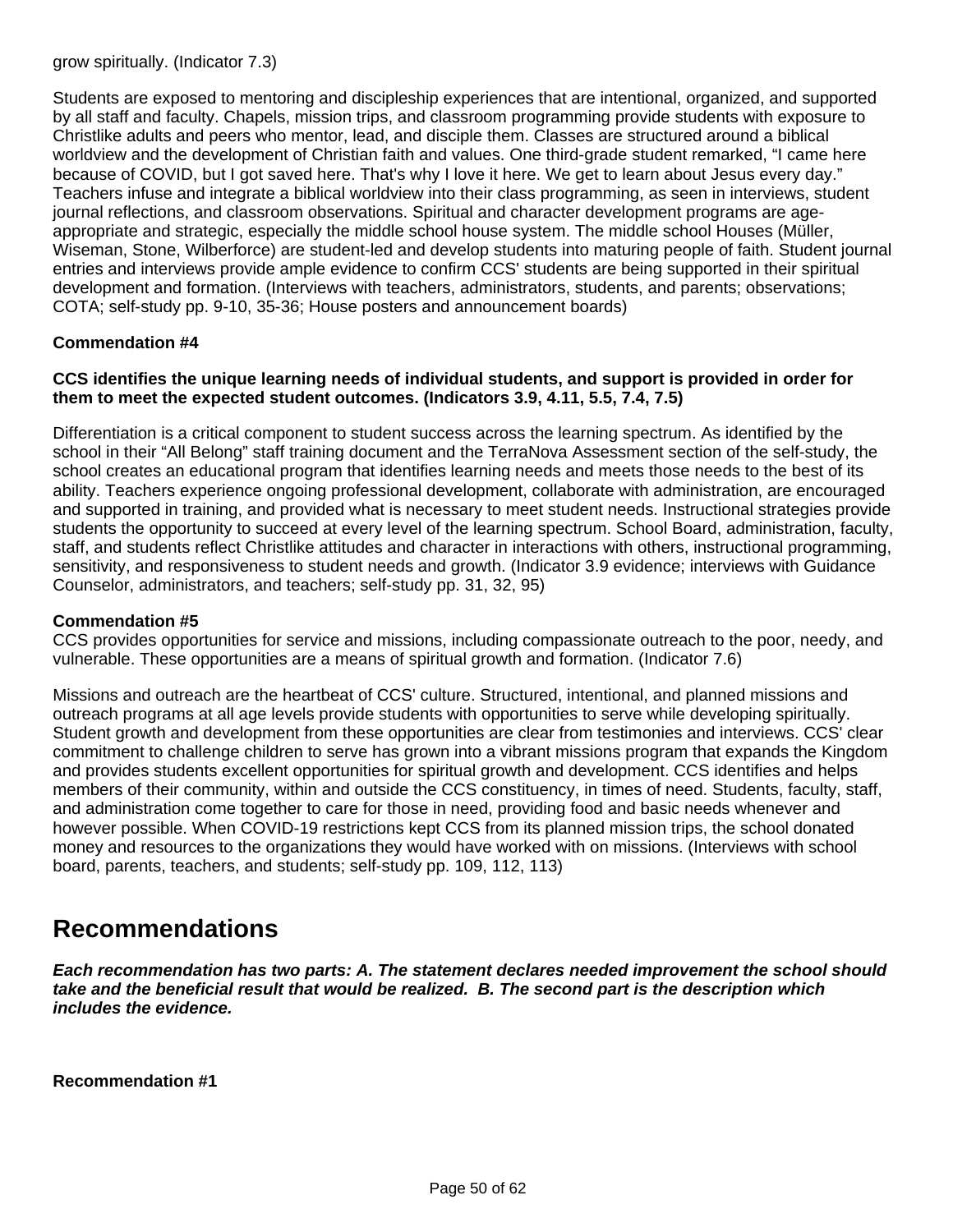Create an intentional, ongoing, and programmatic assessment of the spiritual development of students. (Indicator 7.8)

Creating a spiritual assessment tool and an intentional plan provides the school with specific information to see student spiritual development. Intentional and ongoing assessment substantiates students' progression and growth in their spiritual life, providing the school with long-term trends, strengths, and weaknesses and further refines the school's spiritual life and development of its students. (Interviews with administrators and teachers; self-study pp. 109, 113)

### **Adherence to the Standard**

**The following is the visiting team's rating of the school's compliance with the standard. If the school is not compliant on any critical indicator, there must be a corresponding recommendation for each one.**

EC (Exceeds Compliance)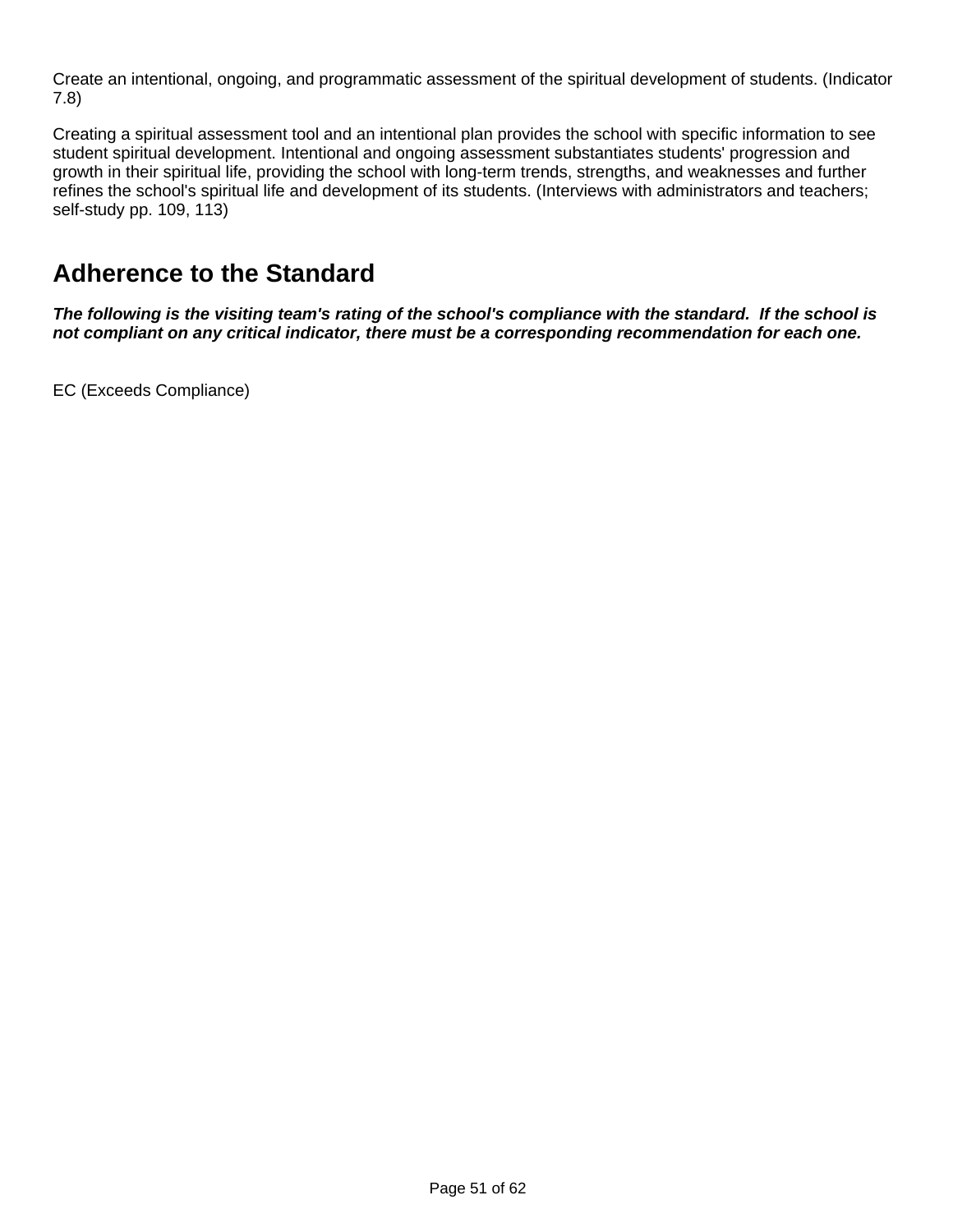# **Standard 8 - School Improvement**

# **Indicator 8.1 (CI)**

#### **The school improvement plan is developed by utilizing a variety of organizational, achievement, and survey data and input from all stakeholder groups. (C)**

Compliance (C): The CSIP has been developed using a variety of data sources, such as surveys with strong input from all stakeholder groups. Analysis of the data has been thorough, and there is clarity about what the priorities are for school improvement. The school annually updates the CSIP with current achievement data and stakeholder input.

### **Indicator 8.2**

**The CSIP reflects the fulfillment of the philosophy, mission, and vision of the school and the attainment of schoolwide academic and non-academic expected student outcomes and school effectiveness. (C)**

Exceeds Compliance (EC): The CSIP incorporates sound educational research and reviews best practices. Evidence of improved student achievement in all academic and non-academic areas results from the implementation of the continuous planning process which is well documented.

### **Indicator 8.3**

#### **The planning process is organizationally comprehensive and establishes goals and priorities for development. (C)**

Compliance (C): The planning process is organizationally thorough and comprehensive, and it establishes goals and priorities for development.

### **Indicator 8.4**

#### **Each action item in the improvement plan addresses the fiscal, personnel, resources, and time implications for implementation. (C)**

Partial Compliance (PC): The CSIP action items partially address the fiscal, personnel, resources, and time implications for implementation.

### **Indicator 8.5**

#### **The school evaluates and documents the effectiveness and impact of its improvement plan and regularly communicates the results to all stakeholders. (C)**

Partial Compliance (PC): The school conducts limited evaluation of the effectiveness and impact of its CSIP, or it does not sufficiently communicate the plans and/or the progress to all stakeholders.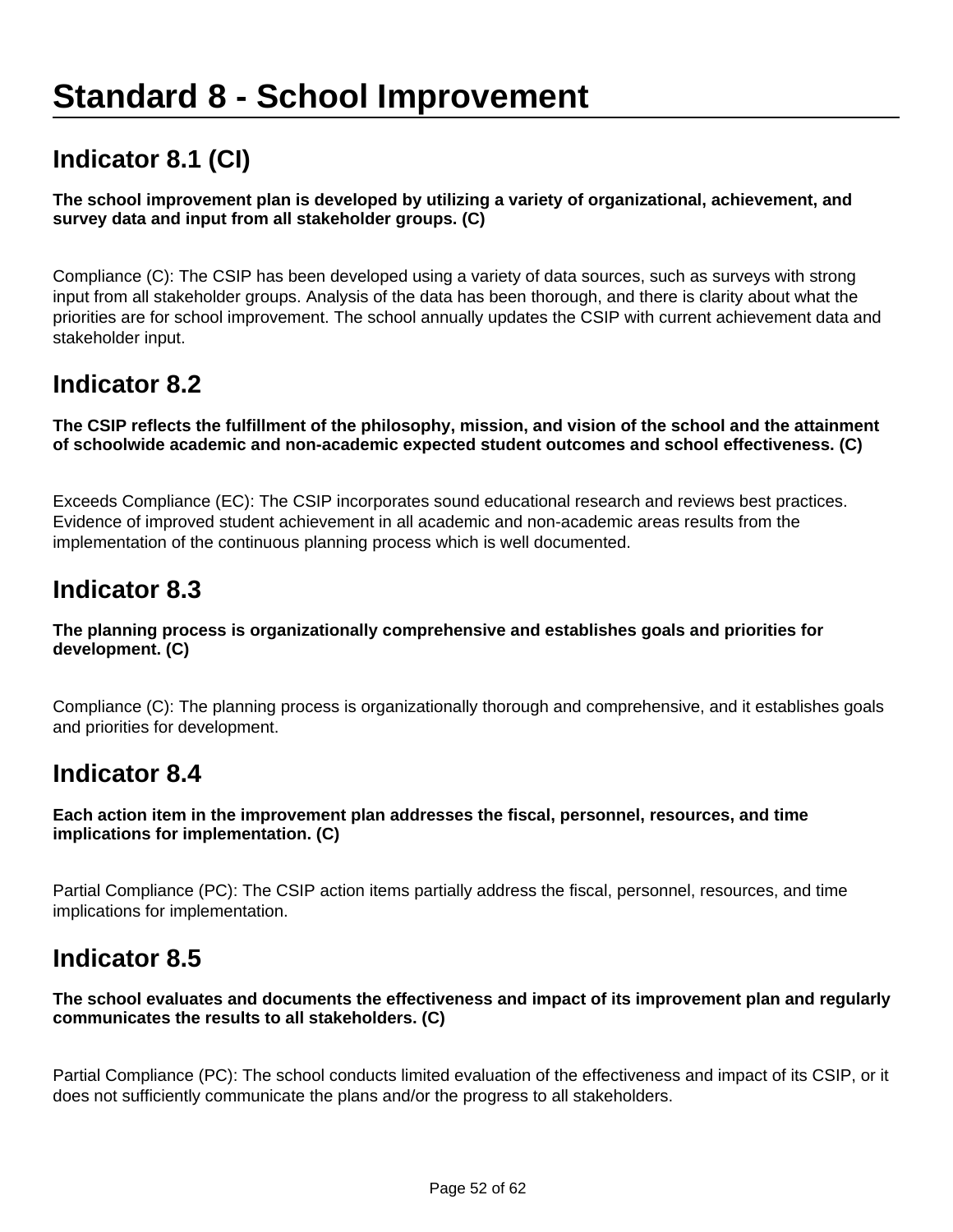## **Standard 8 Overview**

**The following narrative provides an overview of "what is" in relation to this standard. The team refers to evidence or examples regarding the school's compliance to the standard in their comments.** 

**Be sure to reflect on the school's Continuous School Improvement Plan. Include the team's analysis of the school's capacity to complete the plan in terms of resources, personnel, and the timeframe indicated. Also comment on the appropriateness and thoroughness of the goals identified, both in terms of how they were selected and how they will help move the school forward toward meeting their expected student outcomes.** 

Calhoun Christian has dedicated time and resources to the Continuous School Improvement Plan. The administration, school board, staff, and parents have worked together to create a vision tied to their CSIP. Action plans have been put in place, as well as monthly accountability reports to note progress.

The twelve major initiatives listed below are identified in their CSIP and are directly tied to CCS' vision and mission statements, philosophy of education statement, and ESOs.

- 1. Launch and integrate ESOs
- 2. A safe and secure facility with a clear plan of action for various events
- 3. The culture of the school embraces conflict resolution as defined by the Matthew 18 principle
- 4. Utilize dedicated parent resources and utilize a volunteer management program
- 5. Strengthen families by developing a parent-student education outreach
- 6. Make sound fiscal and budget decisions
- 7. Improve community awareness of the school
- 8. Develop facilities plan
- 9. Improve academic programming
- 10. Development and marketing
- 11. Monitor staff turnover and longevity
- 12. Address various needs and wants of our student population

The CCS board, administration, and staff realize the importance of developing a strategic mission for the school. Their CSIP broadly states their goals, action plans, and a projected time frame for completion. CCS' administration and the board remain committed to utilizing a CSIP for continued growth and development at Calhoun Christian.

### **Commendations**

**Each commendation has two parts: A. The statement declares the positive behavior or action the school has taken and the beneficial result that is related. B. The second part is the description which includes the evidence.**

#### **Commendation #1**

#### **CCS applies, reflects, and fulfills the purpose and meaning of the foundational documents in all aspects of the program, operations, and curriculum. (Indicators 1.3, 8.2)**

Applying, reflecting, and integrating the message of the vision and mission statement and the ESOs is purposeful and evident in the life of CCS. Staff, students, and parents live out the message of these documents in their day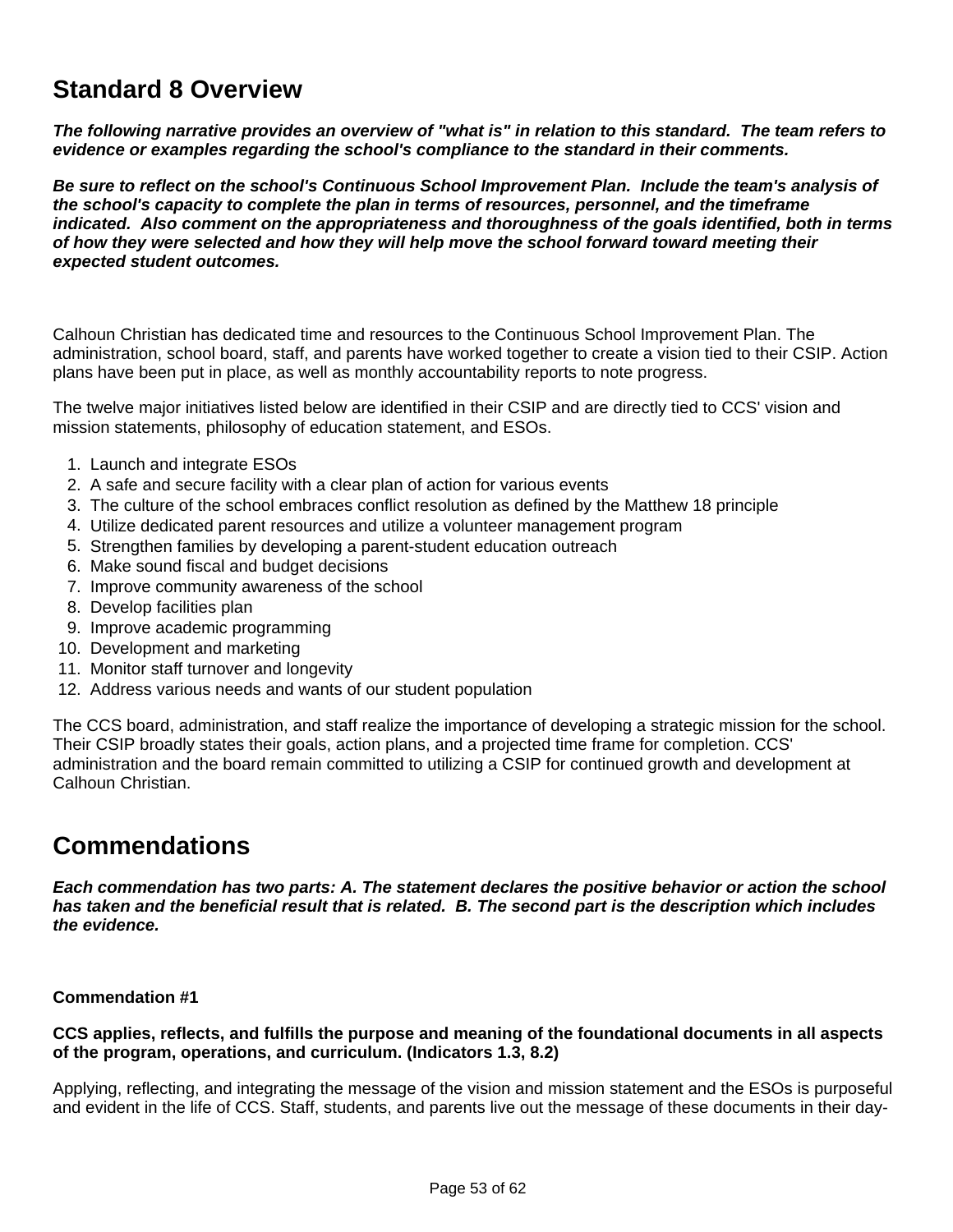to-day interactions. CCS' vision, mission, and ESOs are integrated and coordinated in schoolwide academic and non-academic aspects. They are visible, talked about, known, demonstrated, and practiced daily and have become the heartbeat of the CCS school family. (Interviews with administrators, school board, staff, parents, students; self-study pp. 35-38; vision and mission statement; ESO's)

### **Recommendations**

**Each recommendation has two parts: A. The statement declares needed improvement the school should take and the beneficial result that would be realized. B. The second part is the description which includes the evidence.**

#### **Recommendation #1**

#### **Implement a process of budget and fiscal planning that will reflect projected expenses and timelines in the CSIP. (Indicators 2.5, 8.4)**

Financial planning that inputs costs into the CSIP will aid constituents in the ability to know how to plan and budget for the resources needed for the desired school improvements. Successful and sustainable continuous school improvement relies on a process that plans, implements, and monitors identified outcomes that directly affect a student's experience. The beginning efforts of Calhoun Christian are recognized in creating a strategic plan with high-arching categories that will direct future efforts and ultimately demonstrate itself in the student experience. However, the plan has yet to reach the implementation and evaluation stage. Tangible outcomes that include necessary projected costs and detailed resources should be planned, implemented, and evaluated. (Interviews with administrators and school board; CSIP; budget documents)

#### **Recommendation #2**

Communicate the CSIP to all stakeholders effectively and systematically. (Indicator 8.5)

Collaborating with all key stakeholders to create, implement, and evaluate tangible outcomes in the CSIP builds a community involvement that will help complete goals and action plans in the improvement plan. (Administrator and school board interviews; self-study p. 114)

### **Adherence to the Standard**

**The following is the visiting team's rating of the school's compliance with the standard. If the school is not compliant on any critical indicator, there must be a corresponding recommendation for each one.**

C (Compliant)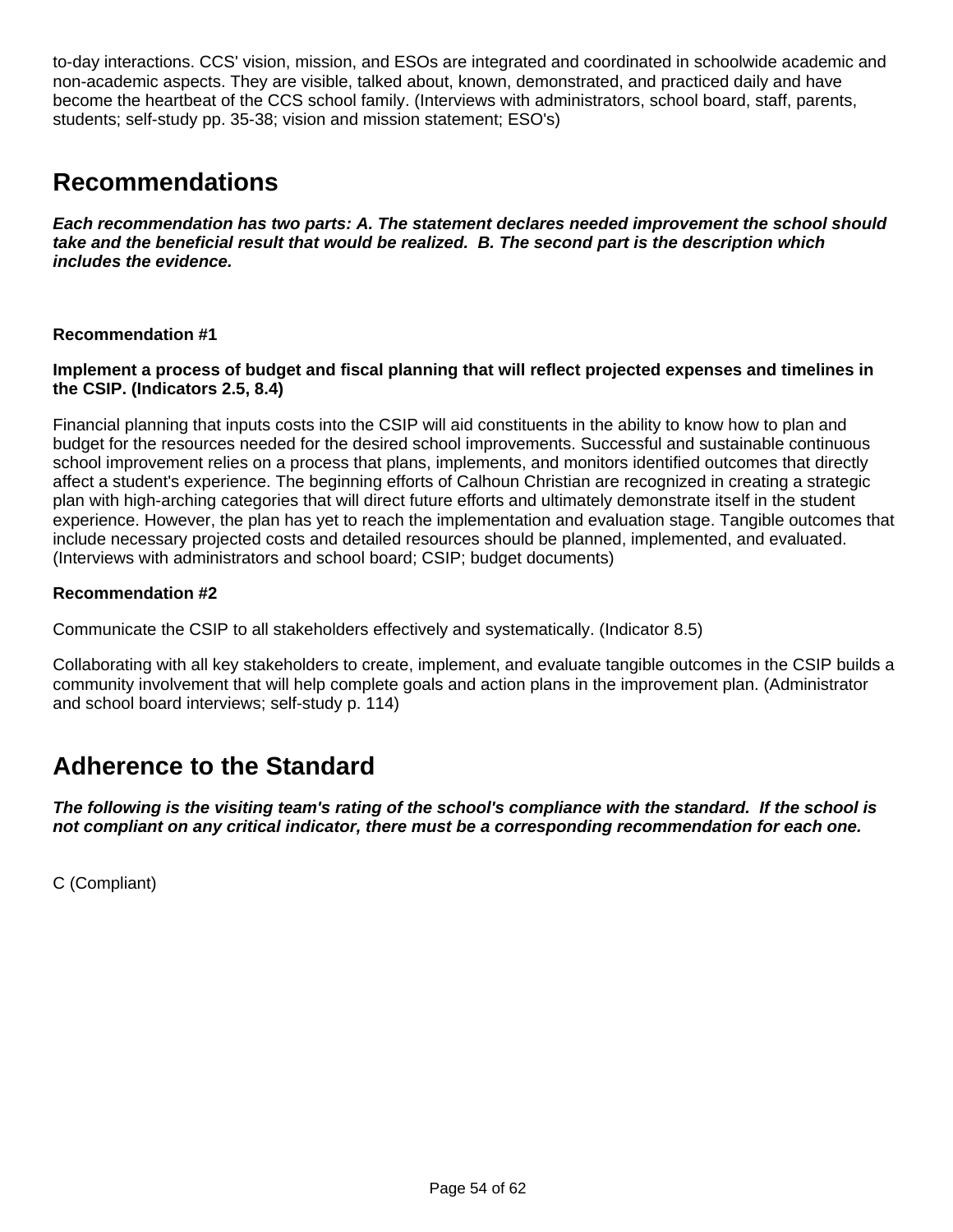# **Major Commendation # 1**

#### **CCS applies, reflects, and fulfills the purpose and meaning of the foundational documents in all aspects of the program, operations, and curriculum. (Indicators 1.3, 8.2)**

Applying, reflecting, and integrating the message of the vision and mission statement and the ESOs is purposeful and evident in the life of CCS. Staff, students, and parents live out the message of these documents in their dayto-day interactions. CCS' vision, mission, and ESOs are integrated and coordinated in schoolwide academic and non-academic aspects. They are visible, talked about, known, demonstrated, and practiced daily and have become the heartbeat of the CCS school family. (Interviews with administrators, school board, staff, parents, students; self-study pp. 35-38; vision and mission statement; ESO's)

# **Major Commendation # 2**

#### **CCS identifies the unique learning needs of individual students, and support is provided in order for them to meet the expected student outcomes. (Indicators 3.9, 4.11, 5.5, 7.4, 7.5)**

Differentiation is a critical component to student success across the learning spectrum. As identified by the school in their "All Belong" staff training document and the TerraNova Assessment section of the self-study, the school creates an educational program that identifies learning needs and meets those needs to the best of its ability. Teachers experience ongoing professional development, collaborate with administration, are encouraged and supported in training, and provided what is necessary to meet student needs. Instructional strategies provide students the opportunity to succeed at every level of the learning spectrum. School Board, administration, faculty, staff, and students reflect Christlike attitudes and character in interactions with others, instructional programming, sensitivity, and responsiveness to student needs and growth. (Indicator 3.9 evidence; interviews with Guidance Counselor, administrators, and teachers; self-study pp. 31, 32, and 95)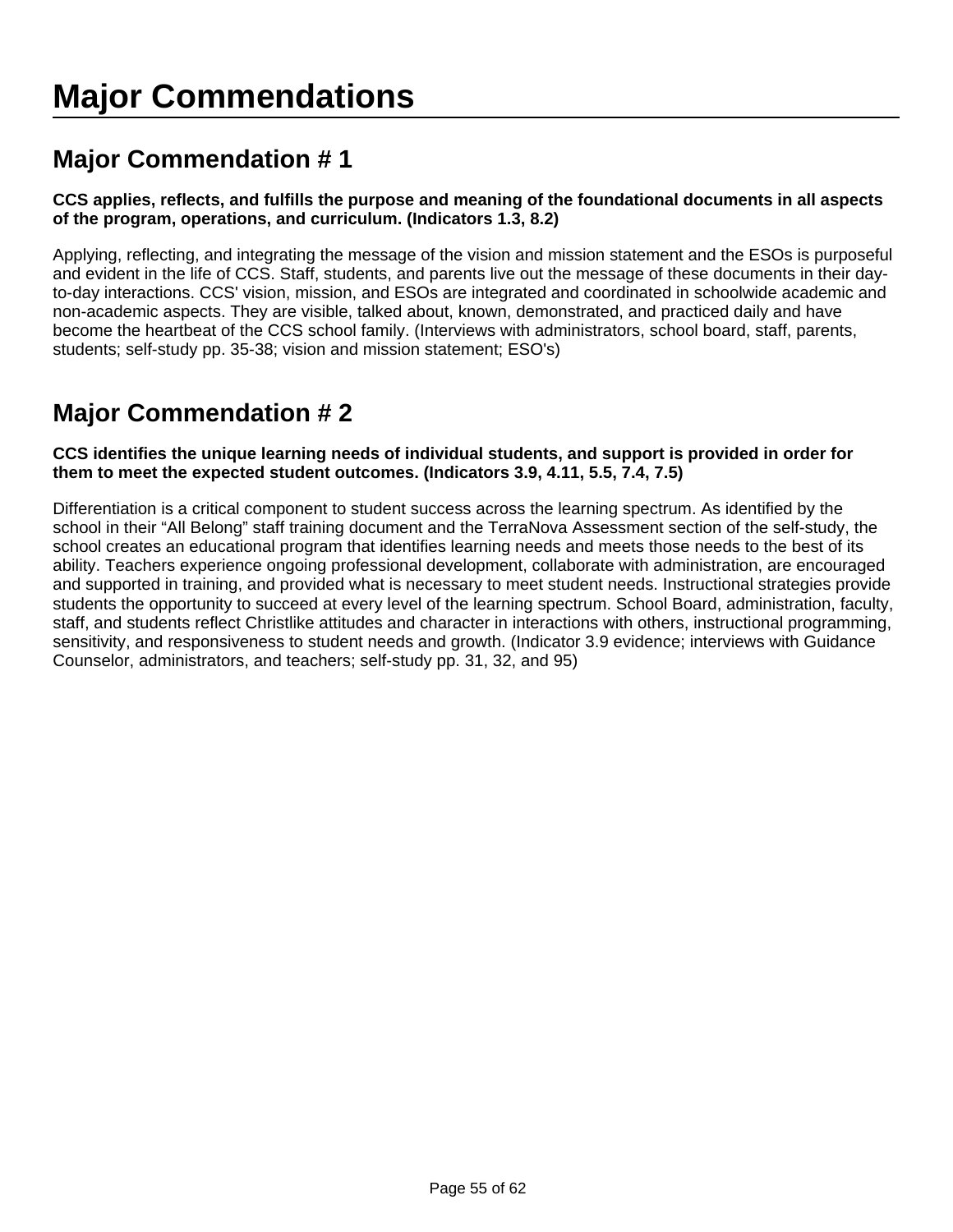# **Major Recommendation # 1**

#### **Implement a process of budget and fiscal planning that will reflect projected expenses and timelines in the CSIP. (Indicators 2.5, 8.4)**

Financial planning that inputs costs into the CSIP will aid constituents in the ability to know how to plan and budget for the resources needed for the desired school improvements. Successful and sustainable continuous school improvement relies on a process that plans, implements, and monitors identified outcomes that directly affect a student's experience. The beginning efforts of Calhoun Christian are recognized in creating a strategic plan with high-arching categories that will direct future efforts and ultimately demonstrate itself in the student experience. However, the plan has yet to reach the implementation and evaluation stage. Tangible outcomes that include necessary projected costs and detailed resources should be planned, implemented, and evaluated. (Interviews with administrators and school board; CSIP; budget documents)

# **Major Recommendation # 2**

**Create a plan to consistently input necessary curriculum information into the school's curriculum mapping tool to guide scope and sequence and inform the evaluation of curriculum effectiveness. (Indicator 5.2)**

Calhoun Christian School has committed to the instructional resource Curriculum Trak that effectively records curriculum mapping content. In review of Curriculum Trak there are several gaps in content input. The instructional value of a curriculum tracking tool is realized when consistent input of lesson plans, biblical integration themes, objectives, essential questions, and instructional strategies is entered into the program. (Self-study pp. 21, 76; review of Curriculum Trak; teacher and administrator interviews)

# **Major Recommendation # 3**

#### **Establish systematic processes and procedures, not only to collect data but to disaggregate the data and make data-driven decisions (Indicators 3.2, 5.6, 5.7, 5.8, 5.9)**

Many processes are in progress for the collection of data, such as standardized assessments, parent and student surveys, and school demographics; but, the systematic policies and procedures for review, analysis, and communication of collected data do not exist. The implementation and communication of said processes and procedures will continue to move the school toward the desired outcome of excellence in utilization for datadriven decisions and trends analysis. (Interviews with administrators, school board, and teachers; self-study pp. 55, 56, 72, 73, 95, and 113)

# **Major Recommendation # 4**

#### **Develop, regularly evaluate, and implement an updated technology plan and an updated facilities plan. (Indicators 5.16, 6.14)**

An updated technology and facilities plan will more fully prepare the school for growth, expansion, and capital improvements. An updated facilities and technology plan with specific budget line items, timelines, personnel responsibilities, and connections to foundational documents prepares the school for God's unfolding will and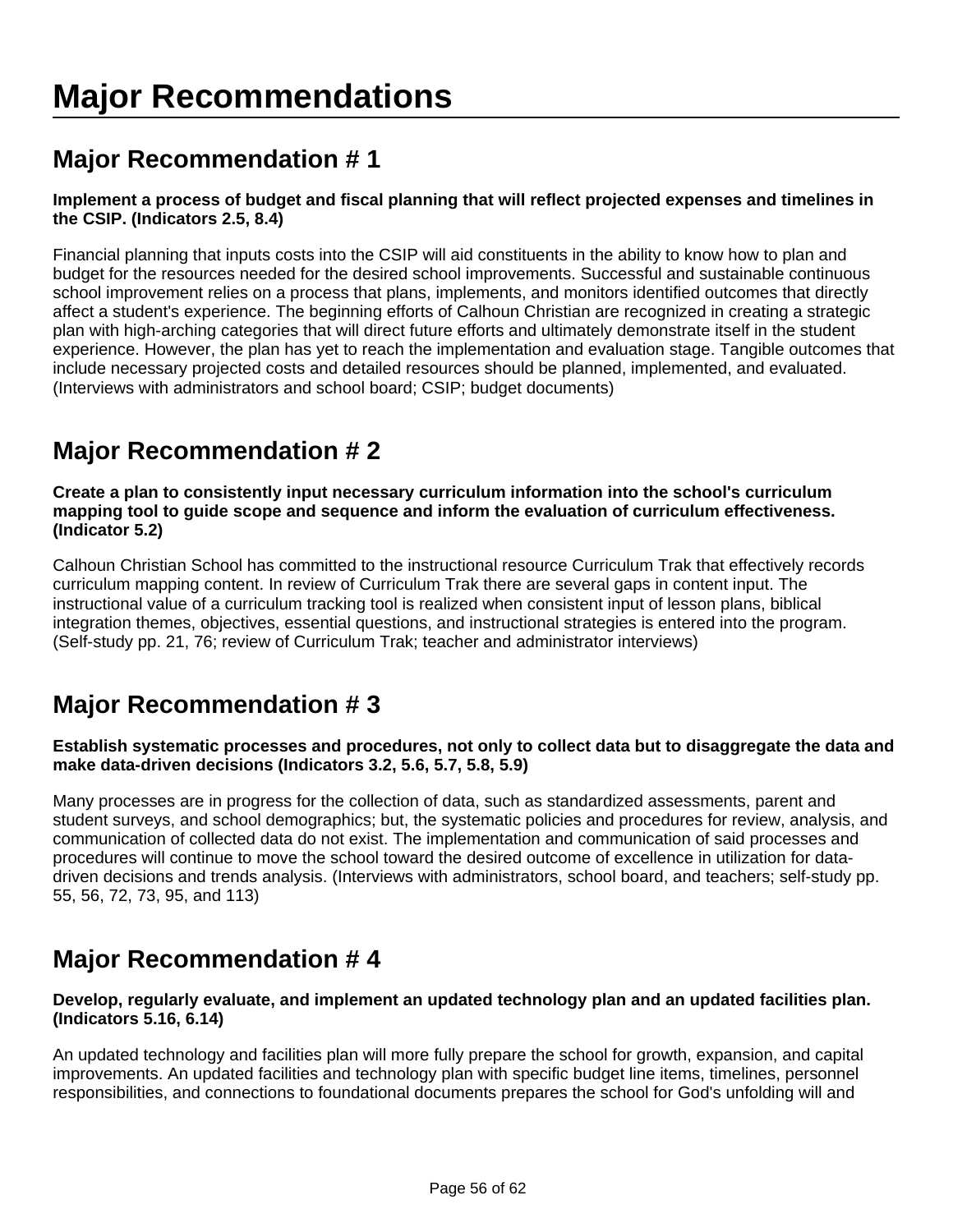future challenges. (Self-Study pp. 95, 102; CSIP; interviews with administrators and school board members)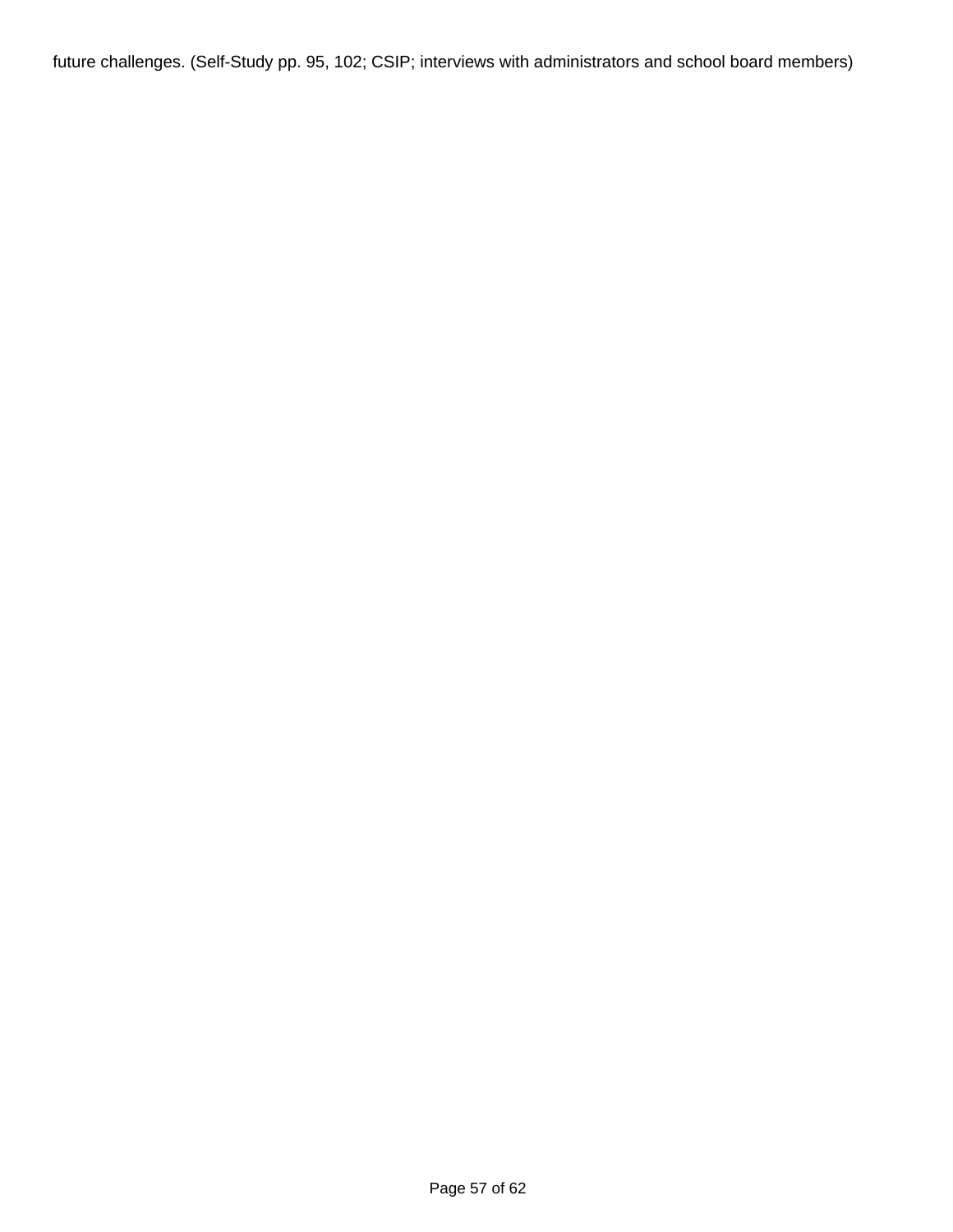# **Final Narratives**

# **Summary of the Self-Study Process**

**The following is a description of the school's self-study report, documentation, evidences, organization, use of surveys, and assessments.**

The CCS Self-Study process began in the Fall of 2019. The Education Committee members were introduced to the ASCI Standards and the self-study process in November 2019. In the December 2nd board meeting, several board members agreed to serve on the Steering Committee. Mrs. Jeralyn Belote, the CCS School Administrator, was appointed as the Self-Study Coordinator. Invitations were given to faculty, staff, and parents to serve on the various self-study committees. The standard committees met regularly to review the indicators, rate the school's compliance and gather the necessary evidence for the self-study report. The Steering Committee met monthly to assess the progress of the self-study, and Mrs. Belote provided the school board with a monthly report.

Calhoun Christian School's re-accreditation visit was scheduled for February 2021; and, Mr. Brian Hazeltine was appointed as the original team chair. Mr. Hazeltine had to step down in the Fall of 2020. The ACSI Central Division Office appointed Mr. Ray Kochis as the new Team Chair in October of 2020. An immediate conversation ensued to discuss readiness for the scheduled team visit in February 2021. Based on the change in team chair and management of the COVID-19 pandemic, Mr. Kochis, Mrs. Kelly, and Mrs. Belote determined that recent changes were significant enough to warrant an extension for CCS's accreditation visit. The visit changed from February 2021 to September 2021.

Upon appointment as the new team chair, Mr. Kochis contacted the individuals on the team to confirm their commitment to serve. All were in agreement. However, in early August, Mrs. Leslie Colford stepped down from the team for personal reasons, and Dr. Kevin Miller accepted the invitation to replace Leslie on the team.

Mr. Ray Kochis and Mrs. Jeralyn Belote held an initial accreditation meeting, in person, on December 4, 2020, to coordinate the following meetings and begin planning for the team visit. Three follow-up virtual meetings occurred to discuss progress, answer questions and finalize the team visit. The "Go/No-go" meeting occurred on July 29, 2021, and Mr. Kochis determined that CCS was ready for the team visit in September. Mr. Kochis and Mrs. Belote made the final arrangements for the team visit, and the CCS Steering Committee submitted the self-study to the ePlatform.

At a virtual visiting team meeting conducted in August, the agenda and questions regarding the visit were discussed. Drs. John Beck and Kevin Miller are both new to the accreditation process. The team chair spent time coaching and advising them concerning writing narratives, recommendations, commendations, and overviews. As the visit approached, individual team members contacted the team chair to seek clarification on interpreting an indicator based on the school's evidence.

On Sunday, September 19, 2021, the team arrived at 2:00 pm to begin our visit to re-accredit CCS. The exit meeting with the CCS Board, teachers, and parents concluded at 4:00 pm on Wednesday, September 22, 2021.

### **Conclusion Summary**

**The following section is a summary of the school's general compliance with the standards. It should also address major themes and the school's consistency of its mission and practice.** 

This accreditation visit was timely in the life and growth of CCS. Throughout this process, the CCS community communicated that CCS is a place where God and people are honored in Christlikeness. In curricular, cocurricular, and extracurricular programming, the school is committed to partnering with families to develop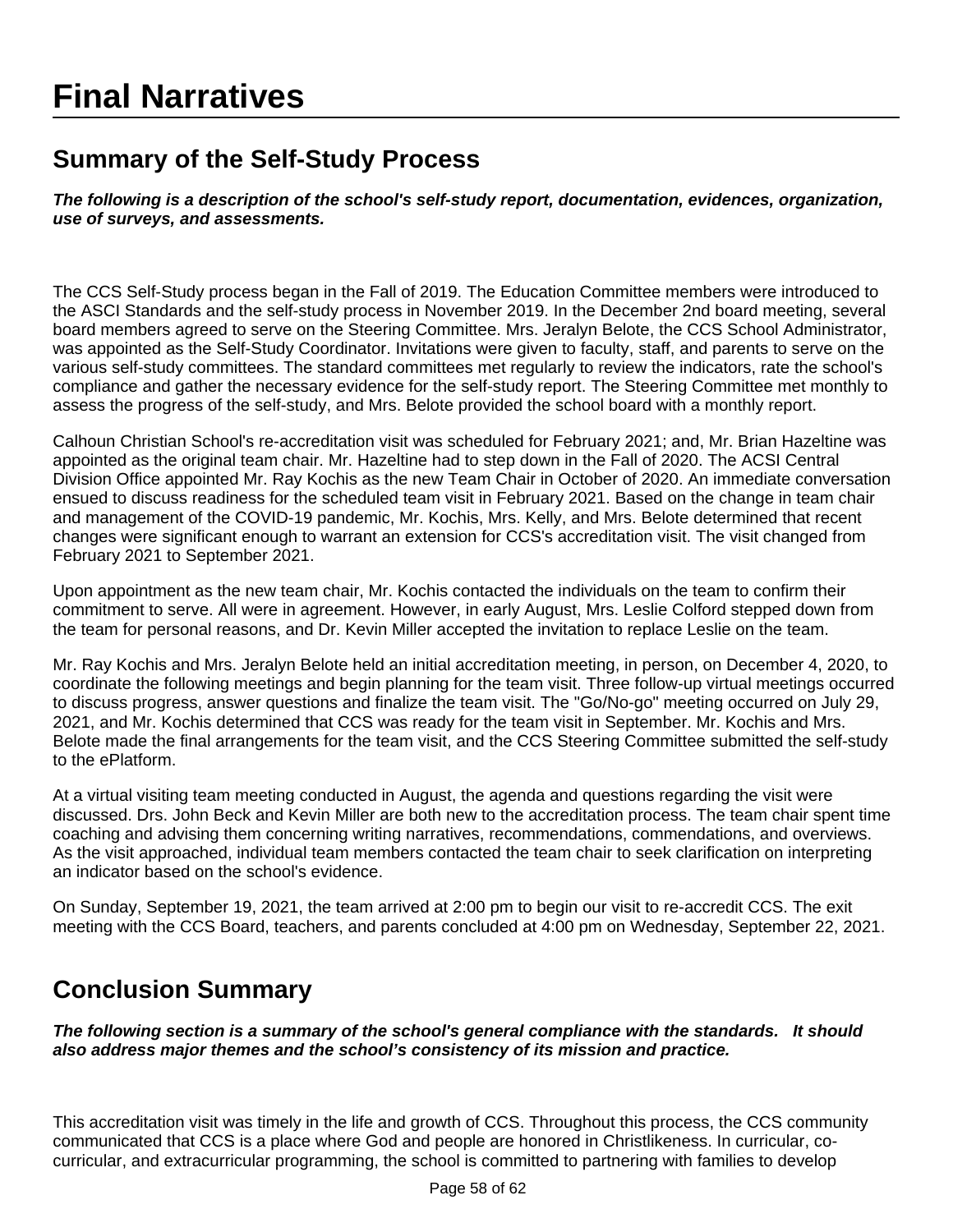students into mature followers of Jesus Christ. The culture at CCS is saturated with attitudes of honoring God, serving others, and knowing the truth. Staff, faculty, and administration have created an intentional process and culture aimed at "academic excellence, upholding God's truth, and challenging children to serve." Commitment to this mission, and the connected ESOs, is clear from the leadership of administrators and the school board to the parents and students. God is honored here in a true family of faith across the CCS community.

The following are some of the highlights or conclusions the visiting team gathered after reviewing the standards:

The school's foundational documents are present, visible, and integrated across their communications and throughout their building. Stakeholders have embraced the mission and vision of CCS. The current ESOs express their vision for Christian education that honors God, honors others, and honors self in pursuit of academic excellence, God's truth, and Christian service. Parents, students, teachers, and the school board all echo these values as they discuss the work and mission of the school. (Standard 1)

CCS established a God-honoring organizational structure with an articulated chain of command flowing down from the school board through the administrator (head of school) and into five departments. The Self-Study included evidence of the School Board's regularly repeated self-evaluation. CCS leadership reflects a Christcentered governance model. CCS maintains compliance with applicable laws and regulations. (Standard 2)

The CCS School Board, administration, and staff realize the importance of developing strategic plans to accomplish the mission of the school. CCS has dedicated time and resources to the Continuous School Improvement Plan. The administration, board, staff, and parents have worked together to create a vision connected to their CSIP. However, in the CSIP and other segments of the school's planning, more programmatic and systematic processes and procedures are needed to continue growing in positive ways. (Standards 2, 3, 6, and 8)

CCS has demonstrated a commitment to providing students a rigorous academic experience through a variety of academic offerings. CCS provides a well-crafted Christian educational program that provides opportunities for student development in and out of the classroom. Students encounter numerous opportunities for career and college readiness while honoring Christ with their lives. Opportunities for career certifications, strength and career assessments, and accelerated mathematics and science programs in connection with the local community college, intermediate school district, and Battle Creek Area Math and Science Center provide students with critical growth opportunities and services. CCS has made an intentional commitment to inclusion education. They have an established partnership with All Belong. CCS has hired two certified K-12 student support staff and three paraprofessionals in the elementary classrooms to support students on educational plans. Based on parent and faculty interviews, this commitment to inclusive learners is valued because student learner needs are acknowledged and addressed. These instructional strategies provide students the opportunity to succeed at every level of the learning spectrum. (Standards 3 and 5)

CCS staff truly have an intentional, programmatic, and heartfelt commitment to see their students growing in relationship with Christ and living as examples of Christian love and service in the community. Spiritual formation is thoughtful, purposeful, and there is a Christ-honoring ethos. Community and family are more than cliche terms at CCS; rather, they reflect the mission of CCS to have students uphold God's truth and serve their school, community, and the world. Strong and appropriate discipleship-based relationships are evident at every grade level and in every classroom and conversation. There is clear evidence that students respect their teachers and feel very safe in approaching them. Interviews with everyone involved revealed that CCS exposes students to mentoring and discipleship experiences that are intentional, organized, and supported by all staff and faculty. Chapels, mission trips, and classroom programming provide students with exposure to Christlike adults and peers who mentor, lead, and disciple them toward maturity in Christ. The School Board, administration, faculty, staff, and students reflect Christlike attitudes and character in interactions with others, instructional programming, sensitivity, and responsiveness to student needs and growth. (Standard 7)

CCS has a well-defined mission and a definite alignment of its actions to it. A positive, Christ-honoring culture in which students are both educated and nurtured is unmistakable. By integrating major recommendations from this report into the CSIP, the school will be well-rooted to grow in the coming years. CCS should plan with vigor and intentionality to capitalize on the strong sense of unity and confidence in their leadership from all groups of their constituency. CCS is positioned for a move of God's favor.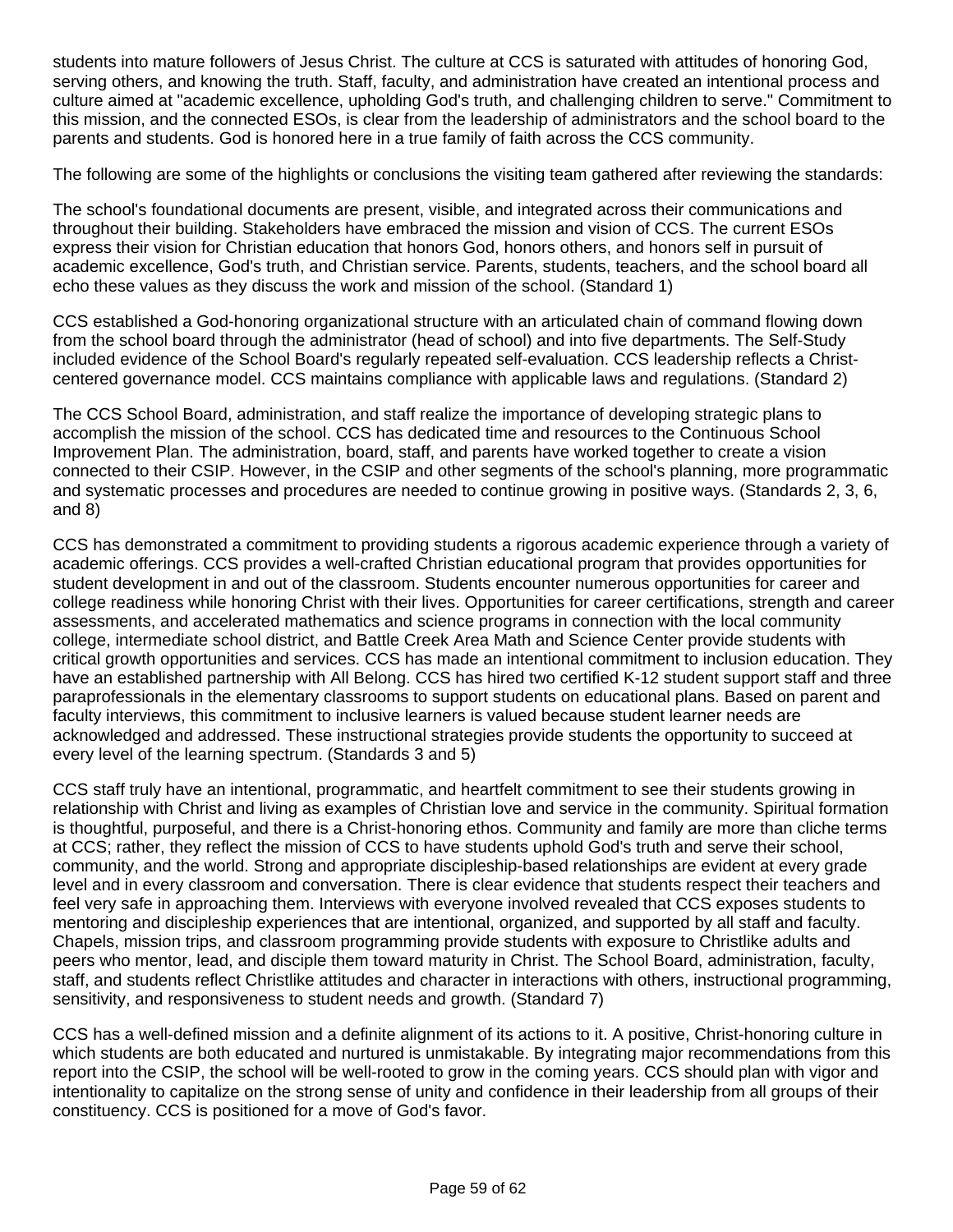# **Statement of Appreciation to the School**

The visiting team was warmly welcomed on Sunday afternoon by Mrs. Belote. We were given a tour and a brief history of the school. Afterward, we were shown to our home-away-from-home for the next three days, the Chapel, where we would do most of our work. The staff went out of their way to ensure we had everything needed to complete our task, including chocolate.

CCS's administrators adjusted their schedules to be available for interviews and questions. Teachers patiently allowed us to interrupt their teaching time, and staff members were willing to stop their essential jobs to talk with us for a few minutes. Parents and board members gave up personal time, and students missed valuable class instruction to chat with us and answer our questions. We felt honored to be given so much time from so many individuals from the CCS community.

The friendliness and hospitality of everyone we met made us feel like we were right at home. It was apparent that the CCS family is a body of fellow brothers and sisters in Christ. We are grateful for their kind and caring attitude. The accommodations provided were comfortable and clean, and the school gave special attention to the provision of our meals and our preferred snacks and drinks. Everyone was so accommodating. When needed, we received special assistance to gather or find whatever we needed. CCS's generous hospitality revealed a genuine heart for others.

We want to express our appreciation to the parents and students of CCS. The parents' sacrifice to enroll their children in a Christian school and partner with Calhoun Christian School demonstrates their commitment to academic excellence grounded and rooted in biblical truths. The students we met were open and honest in their responses, and those we did not meet personally still went out of their way to offer us directions or a friendly "hello!" throughout our visit.

Finally, we want to give special thanks to Mrs. Necia DiTrapani, who admirably fulfilled her role as the hospitality coordinator. She took excellent care of us. Her kind smile, attention to detail, and friendly demeanor added to a wonderful visit. Mrs. DiTrapani was a tremendous ambassador of CCS and a faithful servant of our Lord Jesus Christ.

Thank you for allowing us to visit your campus, and may the Lord bless and keep your school.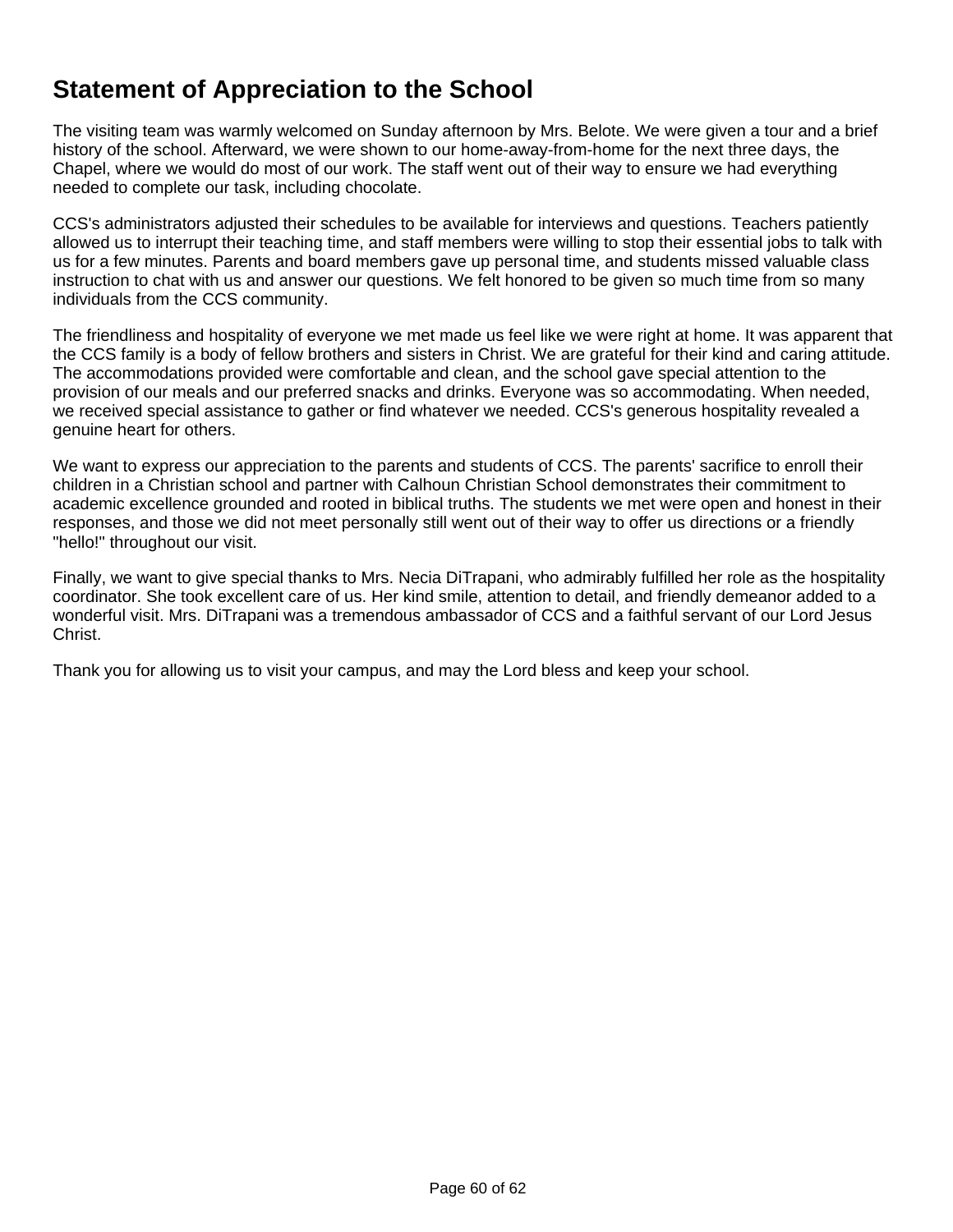# **Next Steps**

The school will receive the visiting team's draft within 30 days of the visit. A copy will go to the appropriate regional office for consideration by the regional commission at their next regularly scheduled meeting. Those meetings happen twice a year. The commission may make changes in the report, if deemed necessary. They will determine the accreditation status and terms for the accreditation period.

If the school is working through a dual accreditation process, the self-study and visiting team report are forwarded to the partner association along with any additional documentation required. That association will communicate directly to the school regarding its accreditation decision.

In the period after the final copy of the report is received, the school is expected to review and communicate the findings, address the recommendations and include them in the school improvement process, continue to report progress on annual reports to ACSI, and maintain accreditation standards.

Accreditation makes a statement about the past, present, and future of a school. In the past, the school has worked hard to meet the standards at a level that shows compliance or above. In the present, accreditation signifies a stamp of approval by ACSI as the accrediting body through the work of a group of peers who know what makes a quality Christian education institution. Finally, accreditation also signifies a commitment to ongoing continuous school improvement as it develops appropriate plans and monitors them for the benefit of student growth and achievement in all areas.